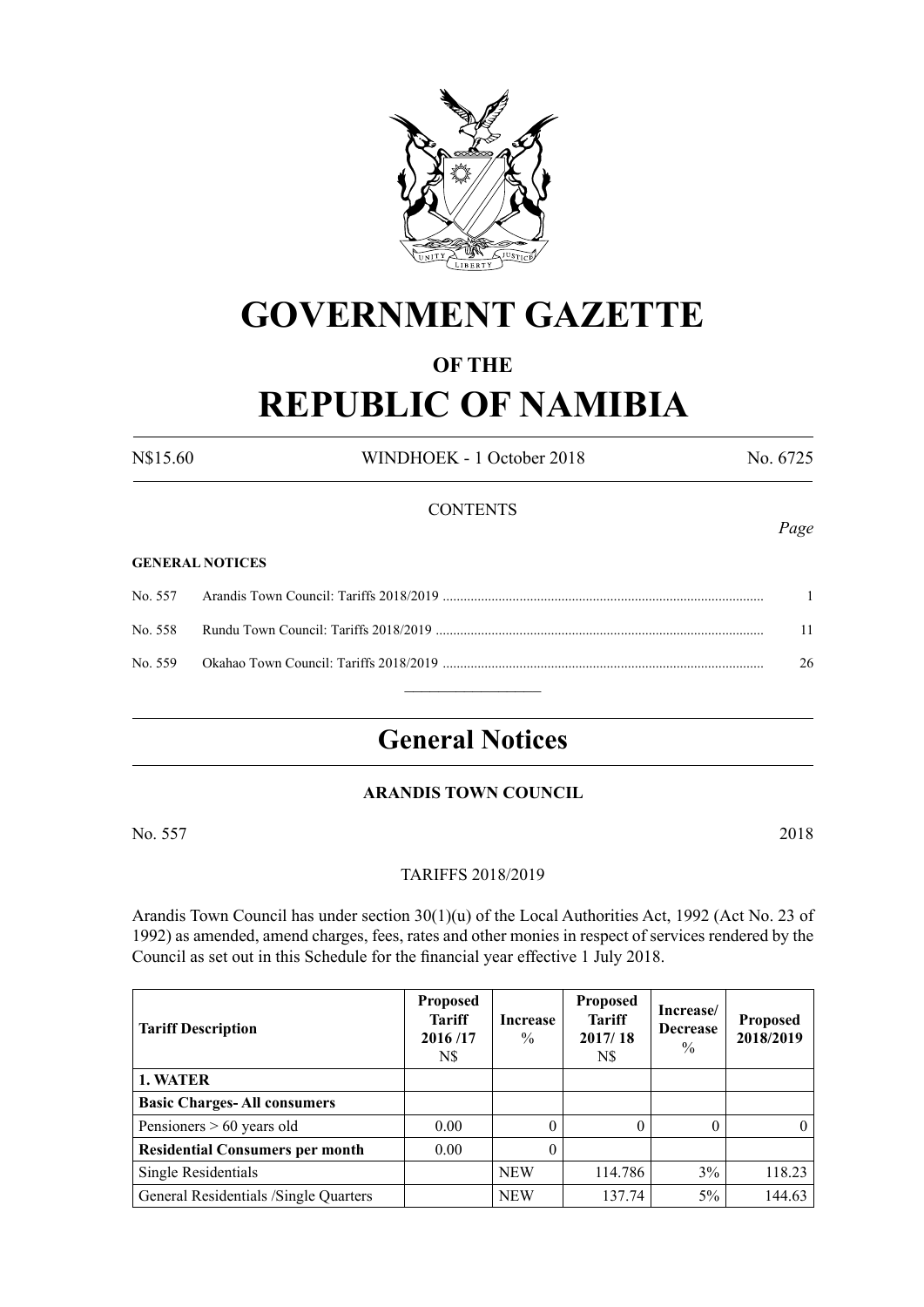|--|

| Sectional Titles / flats                                                                                                        | <b>NEW</b> | 115.88 | $5\%$ | 121.674 |
|---------------------------------------------------------------------------------------------------------------------------------|------------|--------|-------|---------|
| Guest houses/ $B + B$                                                                                                           | <b>NEW</b> | 132.00 | $5\%$ | 138.60  |
| Open Market Stall                                                                                                               | <b>NEW</b> | 100.00 | $5\%$ | 105.00  |
| <b>Trade Centres</b>                                                                                                            | <b>NEW</b> | 115.00 | $0\%$ | 115.00  |
| Church/NGO                                                                                                                      | <b>NEW</b> | 344.03 | $5\%$ | 361.23  |
| Vocational /Tertiary Institutions                                                                                               |            | 344.03 | 10%   | 378.43  |
| Government Clinic /Hospital                                                                                                     | <b>NEW</b> | 200.00 | $5\%$ | 210.00  |
| Private Clinic /Hospital                                                                                                        | <b>NEW</b> | 210.00 | $5\%$ | 220.50  |
| Government Schools/private schools/<br>Government Institutions/Parastatals                                                      | <b>NEW</b> | 361.23 | 10%   | 397.35  |
| Single Business Units/Bars                                                                                                      | <b>NEW</b> | 361.23 | $5\%$ | 379.29  |
| Multiple Units Business/Complex                                                                                                 | <b>NEW</b> | 450.00 | $5\%$ | 472.50  |
| Light industries                                                                                                                | <b>NEW</b> | 399.00 | 10%   | 438.9   |
| Heavy Industries                                                                                                                | <b>NEW</b> | 438.90 | 10%   | 482.79  |
| Car wash                                                                                                                        | <b>NEW</b> | 110.00 | 5%    | 115.50  |
| Logistic Park                                                                                                                   | <b>NEW</b> | 405.00 | 10%   | 445.50  |
| Agriculture                                                                                                                     | <b>NEW</b> | 400.00 | 10%   | 440.00  |
| <b>Unit Charges</b>                                                                                                             |            |        |       |         |
| Pensioners - per M <sup>3</sup>                                                                                                 |            |        |       |         |
| $00 - 15$                                                                                                                       | 15.00      | 15.21  | $0\%$ | 15.21   |
| $16 - 30$                                                                                                                       | 15.00      | 19.05  | $0\%$ | 19.05   |
| $31 - 85$                                                                                                                       | 15.00      | 21.33  | $0\%$ | 21.33   |
| $85 +$                                                                                                                          | 15.00      | 22.85  | $0\%$ | 22.85   |
| <b>Single Residentials/Trade Centres/</b><br><b>Open Market/Sectional Titles</b>                                                |            |        |       |         |
| $00 - 15$                                                                                                                       | 15.00      | 20.71  | $5\%$ | 21.75   |
| $16 - 30$                                                                                                                       | 15.00      | 27.21  | 5%    | 28.57   |
| $31 - 85$                                                                                                                       | 15.00      | 32.72  | $5\%$ | 34.36   |
| $85 +$                                                                                                                          | 15.00      | 37.34  | 5%    | 39.21   |
| <b>General Residentials /Single Quarters</b><br>/B+B/Guest House/Car Wash/Single<br><b>Business/NGO/Churches</b>                |            |        |       |         |
| $00 - 15$                                                                                                                       | New        | 22.78  | $5\%$ | 23.92   |
| $16 - 30$                                                                                                                       | New        | 29.93  | $5\%$ | 31.43   |
| $31 - 85$                                                                                                                       | New        | 35.99  | $5\%$ | 37.79   |
| $85 +$                                                                                                                          |            | 41.07  | 5%    | 43.13   |
| <b>Vocational /Tertiary Instituations</b><br>/ Clinic/Hospital / School/Multiple<br><b>Business Units /Complex /Parastatals</b> |            |        |       |         |
| $00 - 15$                                                                                                                       | <b>NEW</b> | 25.06  | $5\%$ | 26.31   |
| $16 - 30$                                                                                                                       | <b>NEW</b> | 32.92  | 5%    | 34.57   |
| $31 - 85$                                                                                                                       | <b>NEW</b> | 39.59  | 5%    | 41.57   |
| $85 +$                                                                                                                          | <b>NEW</b> | 45.18  | 5%    | 47.44   |
| Light industries /Logistic Park/<br>Agriculture                                                                                 |            |        |       |         |
| $00 - 15$                                                                                                                       | <b>NEW</b> | 27.57  | $5\%$ | 28.94   |
| $16 - 30$                                                                                                                       | <b>NEW</b> | 36.22  | $5\%$ | 38.03   |
| $31 - 85$                                                                                                                       | <b>NEW</b> | 43.55  | $5\%$ | 45.73   |
| $85 +$                                                                                                                          | <b>NEW</b> | 49.70  | $5\%$ | 52.18   |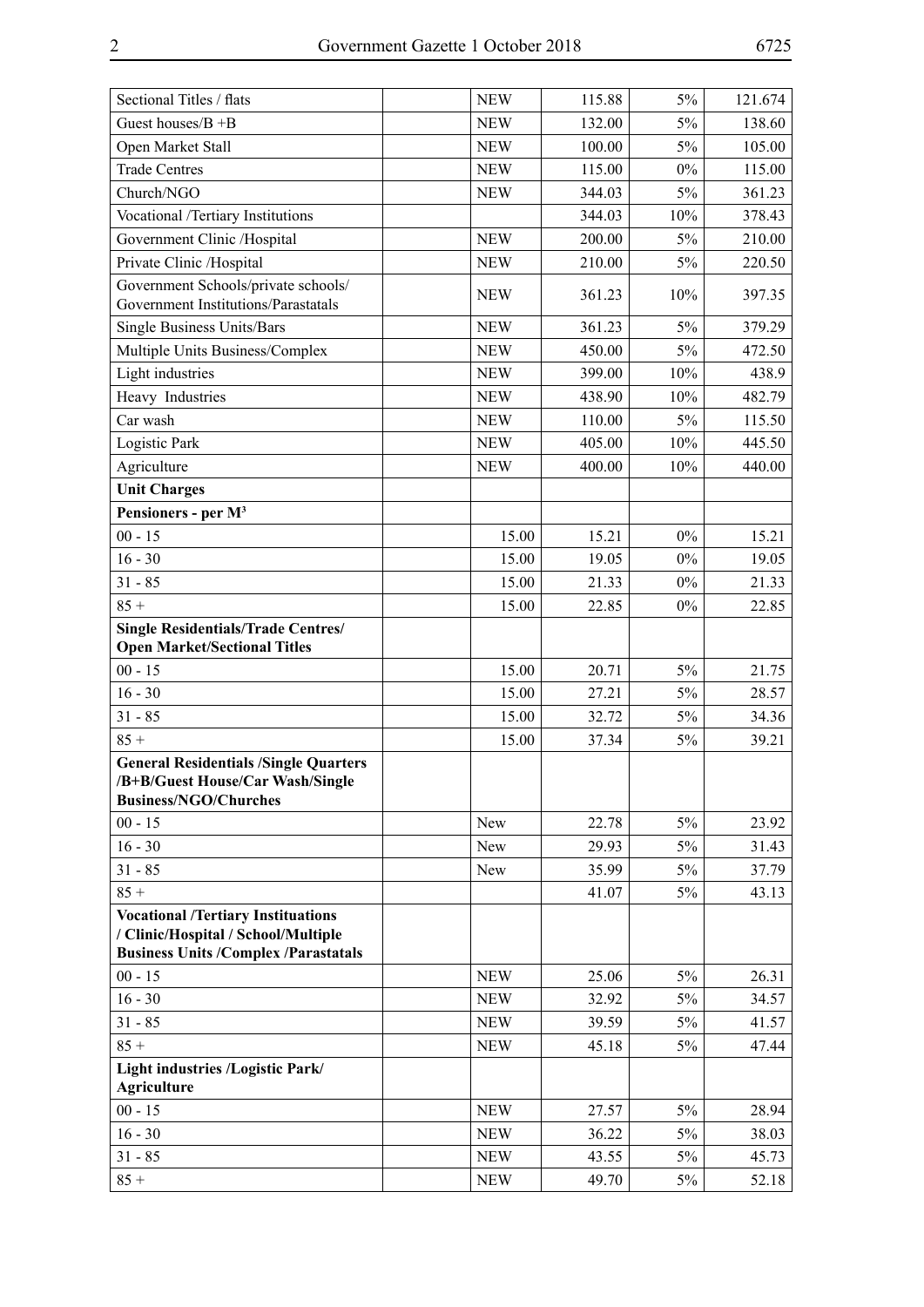| <b>Heavy Industries</b>                                                                                            |           |                  |            |                  |          |
|--------------------------------------------------------------------------------------------------------------------|-----------|------------------|------------|------------------|----------|
| $00 - 15$                                                                                                          |           | <b>NEW</b>       | 31.70      | 5%               | 33.28    |
| $16 - 30$                                                                                                          |           | <b>NEW</b>       | 41.65      | 5%               | 43.73    |
| $31 - 85$                                                                                                          |           | <b>NEW</b>       | 50.08      | 5%               | 52.59    |
| $85 +$                                                                                                             |           | <b>NEW</b>       | 57.15      | 5%               | 60.01    |
| Bulk water supply (per unit/partial<br>unit)                                                                       |           |                  | <b>NEW</b> |                  | 120.00   |
| <b>Water Service Fees</b>                                                                                          |           |                  |            |                  |          |
| <b>New Connection Potable Water</b>                                                                                |           |                  |            |                  |          |
| water meter $\leq$ 25mm                                                                                            | 0.00      | <b>NEW</b>       | 1555.14    | 5%               | 1632.89  |
| water meter $>$ 25mm                                                                                               | 1, 555.14 | <b>NEW</b>       | 1555.15    | 10%              | 1710.66  |
| new connection prepaid water (actual<br>$cost + 15\%)$                                                             |           |                  | <b>NEW</b> |                  |          |
| <b>New Connection-Semi Purified Water</b><br>(actual cost $+15\%$ )                                                |           |                  | <b>NEW</b> |                  |          |
| Disconnection charges                                                                                              | 120.00    | $-35$            | 120        | 5%               | 126.00   |
| Reconnection charges - Default                                                                                     | 120.00    | $-35$            | 120        | 10%              | 132.00   |
| Late payment on outstanding balance                                                                                | $20\%$ pa | $\boldsymbol{0}$ | 20% pa     |                  | 20% pa   |
| <b>New Connections: Deposits</b>                                                                                   |           |                  |            |                  |          |
| Pensioners                                                                                                         |           | <b>NEW</b>       | 650.00     | $0\%$            | 650.00   |
| Single Residentials/Trade Centres/Open<br>Market/Sectional Titles                                                  |           | <b>NEW</b>       | 850.00     | $0\%$            | 850.00   |
| General Residentials /Single Quarters /<br>B+B/Guest House/Car Wash/Single<br>Business/NGO/Churches                |           | <b>NEW</b>       | 1,500.00   | $0\%$            | 1,500.00 |
| Vocational /Tertiary Instituations / Clinic/<br>Hospital / School/Multiple Business<br>Units /Complex /Parastatals |           | <b>NEW</b>       | 2,500.00   | 10%              | 2,750.00 |
| Light industries /Logistic Park/<br>Agriculture                                                                    |           |                  | 5,000.00   | 10%              | 5,500.00 |
| Heavy Industries                                                                                                   |           |                  | 6,000.00   | 10%              | 6,600.00 |
| Call Out Fees on the customer request                                                                              |           |                  |            |                  |          |
| Testing of water meter                                                                                             |           | <b>NEW</b>       | 20.00      | 10%              | 22.00    |
| Replacement of water meter                                                                                         |           |                  | <b>NEW</b> |                  | 300.00   |
| Relocation of water meter on customer<br>request                                                                   |           | <b>NEW</b>       | 350.00     | $\mathbf{0}$     | 350.00   |
| <b>Semi-Purified Water</b>                                                                                         |           |                  |            |                  |          |
| Bulk Supply - Semi purified water / M <sup>3</sup>                                                                 | 8.59      | 10               | 9.45       | 100%             | 18.90    |
| Semi purified water per Household per<br>month                                                                     | 100.00    | $0\%$            | 105.00     | 10%              | 115.50   |
| Illegal connection/Imprisonment as per<br>the act                                                                  | 2,000.00  | $\boldsymbol{0}$ | 2,000.00   | $\boldsymbol{0}$ | 2,000.00 |
| 3. Refuse Removal                                                                                                  |           |                  |            |                  |          |
| Pensioners > 60 years old                                                                                          | 0.00      | $\boldsymbol{0}$ | 168.98     | $1\%$            | 170.67   |
| <b>Residential Consumers per month</b>                                                                             | 0.00      |                  |            |                  |          |
| <b>Single Residentials</b>                                                                                         |           | <b>NEW</b>       | 177.43     | $2\%$            | 180.97   |
| General Residentials /Single Quarters                                                                              |           | <b>NEW</b>       | 354.85     | 5%               | 372.59   |
| Sectional Titles / flats                                                                                           |           | <b>NEW</b>       | 177.43     | 3%               | 182.75   |
| Guest houses/ $B + B$                                                                                              |           | <b>NEW</b>       | 354.85     | 5%               | 372.59   |
| Open Market Stall                                                                                                  |           | <b>NEW</b>       | 186.30     | $2\%$            | 190.02   |
| <b>Trade Centres</b>                                                                                               |           | <b>NEW</b>       | 186.30     | $2\%$            | 190.02   |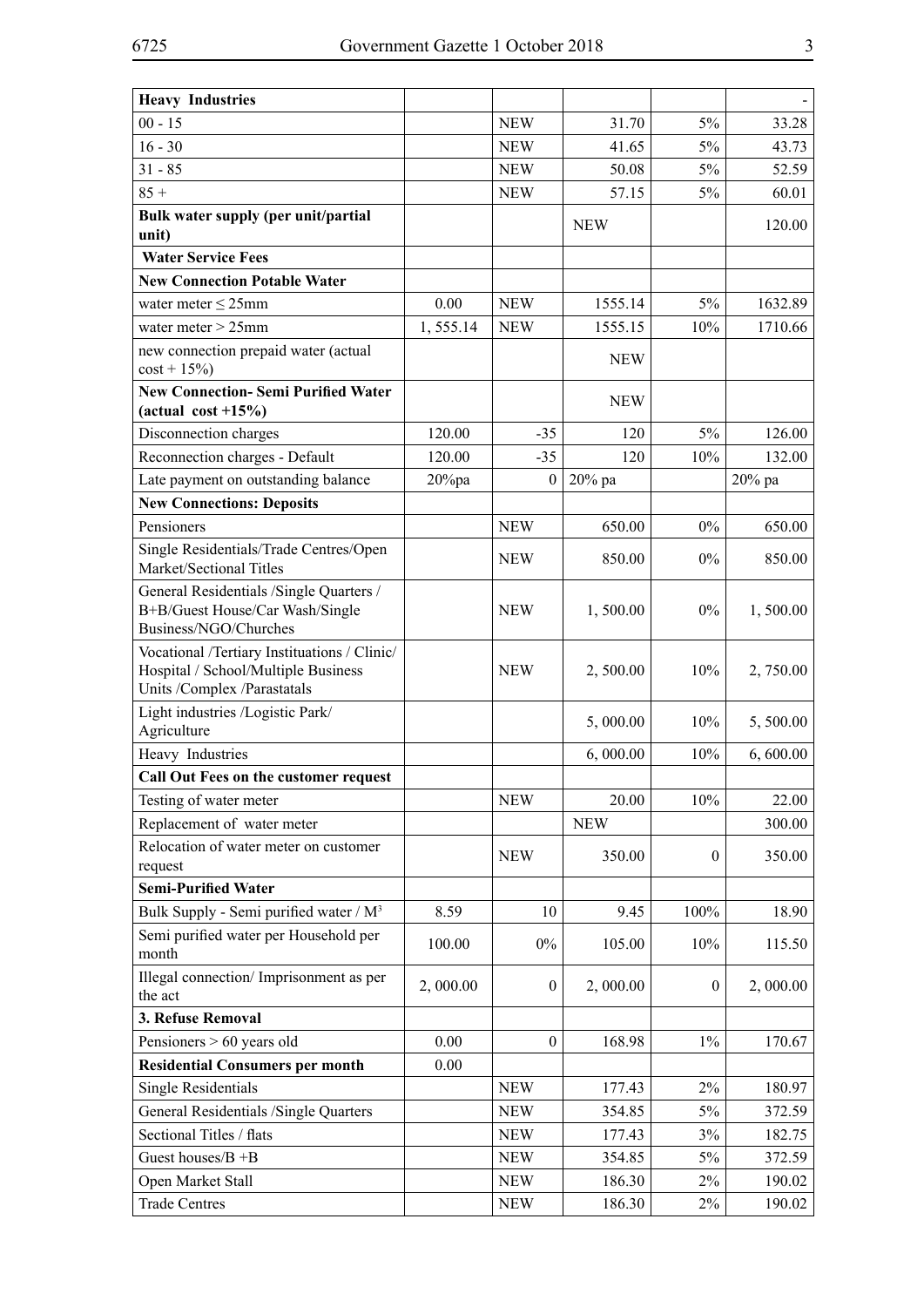| Church/NGO                                                                                                      |                   | <b>NEW</b>       | 195.17    | 5%           | 204.93    |
|-----------------------------------------------------------------------------------------------------------------|-------------------|------------------|-----------|--------------|-----------|
| Government Clinic /Hospital                                                                                     |                   | <b>NEW</b>       | 1,800.00  | $5\%$        | 1,890.00  |
| Private Clinic /Hospital                                                                                        |                   | <b>NEW</b>       | 1,419.40  | 5%           | 1,490.37  |
| Government Schools/private schools/<br>Government Institutions/Parastatals/<br>Tertiary Institutions/Vocational |                   | <b>NEW</b>       | 2,000.00  | 10%          | 2, 200.00 |
| Homebased business                                                                                              |                   |                  | 204.00    | 10%          | 224.40    |
| Single Business Units/Bars                                                                                      |                   | <b>NEW</b>       | 532.28    | $5\%$        | 558.89    |
| Multiple Units Business/Complex                                                                                 |                   | <b>NEW</b>       | 2, 129.10 | 5%           | 2, 235.56 |
| Light industries                                                                                                |                   | <b>NEW</b>       | 1,064.55  | $5\%$        | 1, 117.78 |
| Heavy Industries                                                                                                |                   | <b>NEW</b>       | 1,064.55  | 5%           | 1, 117.78 |
| Car wash                                                                                                        |                   | <b>NEW</b>       | 177.43    | $5\%$        | 186.30    |
| Logistic Park                                                                                                   |                   | <b>NEW</b>       | 354.85    | $5\%$        | 372.59    |
| Agriculture                                                                                                     |                   | <b>NEW</b>       | 354.85    | 5%           | 372.59    |
| Removal of Building Rubble                                                                                      | 0.00              | 10               | 1,500.00  | $5\%$        | 1,575.00  |
| External Users of the Dump site (Mines)/<br>Contractors per month                                               |                   | <b>NEW</b>       | 3,500.00  | 10%          | 3,850.00  |
| <b>Refuse Bags</b>                                                                                              | 0.00              | 10               | $\theta$  | $0\%$        |           |
| Replacement of Refuse Bins/Sales of<br><b>Refuse Bins</b>                                                       | Actual<br>cost/12 | $\boldsymbol{0}$ | 500.00    | $5\%$        | 525.00    |
| Illegal Dumping per incident                                                                                    | 2,000.00          | $\boldsymbol{0}$ | 2,000.00  | $\mathbf{0}$ | 2,000.00  |
| <b>Garden Services</b>                                                                                          |                   |                  |           |              |           |
| Garden Refuse Removal                                                                                           |                   | <b>NEW</b>       | 5.00      | 10%          | 5.50      |
| Removal of trees or bushes Actual cost<br>$+15%$                                                                | 0.00              | 15               | $\theta$  |              |           |
|                                                                                                                 |                   |                  |           |              |           |
| external dumping to the dumping site<br>per load                                                                |                   |                  | 10,000.00 |              | 10,000.00 |
| illegal dumping withought permission<br>from Council                                                            |                   |                  | new       |              | 15,000.00 |
| <b>Sewerage Services</b>                                                                                        |                   |                  |           |              |           |
| <b>Basics</b>                                                                                                   |                   |                  |           |              |           |
| Pensioners > 60 years old                                                                                       |                   |                  | 173.00    | $0\%$        | 173.00    |
| Single Residentials/Sectional Titles /<br>Flats                                                                 |                   | <b>NEW</b>       | 181.65    | $2\%$        | 185.28    |
| General Residentials /Single Quarters /<br>Guest House /B +B                                                    |                   | <b>NEW</b>       | 190.73    | 5%           | 200.27    |
| Open Market Stall per stall                                                                                     |                   | <b>NEW</b>       | 10.81     |              | 10.81     |
| Trade Centres Per unit                                                                                          |                   | <b>NEW</b>       | 15.73     |              | 15.73     |
| Vocational /Tertiary Instituations                                                                              |                   | <b>NEW</b>       | 209.80    | $10\%$       | 230.78    |
| Church/NGO                                                                                                      |                   | <b>NEW</b>       | 181.65    |              | 181.65    |
| Government Clinic /Hospital                                                                                     |                   | <b>NEW</b>       | 230.78    | 5%           | 242.32    |
| Private Clinic /Hospital                                                                                        |                   | <b>NEW</b>       | 230.78    | 5%           | 242.32    |
| Government Schools/private schools/<br>Government Institutions/Parastatals                                      |                   | <b>NEW</b>       | 253.86    | 5%           | 266.55    |
| <b>Single Business Units</b>                                                                                    |                   | <b>NEW</b>       | 190.73    | $5\%$        | 200.27    |
| Bars/Sheeben/Lounges                                                                                            |                   | <b>NEW</b>       | 209.81    | $5\%$        | 220.30    |
| Home Based Business                                                                                             |                   |                  | 190.73    | 5%           | 200.27    |
| Multiple Units Business/Complex                                                                                 |                   | <b>NEW</b>       | 242.32    | $5\%$        | 254.44    |
| Light industries                                                                                                |                   | <b>NEW</b>       | 209.80    | $5\%$        | 220.29    |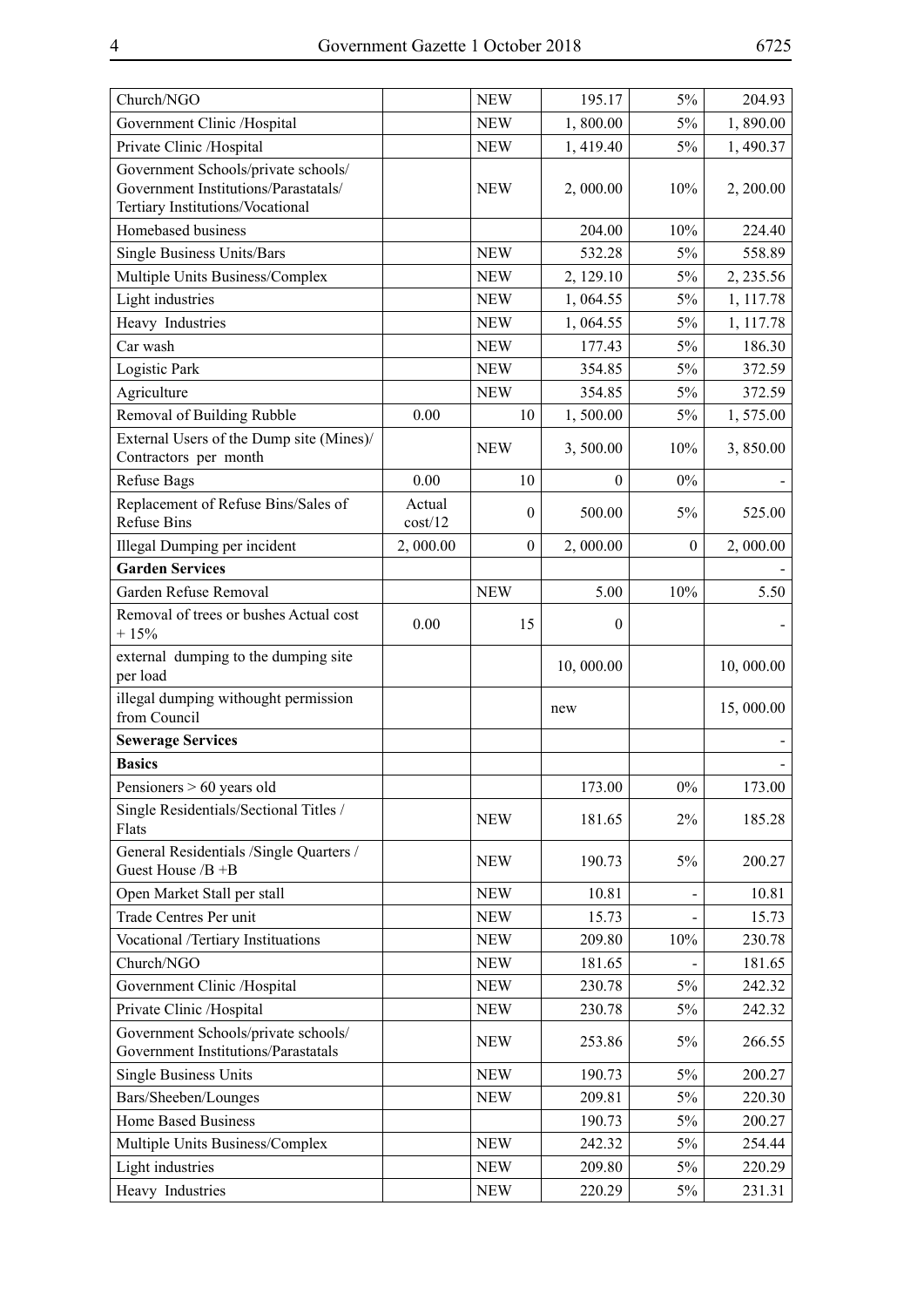| Car wash                                                                                    |                          | <b>NEW</b> | 181.65     | 5%    | 190.73   |
|---------------------------------------------------------------------------------------------|--------------------------|------------|------------|-------|----------|
| Logistic Park                                                                               |                          | <b>NEW</b> | 209.80     | 5%    | 220.29   |
| Agriculture                                                                                 |                          | <b>NEW</b> | 181.65     | 5%    | 190.73   |
| Exertenal Users (Oxidation ponds/                                                           |                          | <b>NEW</b> | 330.44     | $5\%$ | 346.96   |
| <b>Treatment Plant)</b>                                                                     |                          |            |            |       |          |
| Call Out Fees- Sewerage services                                                            |                          | <b>NEW</b> | 1,615.27   | $5\%$ | 1,696.03 |
| <b>Sewer charge &gt;1 Toilets</b>                                                           |                          | <b>NEW</b> | 38.64      | $0\%$ | 38.64    |
| <b>Services</b>                                                                             |                          |            |            |       |          |
| De-blocking of drains                                                                       | 0.00                     | 8.6        | 350.13     | $0\%$ | 350.13   |
| <b>Fitness Certificate</b>                                                                  |                          |            |            |       |          |
| <b>Business Fitness Certificate new</b>                                                     | 390.13                   | 10         | 390.13     | $0\%$ | 390.13   |
| registration                                                                                |                          |            |            |       |          |
| Renewal of fitness certificate                                                              |                          |            | <b>NEW</b> |       | 234.08   |
| <b>Business Registration</b>                                                                |                          |            |            |       |          |
| Hawkers per day                                                                             | 0.00                     | 5          | 21.08      | 5%    | 22.13    |
| Hawkers per year                                                                            | 0.00                     | 5          | 210.55     | 5%    | 221.08   |
| <b>SME</b>                                                                                  | 0.00                     | 5          | 281.4      | $5\%$ | 295.47   |
| <b>Business</b>                                                                             | 0.00                     | 5          | 567.48     | $5\%$ | 595.85   |
| Industrial                                                                                  | 0.00                     | 5          | 703.5      | 5%    | 738.68   |
| Late payment penalties $(a)$ 10% per<br>month after due date                                | 0.00                     | $\theta$   | $\theta$   | $0\%$ |          |
| Re-inspection                                                                               | 0.00                     | 5          | 140.7      | 5%    | 147.74   |
| Renewal of Business registration (60%<br>of registration as per the business<br>categories) |                          |            | new        |       |          |
| Unregistered Business                                                                       | 0.00                     | 5          | 1370.25    | 10%   | 1,507.28 |
| 4. POUND                                                                                    |                          |            |            |       |          |
| Dog License                                                                                 |                          |            |            |       |          |
| Registration - female dogs (un-spayed)                                                      | 69.04                    | 0.0        | 69.04      | $0\%$ | 69.04    |
| Registration - female dogs (spayed)                                                         | 41.40                    | 0.0        | 41.40      | $0\%$ | 41.40    |
| Registration of male dogs                                                                   | 41.40                    | 0.0        | 41.40      | $0\%$ | 41.40    |
| Impound release                                                                             | $\overline{\phantom{0}}$ | 0.0        |            | $0\%$ |          |
| Grazing fee per head per day                                                                |                          |            | 3.00       | $0\%$ | 3.00     |
| 5. PROPERTY MANAGEMENT                                                                      |                          |            |            |       |          |
| <b>Administration Fees</b>                                                                  |                          |            | <b>NEW</b> |       | 500.00   |
| <b>Land Sales per square meters</b>                                                         |                          |            |            |       |          |
| <b>Residential serviced land</b>                                                            |                          |            |            |       |          |
| Arandis residents                                                                           |                          |            |            |       | 70.00    |
| Mine Workers                                                                                |                          |            |            |       | 70.00    |
| <b>Outsiders</b>                                                                            |                          |            |            |       | 120.00   |
| Residential - Unserviced                                                                    |                          |            |            |       | 15.00    |
| <b>Business</b> - Serviced                                                                  |                          |            |            |       | 130.00   |
| <b>Business - Unserviced</b>                                                                |                          |            |            |       | 25.00    |
| <b>Institution - Services</b>                                                               |                          |            |            |       | 120.00   |
| <b>Institution - Unservices</b>                                                             |                          |            |            |       | 15.00    |
| Undetermined                                                                                |                          |            |            |       | 35.00    |
| <b>Industries- Serviced</b>                                                                 |                          |            |            |       | 140.00   |
| Industries- Unserviced                                                                      |                          |            |            |       | 40.00    |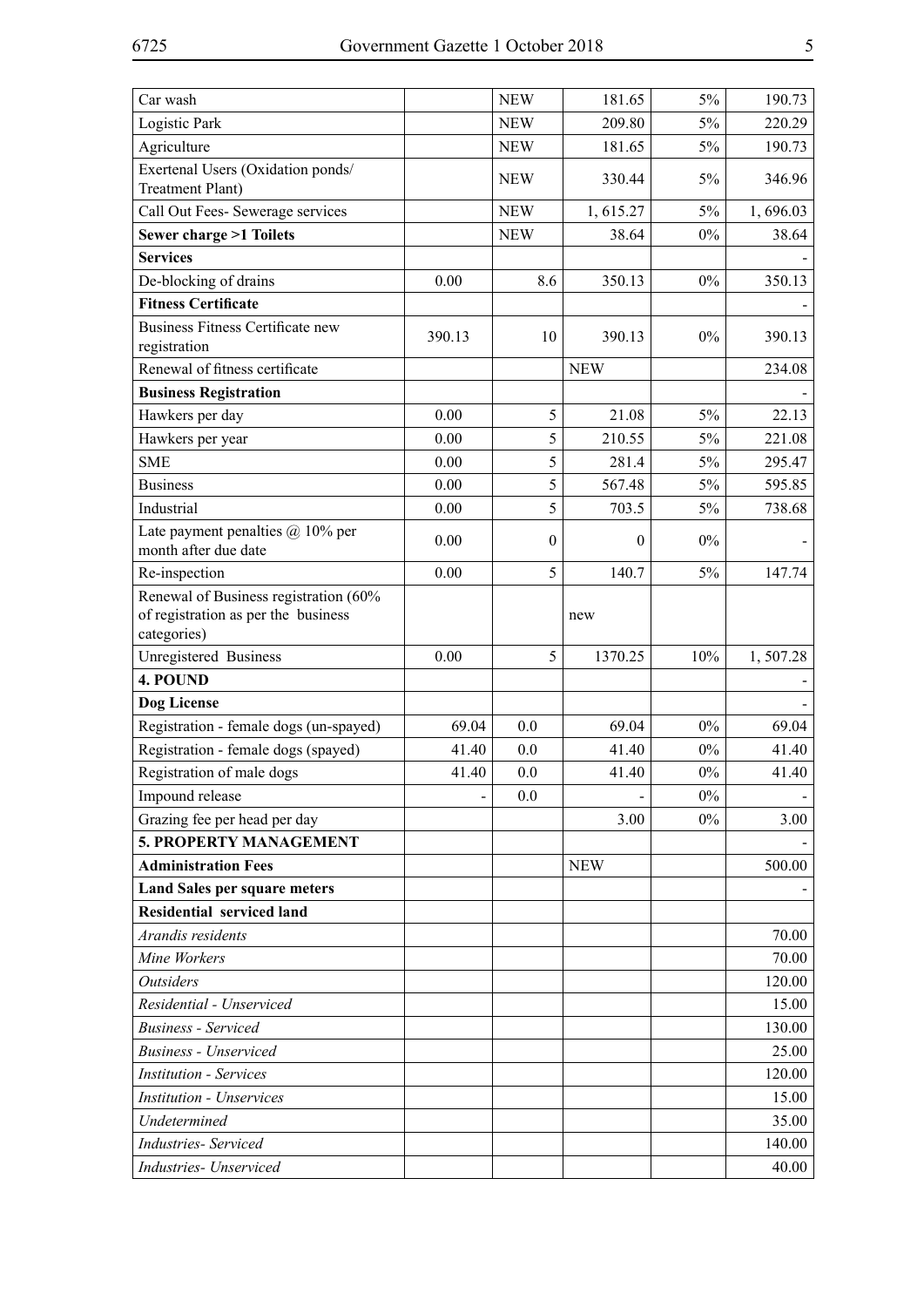| Levies on all erven (Town)                                              |          |                  |          |        |          |
|-------------------------------------------------------------------------|----------|------------------|----------|--------|----------|
| site Valuation                                                          | 0.15003  | 0.15003          | 0.15003  |        | 0.15003  |
|                                                                         | 0.01500  | 0.01500          |          |        | 0.01500  |
| <b>Residential Properties</b>                                           |          |                  |          |        |          |
| Land                                                                    | 0.020133 | 0.020133         | 0.020133 |        |          |
| Improvement                                                             | 0.011460 | 0.011460         | 0.011460 |        | 0.011460 |
| <b>Business Properties</b>                                              |          |                  |          |        |          |
| Land                                                                    | 0.028560 | 0.028560         | 0.028560 |        | 0.028560 |
| Improvement                                                             | 0.011460 | 0.011460         | 0.011460 |        | 0.011460 |
| <b>Industrial Extension 1 and Light</b><br><b>Industrial Properties</b> |          | $\theta$         |          |        |          |
| Land                                                                    | 0.035700 | 0.035700         | 0.035700 |        | 0.035700 |
| Improvement                                                             | 0.002569 | 0.002569         | 0.002569 |        | 0.002569 |
| <b>Business Properties</b>                                              |          |                  |          |        |          |
| Land                                                                    | 0.064260 | 0.064260         | 0.064260 |        | 0.064260 |
| Improvement                                                             | 0.117000 | 0.117000         | 0.117000 |        | 0.117000 |
| <b>Industrial Properties</b>                                            |          |                  |          |        |          |
| Land                                                                    | 0.071400 | 0.071400         | 0.071400 |        | 0.071400 |
| Improvement                                                             | 0.012130 | 0.012130         | 0.012130 |        | 0.012130 |
| iii) Low cost income Residential<br><b>Properties</b>                   |          |                  |          |        |          |
| Land                                                                    | 0.020133 | 0.020133         | 0.020133 |        | 0.020133 |
| Improvement                                                             | 0.011416 | 0.011416         | 0.011416 |        | 0.011416 |
| <b>Agricultural Properties</b>                                          |          |                  |          |        |          |
| Land                                                                    | 0.020133 | 0.020133         | 0.020133 |        | 0.020133 |
| Improvement                                                             | 0.114100 | 0.114100         | 0.114100 |        | 0.114100 |
| <b>Building Plans</b>                                                   |          |                  |          |        |          |
| Basic Charges: Application/Submission<br>fees                           |          |                  |          |        |          |
| Single Residential                                                      | 0.00     | 10               | 240.90   | 10%    | 264.99   |
| Built Together/ Shack Dwellers                                          | 0.00     | $\boldsymbol{0}$ | 165.00   | $10\%$ | 181.50   |
| <b>Business</b>                                                         | 0.00     | 20               | 345.00   | 10%    | 379.50   |
| Industrials                                                             |          | <b>NEW</b>       | 500.00   | 10%    | 550.00   |
| Institutions                                                            |          | <b>NEW</b>       | 300.00   | 10%    | 330.00   |
| Approval of Building Plans per M <sup>2</sup>                           |          |                  |          |        |          |
| Single Residential                                                      |          |                  | 6.39     | 10%    | 7.03     |
| <b>Build Together /Shack Dwellers</b>                                   |          |                  | 5.00     | 10%    | 5.50     |
| <b>Business</b>                                                         |          |                  | 9.58     | 10%    | 10.54    |
| Industrials                                                             |          | <b>NEW</b>       |          | 10%    |          |
| Institutions                                                            |          | <b>NEW</b>       |          | 10%    |          |
| <b>Alteration/Additional (Boundary Wall</b><br>etc.) per $M^2$          |          |                  |          |        |          |
| Single Residential                                                      | 5.00     |                  | 5.75     | 10%    | 6.33     |
| Build Together /Shack Dwellers                                          | 3.34     |                  | 3.84     | 10%    | 4.23     |
| <b>Business</b>                                                         | 6.68     |                  | 8.35     | 10%    | 9.19     |
| Industrials                                                             |          | <b>NEW</b>       | 10.00    | 10%    | 11.00    |
| Institutions                                                            |          | <b>NEW</b>       | 9.00     | 10%    | 9.90     |
| Building inspection fees                                                | 50.00    |                  | 57.50    | 10%    | 63.25    |
| <b>Illegal Construction</b>                                             | 2,000.00 |                  | 3,500.00 | 10%    | 3,850.00 |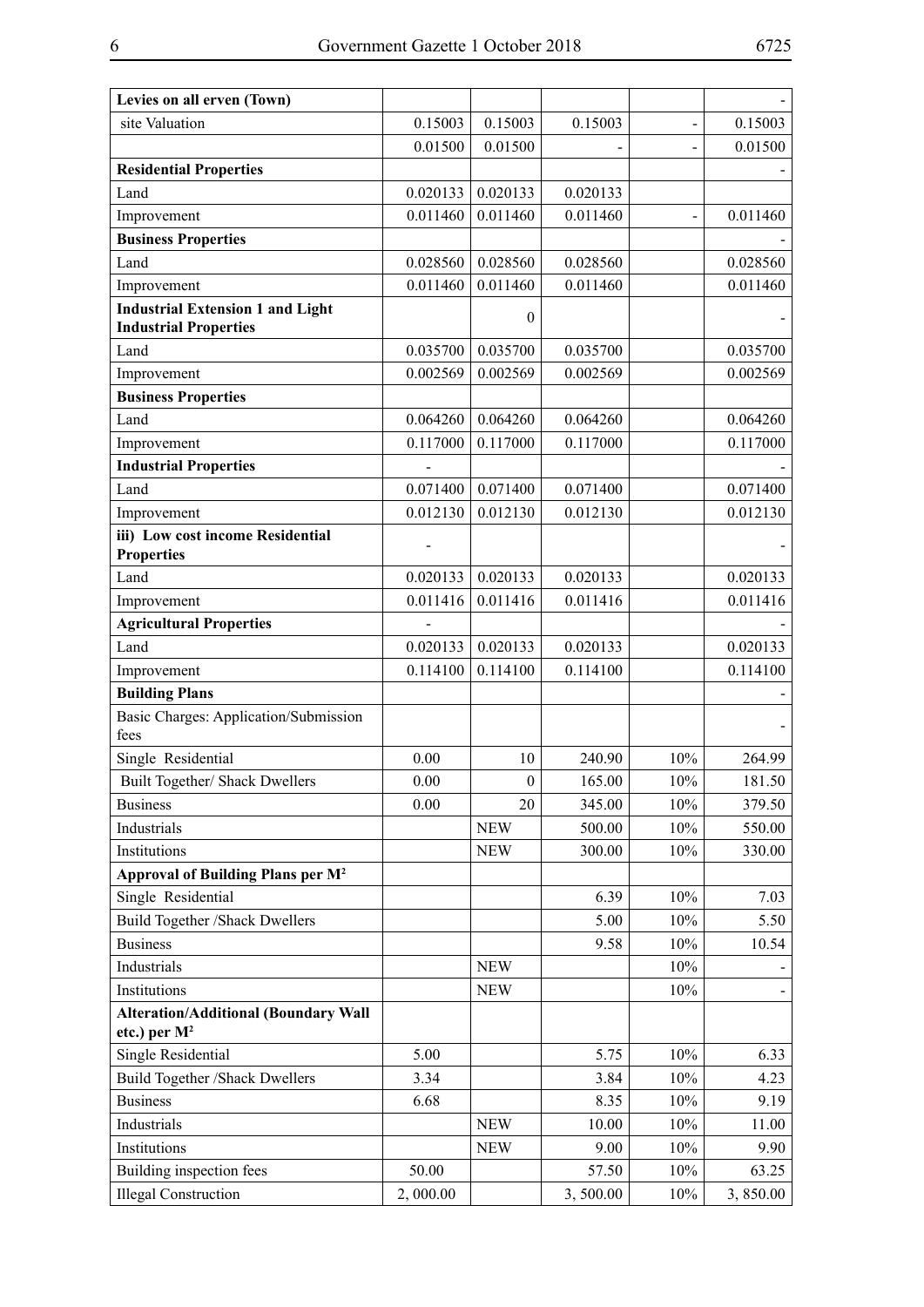| Illegal excavation on municipal land<br>without permission                                                                                                                                                                                                                                                                                                                                                                                                                                                                                                                                     |                        | <b>NEW</b>                  | 1,000.00                                                                                | 10%   | 1, 100.00  |
|------------------------------------------------------------------------------------------------------------------------------------------------------------------------------------------------------------------------------------------------------------------------------------------------------------------------------------------------------------------------------------------------------------------------------------------------------------------------------------------------------------------------------------------------------------------------------------------------|------------------------|-----------------------------|-----------------------------------------------------------------------------------------|-------|------------|
| Illegal occupation /without completion<br>certificate                                                                                                                                                                                                                                                                                                                                                                                                                                                                                                                                          |                        | <b>NEW</b>                  | 1,000.00                                                                                | 10%   | 1, 100.00  |
| Issuing of Completion Certificates                                                                                                                                                                                                                                                                                                                                                                                                                                                                                                                                                             |                        | <b>NEW</b>                  | 150.00                                                                                  | 10%   | 165.00     |
| <b>Sand Mining</b>                                                                                                                                                                                                                                                                                                                                                                                                                                                                                                                                                                             |                        |                             |                                                                                         |       |            |
| Licence Fees                                                                                                                                                                                                                                                                                                                                                                                                                                                                                                                                                                                   |                        | new                         | 14000.00<br>per annum                                                                   | $5\%$ | 14, 700.00 |
| Ilegal Sand mining                                                                                                                                                                                                                                                                                                                                                                                                                                                                                                                                                                             |                        | new                         |                                                                                         |       | 16,000.00  |
| Issuing of Clearance Certificate                                                                                                                                                                                                                                                                                                                                                                                                                                                                                                                                                               |                        |                             | 231.00                                                                                  | 15%   | 265.65     |
| Issuing of valuation certificates                                                                                                                                                                                                                                                                                                                                                                                                                                                                                                                                                              |                        |                             | 254.10                                                                                  |       | 254.10     |
| Verification of Pegs of vacant/<br>unimproved property on request per peg                                                                                                                                                                                                                                                                                                                                                                                                                                                                                                                      |                        | Cost Re-<br>covery          | Actual<br>surveyor's<br>$+10%$                                                          |       |            |
| Endowment fees:                                                                                                                                                                                                                                                                                                                                                                                                                                                                                                                                                                                |                        | $\mathbf{0}$                |                                                                                         |       |            |
| 1. Endowment of 7.5% of the land value (market value as<br>determined by the Municipal Valuer) of the first 10 erven and 1%<br>of the value of additional erven created by the subdivision (but<br>excluding the remainder) shall be payable.<br>2. Subdivision in an existing township no rezoning when it<br>involves creation of streets or public places and shall be transferred<br>free of compensation, sub divisional costs and transfer fees to the<br>Municipality and an endowment as provided for in 1.above shall<br>be payable in respect of the balance of newly created erven. |                        |                             |                                                                                         |       |            |
| Betterment fee:                                                                                                                                                                                                                                                                                                                                                                                                                                                                                                                                                                                | Zoning                 |                             | <b>Maximum</b><br><b>Betterment</b>                                                     |       |            |
|                                                                                                                                                                                                                                                                                                                                                                                                                                                                                                                                                                                                |                        |                             | Fees                                                                                    |       |            |
|                                                                                                                                                                                                                                                                                                                                                                                                                                                                                                                                                                                                | <b>Previous</b>        | <b>New</b>                  | $\frac{6}{6}$ of the<br>amount<br>of the<br>increase<br>in value of<br>the<br>property) |       |            |
|                                                                                                                                                                                                                                                                                                                                                                                                                                                                                                                                                                                                | Institutional          | Residen-<br>tial            |                                                                                         |       |            |
|                                                                                                                                                                                                                                                                                                                                                                                                                                                                                                                                                                                                | Private<br>Open Space  | General<br>Residen-<br>tial | 30%                                                                                     |       | 30%        |
|                                                                                                                                                                                                                                                                                                                                                                                                                                                                                                                                                                                                |                        | Residen-<br>tial            | No bet-<br>terment                                                                      |       |            |
|                                                                                                                                                                                                                                                                                                                                                                                                                                                                                                                                                                                                | Residential            | (higher<br>densi-<br>ties)  | $fee - stays$<br>residential<br>use                                                     |       |            |
|                                                                                                                                                                                                                                                                                                                                                                                                                                                                                                                                                                                                | Residential            | General<br>Residen-<br>tial | 20%                                                                                     |       | 20%        |
|                                                                                                                                                                                                                                                                                                                                                                                                                                                                                                                                                                                                | Residential            | Office                      |                                                                                         |       |            |
|                                                                                                                                                                                                                                                                                                                                                                                                                                                                                                                                                                                                | General<br>Residential | <b>Business</b>             | 30%                                                                                     |       | 40%        |
|                                                                                                                                                                                                                                                                                                                                                                                                                                                                                                                                                                                                | Residential            |                             |                                                                                         |       |            |
|                                                                                                                                                                                                                                                                                                                                                                                                                                                                                                                                                                                                | General<br>Residential | Indus-<br>trial             | 20%                                                                                     |       |            |
|                                                                                                                                                                                                                                                                                                                                                                                                                                                                                                                                                                                                | <b>Business</b>        |                             |                                                                                         |       | 20%        |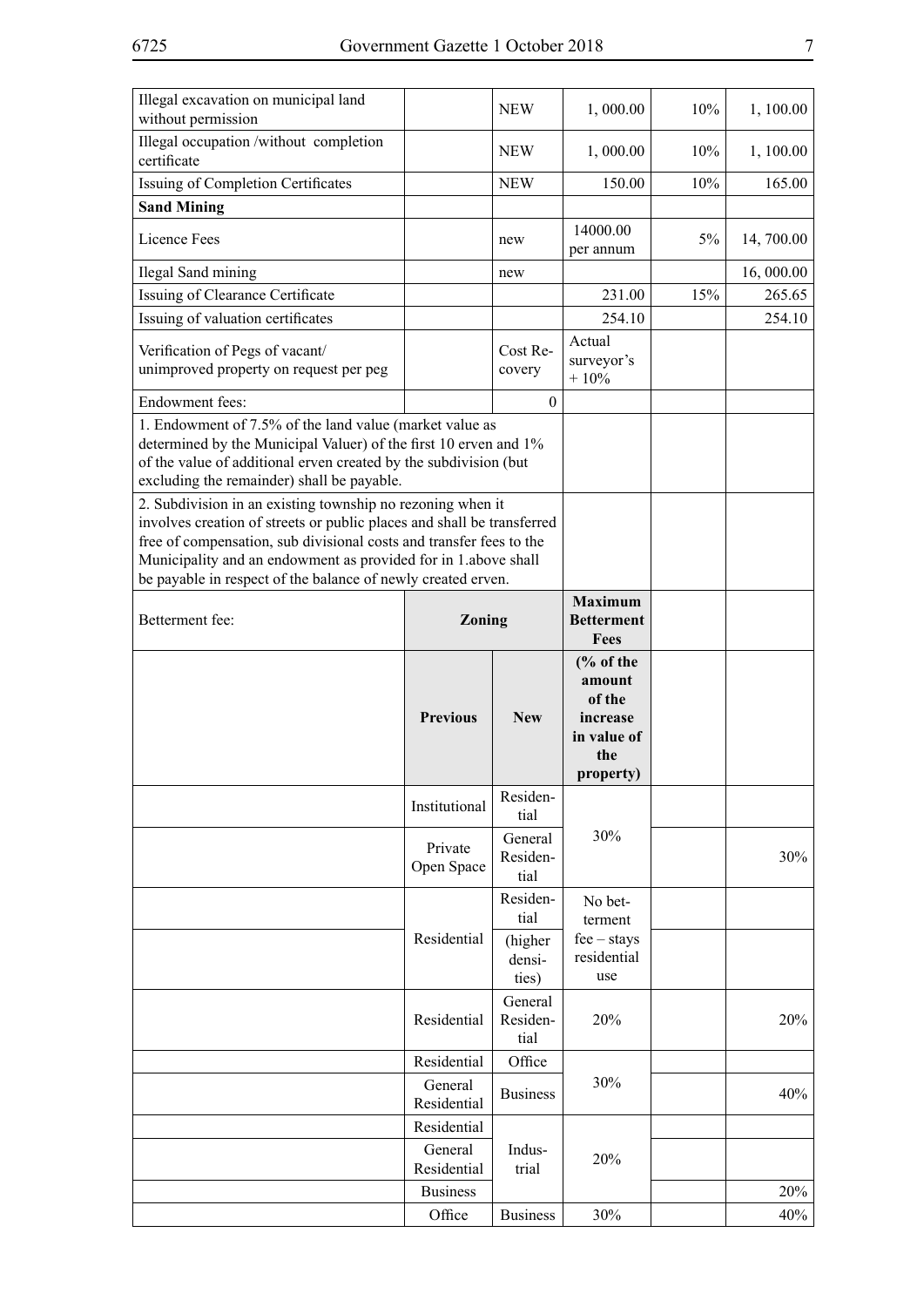|                                              | Office                                                    |                     |                                                                                                        |       |         |
|----------------------------------------------|-----------------------------------------------------------|---------------------|--------------------------------------------------------------------------------------------------------|-------|---------|
|                                              | or                                                        | Increase<br>in Bulk | 30%                                                                                                    |       |         |
|                                              | <b>Business</b>                                           |                     |                                                                                                        |       | 30%     |
|                                              | Any zone                                                  | Institu-<br>tional  | No better-<br>ment fee                                                                                 |       |         |
|                                              | Institutional                                             | Office              |                                                                                                        |       |         |
|                                              | Private<br>Open Space                                     | <b>Business</b>     | 30%                                                                                                    |       | 40%     |
|                                              |                                                           |                     | 75%                                                                                                    |       | 75%     |
|                                              | Any zone<br>- where an<br>unauthor-<br>ised activity      | Any                 | Only when<br>legalized<br>use is au-<br>thorized in<br>terms of the<br>scheme.                         |       |         |
|                                              | or illegal<br>building<br>work is<br>being legal-<br>ised | zone                | (Unauthor-<br>ized uses to<br>be termi-<br>nated if not<br>approved<br>through<br>rezoning<br>process) |       |         |
|                                              | Any zone                                                  | Special             | On own<br>merit up to                                                                                  |       |         |
|                                              |                                                           |                     | 30%                                                                                                    |       | 30%     |
|                                              | State                                                     |                     | No better-<br>ment fee                                                                                 |       |         |
|                                              | Owned by<br>Govern-<br>ment                               | Any<br>zone         | payable<br>provided<br>land is and<br>remains in<br>state own-<br>ership.                              |       |         |
|                                              | State                                                     |                     | Betterment                                                                                             |       |         |
|                                              | Owned by<br>enterprises                                   | Any<br>zone         | fee to b<br>based on<br>existing<br>legal us-<br>age before<br>rezoning                                |       |         |
|                                              | Municipal                                                 | Any<br>zone         | No better-<br>ment fee.                                                                                |       |         |
|                                              | Township<br>develop-<br>ment on<br>private land           | Any<br>zone         | No better-<br>ment fee<br>where full<br>municipal<br>services are<br>provided by<br>the devel-<br>oper |       |         |
| <b>Graves Space</b>                          |                                                           |                     |                                                                                                        |       |         |
| Per Child Grave                              | $0.00\,$                                                  | $\boldsymbol{0}$    | 209.56                                                                                                 | $5\%$ | 220.038 |
| Per Adult Grave                              | 0.00                                                      | $\theta$            | 436.60                                                                                                 | 5%    | 458.43  |
| Digging of grave is on purchasers<br>account |                                                           |                     |                                                                                                        |       |         |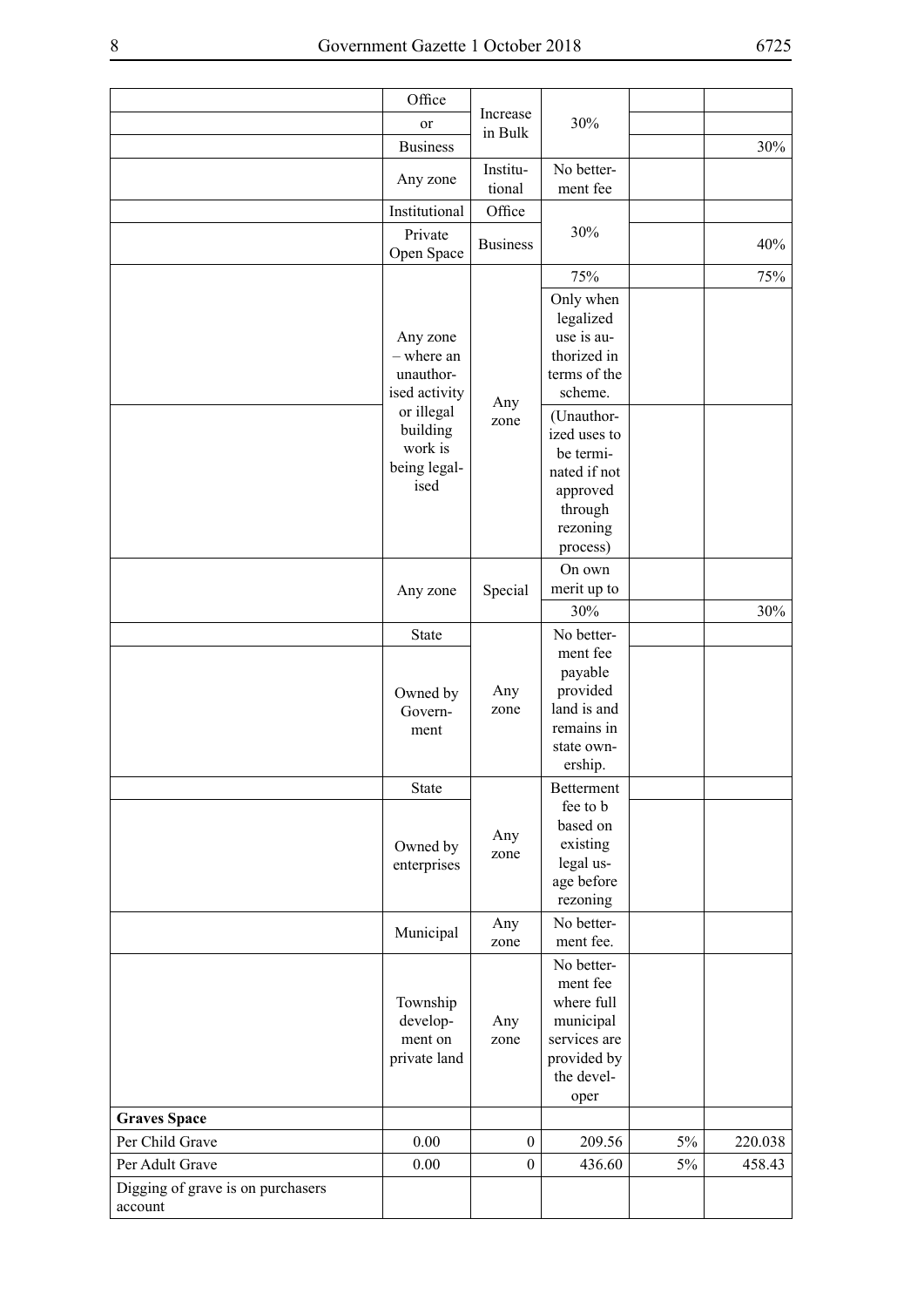| <b>Renting of Town Hall</b>                                      |                          |                  |          |       |          |
|------------------------------------------------------------------|--------------------------|------------------|----------|-------|----------|
| Wedding Receptions and Parties                                   |                          |                  |          |       |          |
| 11h00 to 24h00                                                   | 0.00                     | 8.5              | 800.00   | 10%   | 880.00   |
| Every hour after 24h00                                           | 0.00                     | 10               | 121.25   | 10%   | 133.38   |
| Deposit, refundable within five working<br>days after the event. | 805.26                   | $\mathbf{0}$     | 805.26   |       | 805.26   |
| Schools are exempted                                             |                          |                  |          |       |          |
| Music Shows /Dances/Conserts                                     |                          |                  |          |       |          |
| 11h00 to 24h00                                                   | 918.71                   | $\boldsymbol{0}$ | 918.71   | 10%   | 1,010.58 |
| Every hour after 24h00                                           | 183.76                   | $\theta$         | 183.76   | 10%   | 202.14   |
| Deposit, refundable within five working<br>days after the event. | 805.26                   | $\mathbf{0}$     | 805.26   |       | 805.26   |
| Dramatic Performance                                             |                          |                  |          |       |          |
| Professional                                                     | $\blacksquare$           | 0.0              | 367.48   | 10%   | 404.23   |
| Amateur                                                          | $\overline{\phantom{0}}$ | 0.0              | 220.50   | 10%   | 242.55   |
| <b>Educational Institutions</b>                                  |                          | 0.0              | 146.99   | 10%   | 161.69   |
| Use of Stage for Rehearsal per hour                              | $\blacksquare$           | 0.0              | 55.13    | 10%   | 60.64    |
| Deposit, refundable within five working<br>days after the event. | $\overline{\phantom{a}}$ | 0.0              | 205.01   | 10%   | 225.51   |
| Public Meetings, Conferences, Lectures                           |                          |                  |          |       |          |
| By Day                                                           | 0.00                     | 0.0              | 200.50   | 5%    | 210.53   |
| By Night                                                         | 0.00                     | 0.0              | 320.72   | $5\%$ | 336.76   |
| Deposit, refundable within five working<br>days after the event. | 0.00                     | 0.0              | 205.01   | 5%    | 215.26   |
| Religious Gatherings                                             |                          |                  |          |       |          |
| By Day                                                           | 165.07                   | 10.0             | 181.58   | 5%    | 190.66   |
| By Night                                                         | 270.13                   | 20.0             | 297.14   | $5\%$ | 312.00   |
| Deposit, refundable within five working<br>days after the event. | 1,000.00                 | <b>NEW</b>       |          |       | 205.00   |
| Cinematographical Shows                                          |                          |                  |          |       |          |
| By Day                                                           | 323.40                   | 10.0             | 323.40   | 5%    | 339.57   |
| By Night                                                         | 404.23                   | 10.0             | 404.23   | 5%    | 424.44   |
| Deposit which is refundable                                      | 442.89                   | 0.0              | 442.89   | 5%    | 465.03   |
| Amphitheatre                                                     |                          |                  |          |       |          |
| By Day                                                           | 134.45                   | 10.0             | 134.45   | $5\%$ | 141.17   |
| By Night                                                         | 179.29                   | 10.0             | 179.29   | 5%    | 188.25   |
| <b>Soccer Stadium</b>                                            |                          |                  |          |       | 0        |
| Professional sporting event                                      | 367.48                   | $\theta$         | 367.48   | 10%   | 404.23   |
| Amateur sporting event                                           | 275.63                   | $\boldsymbol{0}$ | 275.63   | 5%    | 289.41   |
| Fun Day                                                          |                          |                  |          |       | 200.00   |
| Concerts, weddings                                               |                          |                  |          |       | 1,500.00 |
| Deposit, refundable within five working<br>days after the event. | 205.01                   | $\mathbf{0}$     | 205.01   | 5%    | 215.26   |
| Renting of Boxing Ring (per event)                               | 1,000.00                 | <b>NEW</b>       | 1,000.00 | $5\%$ | 1,050.00 |
| Deposit (Boxing Ring)                                            | 500.00                   | <b>NEW</b>       | 500.00   | $5\%$ | 525.00   |
| Exhibitions                                                      |                          |                  |          |       |          |
| By Day                                                           | 0.00                     | 20               | 423.35   |       | 423.35   |
| By Night                                                         | 0.00                     | 20               | 529.17   |       | 529.17   |
| Deposit, refundable within five working<br>days after the event. | 442.89                   | $\boldsymbol{0}$ | 531.468  |       | 531.468  |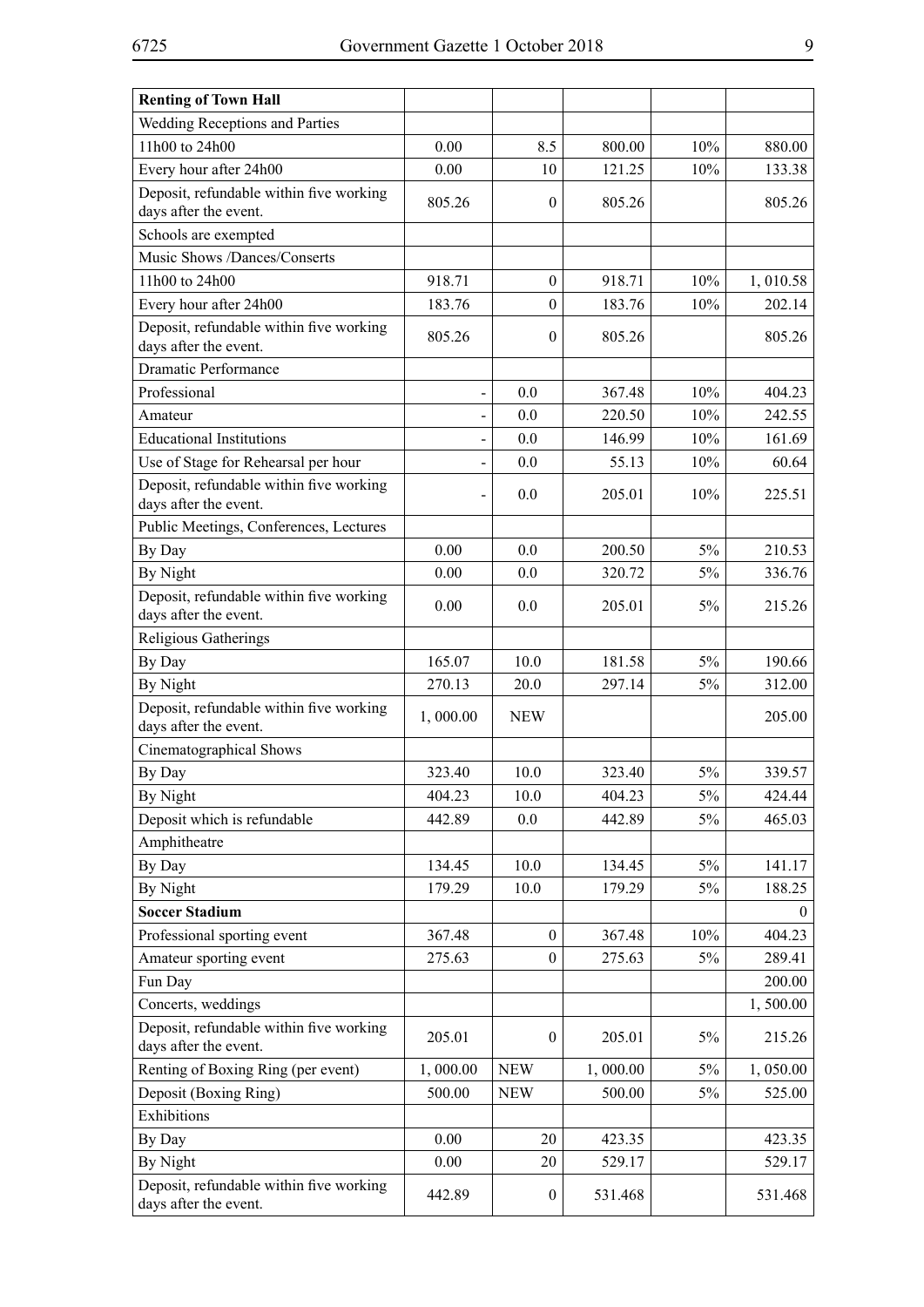| <b>Rentals Houses</b><br>$2\%$<br>Type 1<br>0.00<br>5<br>778.18<br>793.74<br>$2\%$<br>0.00<br>5<br>907.28<br>925.43<br>Type 2<br>5<br>$2\%$<br>0.00<br>1,036.77<br>1,057.51<br>Type 3<br>5<br>0.00<br>$2\%$<br>Type 4<br>1,503.32<br>1,533.39<br>$0\%$<br>Single Bungalow<br>300.00<br><b>NEW</b><br>300.00<br>300.00<br>Double Bungalow<br>450.00<br>450.00<br>$0\%$<br>450.00<br><b>NEW</b><br>$\frac{0}{0}$<br>Swimming pool rental<br>500.00<br>500.00<br>500.00<br><b>NEW</b><br>Swimming pool Kiosk<br>200.00<br><b>NEW</b><br><b>Rentals Other Buildings</b><br><b>Trade Centre</b><br>Unit 1<br>$\boldsymbol{0}$<br>960.00<br>1,200.00<br>1,200.00<br>20%<br>Unit 2<br>446.00<br>$\boldsymbol{0}$<br>446.00<br>20%<br>356.80<br>Unit 3<br>$\boldsymbol{0}$<br>840.00<br>840.00<br>20%<br>672.00<br>Unit 4<br>900.00<br>20%<br>720.00<br>$\boldsymbol{0}$<br>900.00<br>$\boldsymbol{0}$<br>20%<br>Unit 5<br>444.60<br>444.60<br>355.68<br>Unit 6<br>20%<br>1,560.00<br>$\boldsymbol{0}$<br>1,560.00<br>1,248.00<br>Unit 7<br>$\boldsymbol{0}$<br>20%<br>1,020.00<br>816.00<br>1,020.00<br>Unit 8<br>930.00<br>$\boldsymbol{0}$<br>20%<br>930.00<br>744.00<br>Unit 9<br>$\boldsymbol{0}$<br>20%<br>990.00<br>990.00<br>792.00<br>Unit 10<br>870.00<br>870.00<br>20%<br>696.00<br>$\boldsymbol{0}$<br>Unit 11<br>1,770.00<br>$\boldsymbol{0}$<br>1,770.00<br>20%<br>1,416.00<br>Open market<br>$\boldsymbol{0}$<br>$A1 - A6$<br>150.00<br>5%<br>$\boldsymbol{0}$<br>225.00<br>286.25<br>$B1 - B5$<br>100.00<br>5%<br>$\boldsymbol{0}$<br>150.00<br>207.50<br>$C1 - C5$<br>50.00<br>75.00<br>5%<br>128.75<br>$\boldsymbol{0}$<br>Renting of Open space (Per Day)<br>500.00<br>$\boldsymbol{0}$<br>250.00<br>$\boldsymbol{0}$<br>250.00<br>Maintananceworkshop Rental per sqaure<br>5.00<br><b>NEW</b><br>meter per month $@N$$<br>Floodlighting<br>Basic Levy per day or part of day<br>0.00<br>$\boldsymbol{0}$<br>Basic Levy per hour or part of hour<br>0.00<br>$\boldsymbol{0}$<br><b>6. FIRE BRIGADE</b><br>Monthly Levy per household<br>2.01<br>$\boldsymbol{0}$<br>3.02<br>10%<br>3.32<br>7. ADVERTISEMENT LEVY<br>Bill Board less than 3m X 3m per month<br>0.00<br>25<br>206.25<br>5%<br>216.56<br>Bill Board more than $3m \times 3m < 5m \times 5$<br>0.00<br>$5\%$<br>559.02<br>10<br>532.4<br>m per month<br>Bill Board more than 5m X 5m per<br>798.6<br>5%<br>838.53<br>month<br><b>8. OTHERS</b><br>9. Photo copies /Fax /Emails | Schools are exempted |  |      |       |      |
|-------------------------------------------------------------------------------------------------------------------------------------------------------------------------------------------------------------------------------------------------------------------------------------------------------------------------------------------------------------------------------------------------------------------------------------------------------------------------------------------------------------------------------------------------------------------------------------------------------------------------------------------------------------------------------------------------------------------------------------------------------------------------------------------------------------------------------------------------------------------------------------------------------------------------------------------------------------------------------------------------------------------------------------------------------------------------------------------------------------------------------------------------------------------------------------------------------------------------------------------------------------------------------------------------------------------------------------------------------------------------------------------------------------------------------------------------------------------------------------------------------------------------------------------------------------------------------------------------------------------------------------------------------------------------------------------------------------------------------------------------------------------------------------------------------------------------------------------------------------------------------------------------------------------------------------------------------------------------------------------------------------------------------------------------------------------------------------------------------------------------------------------------------------------------------------------------------------------------------------------------------------------------------------------------------------------------------------------------------------------------------------------------------------------------------------------------------|----------------------|--|------|-------|------|
|                                                                                                                                                                                                                                                                                                                                                                                                                                                                                                                                                                                                                                                                                                                                                                                                                                                                                                                                                                                                                                                                                                                                                                                                                                                                                                                                                                                                                                                                                                                                                                                                                                                                                                                                                                                                                                                                                                                                                                                                                                                                                                                                                                                                                                                                                                                                                                                                                                                       |                      |  |      |       |      |
|                                                                                                                                                                                                                                                                                                                                                                                                                                                                                                                                                                                                                                                                                                                                                                                                                                                                                                                                                                                                                                                                                                                                                                                                                                                                                                                                                                                                                                                                                                                                                                                                                                                                                                                                                                                                                                                                                                                                                                                                                                                                                                                                                                                                                                                                                                                                                                                                                                                       |                      |  |      |       |      |
|                                                                                                                                                                                                                                                                                                                                                                                                                                                                                                                                                                                                                                                                                                                                                                                                                                                                                                                                                                                                                                                                                                                                                                                                                                                                                                                                                                                                                                                                                                                                                                                                                                                                                                                                                                                                                                                                                                                                                                                                                                                                                                                                                                                                                                                                                                                                                                                                                                                       |                      |  |      |       |      |
|                                                                                                                                                                                                                                                                                                                                                                                                                                                                                                                                                                                                                                                                                                                                                                                                                                                                                                                                                                                                                                                                                                                                                                                                                                                                                                                                                                                                                                                                                                                                                                                                                                                                                                                                                                                                                                                                                                                                                                                                                                                                                                                                                                                                                                                                                                                                                                                                                                                       |                      |  |      |       |      |
|                                                                                                                                                                                                                                                                                                                                                                                                                                                                                                                                                                                                                                                                                                                                                                                                                                                                                                                                                                                                                                                                                                                                                                                                                                                                                                                                                                                                                                                                                                                                                                                                                                                                                                                                                                                                                                                                                                                                                                                                                                                                                                                                                                                                                                                                                                                                                                                                                                                       |                      |  |      |       |      |
|                                                                                                                                                                                                                                                                                                                                                                                                                                                                                                                                                                                                                                                                                                                                                                                                                                                                                                                                                                                                                                                                                                                                                                                                                                                                                                                                                                                                                                                                                                                                                                                                                                                                                                                                                                                                                                                                                                                                                                                                                                                                                                                                                                                                                                                                                                                                                                                                                                                       |                      |  |      |       |      |
|                                                                                                                                                                                                                                                                                                                                                                                                                                                                                                                                                                                                                                                                                                                                                                                                                                                                                                                                                                                                                                                                                                                                                                                                                                                                                                                                                                                                                                                                                                                                                                                                                                                                                                                                                                                                                                                                                                                                                                                                                                                                                                                                                                                                                                                                                                                                                                                                                                                       |                      |  |      |       |      |
|                                                                                                                                                                                                                                                                                                                                                                                                                                                                                                                                                                                                                                                                                                                                                                                                                                                                                                                                                                                                                                                                                                                                                                                                                                                                                                                                                                                                                                                                                                                                                                                                                                                                                                                                                                                                                                                                                                                                                                                                                                                                                                                                                                                                                                                                                                                                                                                                                                                       |                      |  |      |       |      |
|                                                                                                                                                                                                                                                                                                                                                                                                                                                                                                                                                                                                                                                                                                                                                                                                                                                                                                                                                                                                                                                                                                                                                                                                                                                                                                                                                                                                                                                                                                                                                                                                                                                                                                                                                                                                                                                                                                                                                                                                                                                                                                                                                                                                                                                                                                                                                                                                                                                       |                      |  |      |       |      |
|                                                                                                                                                                                                                                                                                                                                                                                                                                                                                                                                                                                                                                                                                                                                                                                                                                                                                                                                                                                                                                                                                                                                                                                                                                                                                                                                                                                                                                                                                                                                                                                                                                                                                                                                                                                                                                                                                                                                                                                                                                                                                                                                                                                                                                                                                                                                                                                                                                                       |                      |  |      |       |      |
|                                                                                                                                                                                                                                                                                                                                                                                                                                                                                                                                                                                                                                                                                                                                                                                                                                                                                                                                                                                                                                                                                                                                                                                                                                                                                                                                                                                                                                                                                                                                                                                                                                                                                                                                                                                                                                                                                                                                                                                                                                                                                                                                                                                                                                                                                                                                                                                                                                                       |                      |  |      |       |      |
|                                                                                                                                                                                                                                                                                                                                                                                                                                                                                                                                                                                                                                                                                                                                                                                                                                                                                                                                                                                                                                                                                                                                                                                                                                                                                                                                                                                                                                                                                                                                                                                                                                                                                                                                                                                                                                                                                                                                                                                                                                                                                                                                                                                                                                                                                                                                                                                                                                                       |                      |  |      |       |      |
|                                                                                                                                                                                                                                                                                                                                                                                                                                                                                                                                                                                                                                                                                                                                                                                                                                                                                                                                                                                                                                                                                                                                                                                                                                                                                                                                                                                                                                                                                                                                                                                                                                                                                                                                                                                                                                                                                                                                                                                                                                                                                                                                                                                                                                                                                                                                                                                                                                                       |                      |  |      |       |      |
|                                                                                                                                                                                                                                                                                                                                                                                                                                                                                                                                                                                                                                                                                                                                                                                                                                                                                                                                                                                                                                                                                                                                                                                                                                                                                                                                                                                                                                                                                                                                                                                                                                                                                                                                                                                                                                                                                                                                                                                                                                                                                                                                                                                                                                                                                                                                                                                                                                                       |                      |  |      |       |      |
|                                                                                                                                                                                                                                                                                                                                                                                                                                                                                                                                                                                                                                                                                                                                                                                                                                                                                                                                                                                                                                                                                                                                                                                                                                                                                                                                                                                                                                                                                                                                                                                                                                                                                                                                                                                                                                                                                                                                                                                                                                                                                                                                                                                                                                                                                                                                                                                                                                                       |                      |  |      |       |      |
|                                                                                                                                                                                                                                                                                                                                                                                                                                                                                                                                                                                                                                                                                                                                                                                                                                                                                                                                                                                                                                                                                                                                                                                                                                                                                                                                                                                                                                                                                                                                                                                                                                                                                                                                                                                                                                                                                                                                                                                                                                                                                                                                                                                                                                                                                                                                                                                                                                                       |                      |  |      |       |      |
|                                                                                                                                                                                                                                                                                                                                                                                                                                                                                                                                                                                                                                                                                                                                                                                                                                                                                                                                                                                                                                                                                                                                                                                                                                                                                                                                                                                                                                                                                                                                                                                                                                                                                                                                                                                                                                                                                                                                                                                                                                                                                                                                                                                                                                                                                                                                                                                                                                                       |                      |  |      |       |      |
|                                                                                                                                                                                                                                                                                                                                                                                                                                                                                                                                                                                                                                                                                                                                                                                                                                                                                                                                                                                                                                                                                                                                                                                                                                                                                                                                                                                                                                                                                                                                                                                                                                                                                                                                                                                                                                                                                                                                                                                                                                                                                                                                                                                                                                                                                                                                                                                                                                                       |                      |  |      |       |      |
|                                                                                                                                                                                                                                                                                                                                                                                                                                                                                                                                                                                                                                                                                                                                                                                                                                                                                                                                                                                                                                                                                                                                                                                                                                                                                                                                                                                                                                                                                                                                                                                                                                                                                                                                                                                                                                                                                                                                                                                                                                                                                                                                                                                                                                                                                                                                                                                                                                                       |                      |  |      |       |      |
|                                                                                                                                                                                                                                                                                                                                                                                                                                                                                                                                                                                                                                                                                                                                                                                                                                                                                                                                                                                                                                                                                                                                                                                                                                                                                                                                                                                                                                                                                                                                                                                                                                                                                                                                                                                                                                                                                                                                                                                                                                                                                                                                                                                                                                                                                                                                                                                                                                                       |                      |  |      |       |      |
|                                                                                                                                                                                                                                                                                                                                                                                                                                                                                                                                                                                                                                                                                                                                                                                                                                                                                                                                                                                                                                                                                                                                                                                                                                                                                                                                                                                                                                                                                                                                                                                                                                                                                                                                                                                                                                                                                                                                                                                                                                                                                                                                                                                                                                                                                                                                                                                                                                                       |                      |  |      |       |      |
|                                                                                                                                                                                                                                                                                                                                                                                                                                                                                                                                                                                                                                                                                                                                                                                                                                                                                                                                                                                                                                                                                                                                                                                                                                                                                                                                                                                                                                                                                                                                                                                                                                                                                                                                                                                                                                                                                                                                                                                                                                                                                                                                                                                                                                                                                                                                                                                                                                                       |                      |  |      |       |      |
|                                                                                                                                                                                                                                                                                                                                                                                                                                                                                                                                                                                                                                                                                                                                                                                                                                                                                                                                                                                                                                                                                                                                                                                                                                                                                                                                                                                                                                                                                                                                                                                                                                                                                                                                                                                                                                                                                                                                                                                                                                                                                                                                                                                                                                                                                                                                                                                                                                                       |                      |  |      |       |      |
|                                                                                                                                                                                                                                                                                                                                                                                                                                                                                                                                                                                                                                                                                                                                                                                                                                                                                                                                                                                                                                                                                                                                                                                                                                                                                                                                                                                                                                                                                                                                                                                                                                                                                                                                                                                                                                                                                                                                                                                                                                                                                                                                                                                                                                                                                                                                                                                                                                                       |                      |  |      |       |      |
|                                                                                                                                                                                                                                                                                                                                                                                                                                                                                                                                                                                                                                                                                                                                                                                                                                                                                                                                                                                                                                                                                                                                                                                                                                                                                                                                                                                                                                                                                                                                                                                                                                                                                                                                                                                                                                                                                                                                                                                                                                                                                                                                                                                                                                                                                                                                                                                                                                                       |                      |  |      |       |      |
|                                                                                                                                                                                                                                                                                                                                                                                                                                                                                                                                                                                                                                                                                                                                                                                                                                                                                                                                                                                                                                                                                                                                                                                                                                                                                                                                                                                                                                                                                                                                                                                                                                                                                                                                                                                                                                                                                                                                                                                                                                                                                                                                                                                                                                                                                                                                                                                                                                                       |                      |  |      |       |      |
|                                                                                                                                                                                                                                                                                                                                                                                                                                                                                                                                                                                                                                                                                                                                                                                                                                                                                                                                                                                                                                                                                                                                                                                                                                                                                                                                                                                                                                                                                                                                                                                                                                                                                                                                                                                                                                                                                                                                                                                                                                                                                                                                                                                                                                                                                                                                                                                                                                                       |                      |  |      |       |      |
|                                                                                                                                                                                                                                                                                                                                                                                                                                                                                                                                                                                                                                                                                                                                                                                                                                                                                                                                                                                                                                                                                                                                                                                                                                                                                                                                                                                                                                                                                                                                                                                                                                                                                                                                                                                                                                                                                                                                                                                                                                                                                                                                                                                                                                                                                                                                                                                                                                                       |                      |  |      |       |      |
|                                                                                                                                                                                                                                                                                                                                                                                                                                                                                                                                                                                                                                                                                                                                                                                                                                                                                                                                                                                                                                                                                                                                                                                                                                                                                                                                                                                                                                                                                                                                                                                                                                                                                                                                                                                                                                                                                                                                                                                                                                                                                                                                                                                                                                                                                                                                                                                                                                                       |                      |  |      |       |      |
|                                                                                                                                                                                                                                                                                                                                                                                                                                                                                                                                                                                                                                                                                                                                                                                                                                                                                                                                                                                                                                                                                                                                                                                                                                                                                                                                                                                                                                                                                                                                                                                                                                                                                                                                                                                                                                                                                                                                                                                                                                                                                                                                                                                                                                                                                                                                                                                                                                                       |                      |  |      |       |      |
|                                                                                                                                                                                                                                                                                                                                                                                                                                                                                                                                                                                                                                                                                                                                                                                                                                                                                                                                                                                                                                                                                                                                                                                                                                                                                                                                                                                                                                                                                                                                                                                                                                                                                                                                                                                                                                                                                                                                                                                                                                                                                                                                                                                                                                                                                                                                                                                                                                                       |                      |  |      |       |      |
|                                                                                                                                                                                                                                                                                                                                                                                                                                                                                                                                                                                                                                                                                                                                                                                                                                                                                                                                                                                                                                                                                                                                                                                                                                                                                                                                                                                                                                                                                                                                                                                                                                                                                                                                                                                                                                                                                                                                                                                                                                                                                                                                                                                                                                                                                                                                                                                                                                                       |                      |  |      |       |      |
|                                                                                                                                                                                                                                                                                                                                                                                                                                                                                                                                                                                                                                                                                                                                                                                                                                                                                                                                                                                                                                                                                                                                                                                                                                                                                                                                                                                                                                                                                                                                                                                                                                                                                                                                                                                                                                                                                                                                                                                                                                                                                                                                                                                                                                                                                                                                                                                                                                                       |                      |  |      |       |      |
|                                                                                                                                                                                                                                                                                                                                                                                                                                                                                                                                                                                                                                                                                                                                                                                                                                                                                                                                                                                                                                                                                                                                                                                                                                                                                                                                                                                                                                                                                                                                                                                                                                                                                                                                                                                                                                                                                                                                                                                                                                                                                                                                                                                                                                                                                                                                                                                                                                                       |                      |  |      |       |      |
|                                                                                                                                                                                                                                                                                                                                                                                                                                                                                                                                                                                                                                                                                                                                                                                                                                                                                                                                                                                                                                                                                                                                                                                                                                                                                                                                                                                                                                                                                                                                                                                                                                                                                                                                                                                                                                                                                                                                                                                                                                                                                                                                                                                                                                                                                                                                                                                                                                                       |                      |  |      |       |      |
|                                                                                                                                                                                                                                                                                                                                                                                                                                                                                                                                                                                                                                                                                                                                                                                                                                                                                                                                                                                                                                                                                                                                                                                                                                                                                                                                                                                                                                                                                                                                                                                                                                                                                                                                                                                                                                                                                                                                                                                                                                                                                                                                                                                                                                                                                                                                                                                                                                                       |                      |  |      |       |      |
|                                                                                                                                                                                                                                                                                                                                                                                                                                                                                                                                                                                                                                                                                                                                                                                                                                                                                                                                                                                                                                                                                                                                                                                                                                                                                                                                                                                                                                                                                                                                                                                                                                                                                                                                                                                                                                                                                                                                                                                                                                                                                                                                                                                                                                                                                                                                                                                                                                                       |                      |  |      |       |      |
|                                                                                                                                                                                                                                                                                                                                                                                                                                                                                                                                                                                                                                                                                                                                                                                                                                                                                                                                                                                                                                                                                                                                                                                                                                                                                                                                                                                                                                                                                                                                                                                                                                                                                                                                                                                                                                                                                                                                                                                                                                                                                                                                                                                                                                                                                                                                                                                                                                                       |                      |  |      |       |      |
|                                                                                                                                                                                                                                                                                                                                                                                                                                                                                                                                                                                                                                                                                                                                                                                                                                                                                                                                                                                                                                                                                                                                                                                                                                                                                                                                                                                                                                                                                                                                                                                                                                                                                                                                                                                                                                                                                                                                                                                                                                                                                                                                                                                                                                                                                                                                                                                                                                                       |                      |  |      |       |      |
|                                                                                                                                                                                                                                                                                                                                                                                                                                                                                                                                                                                                                                                                                                                                                                                                                                                                                                                                                                                                                                                                                                                                                                                                                                                                                                                                                                                                                                                                                                                                                                                                                                                                                                                                                                                                                                                                                                                                                                                                                                                                                                                                                                                                                                                                                                                                                                                                                                                       | A4                   |  | 3.00 | $0\%$ | 3.00 |
| A <sub>3</sub><br>5.00<br>5.00                                                                                                                                                                                                                                                                                                                                                                                                                                                                                                                                                                                                                                                                                                                                                                                                                                                                                                                                                                                                                                                                                                                                                                                                                                                                                                                                                                                                                                                                                                                                                                                                                                                                                                                                                                                                                                                                                                                                                                                                                                                                                                                                                                                                                                                                                                                                                                                                                        |                      |  |      |       |      |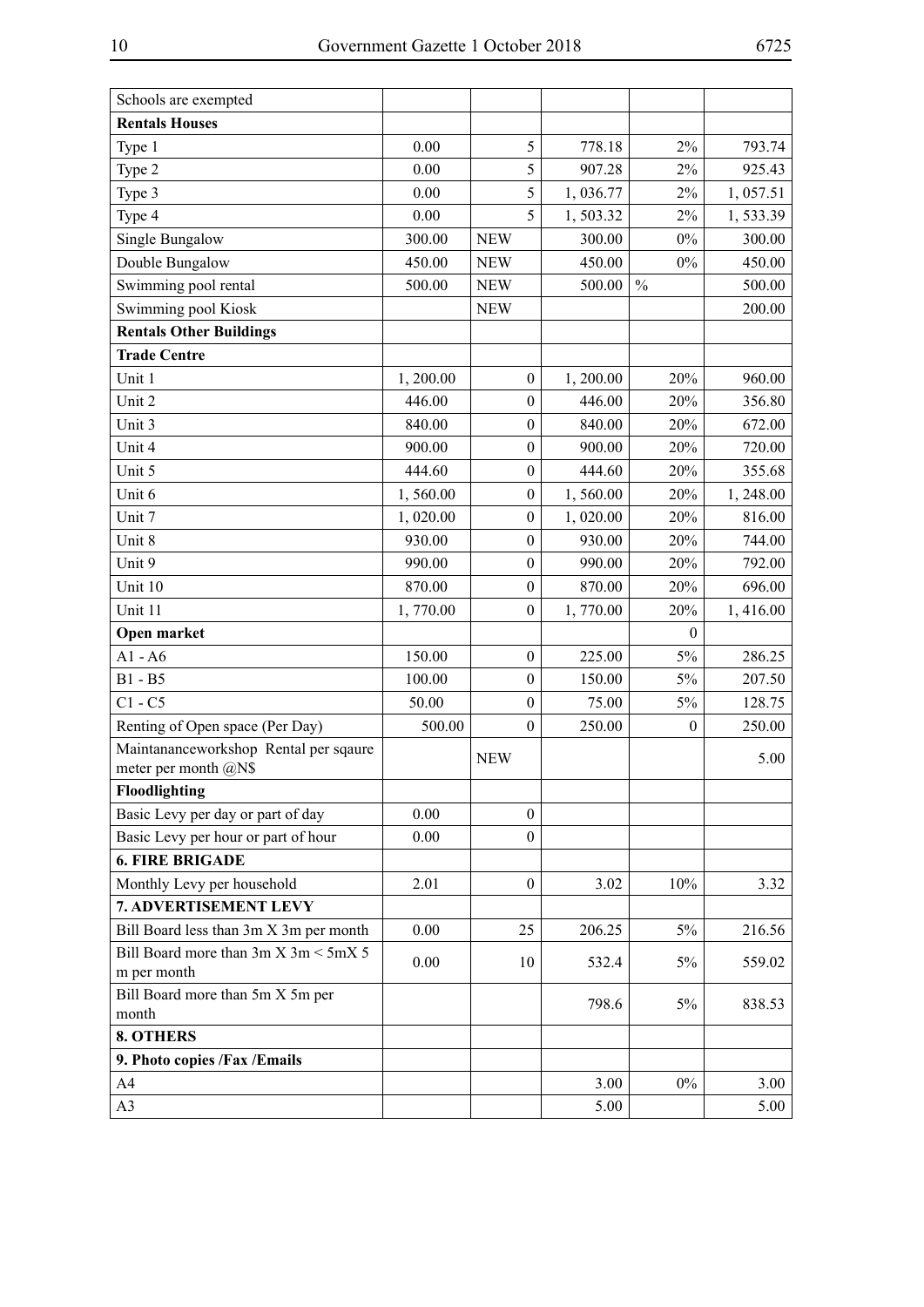#### **By order of the Council**

### **R. Kapendah Chairperson Arandis Town Council**

#### **Rundu TOWN COUNCIL**

 $\overline{\phantom{a}}$  , where  $\overline{\phantom{a}}$ 

No. 558 2018

#### TARIFFS 2018/2019

Rundu Town Council has under section 30(1)(u) of the Local Authorities Act, 1992 (Act No. 23 of 1992) as amended, amend water services charges in respect of services rendered by the Council as set out in this Schedule for the financial year effective 1 July 2018.

#### **WATER SERVICES**

|                                                                   |                  | <b>Old Tarrif</b><br>2016/2017<br>Exc.Vat | <b>Current</b><br><b>Tarrif</b><br>2017/2018<br>Exc.Vat | Proposed<br><b>Tarrif</b><br>2018/2019<br>Exc.Vat | <b>Increase</b><br>$\frac{0}{0}$ |
|-------------------------------------------------------------------|------------------|-------------------------------------------|---------------------------------------------------------|---------------------------------------------------|----------------------------------|
| <b>BASIC CHARGES:</b>                                             |                  |                                           |                                                         |                                                   |                                  |
| Residential                                                       | Domestic         | 47.15                                     | 58.94                                                   | 58.94                                             | $0\%$                            |
| Religious Institutions                                            | Domestic         |                                           |                                                         | 60.00                                             | New                              |
| General Residential (flats)                                       | Domestic         |                                           |                                                         | 100.00                                            | New                              |
| Car Wash                                                          | Non-<br>Domestic |                                           |                                                         | 150.00                                            | New                              |
| Hotels, B & B /Guest Houses<br>(If Erven not zoned)               | Non-<br>Domestic |                                           |                                                         | 120.00                                            | New                              |
| <b>Business</b>                                                   | Non-<br>Domestic | 86.25                                     | 112.13                                                  | 140.16                                            | 25%                              |
| Industrial                                                        | Non-<br>Domestic | 86.25                                     | 112.13                                                  | 168.19                                            | 50%                              |
| Government Schools,<br>Hospitals, Clinics, Hostels and<br>Offices |                  |                                           |                                                         | 175.00                                            | New                              |
| <b>DOMESTIC NEW TIER</b><br><b>SCALE</b>                          |                  |                                           |                                                         |                                                   |                                  |
| Kilo Litre                                                        |                  |                                           |                                                         |                                                   |                                  |
| $0$ ----15                                                        |                  | 11.60                                     | 14.50                                                   | 14.50                                             | $0\%$                            |
| $16 - 30$                                                         |                  | 14.91                                     | 18.64                                                   | 18.64                                             | $0\%$                            |
| $31--60$                                                          |                  | 16.40                                     | 20.50                                                   | 20.50                                             | $0\%$                            |
| 61 and above                                                      |                  | 22.10                                     | 27.63                                                   | 27.63                                             |                                  |
| <b>NON-DOMESTIC NEW</b><br><b>TIER SCALE</b>                      |                  |                                           |                                                         |                                                   |                                  |
| (Car Wash, B&B/Geust<br>House)                                    |                  |                                           |                                                         |                                                   |                                  |
| Kilo Litre                                                        |                  |                                           |                                                         | 17.50                                             | <b>New</b>                       |
| $0$ ----15                                                        |                  |                                           |                                                         | 19.80                                             | <b>New</b>                       |
| $16 - 30$                                                         |                  |                                           |                                                         | 22.10                                             | New                              |
| $31---60$                                                         |                  |                                           |                                                         | 24.40                                             | New                              |
| 61 and above                                                      |                  |                                           |                                                         | 30.00                                             | New                              |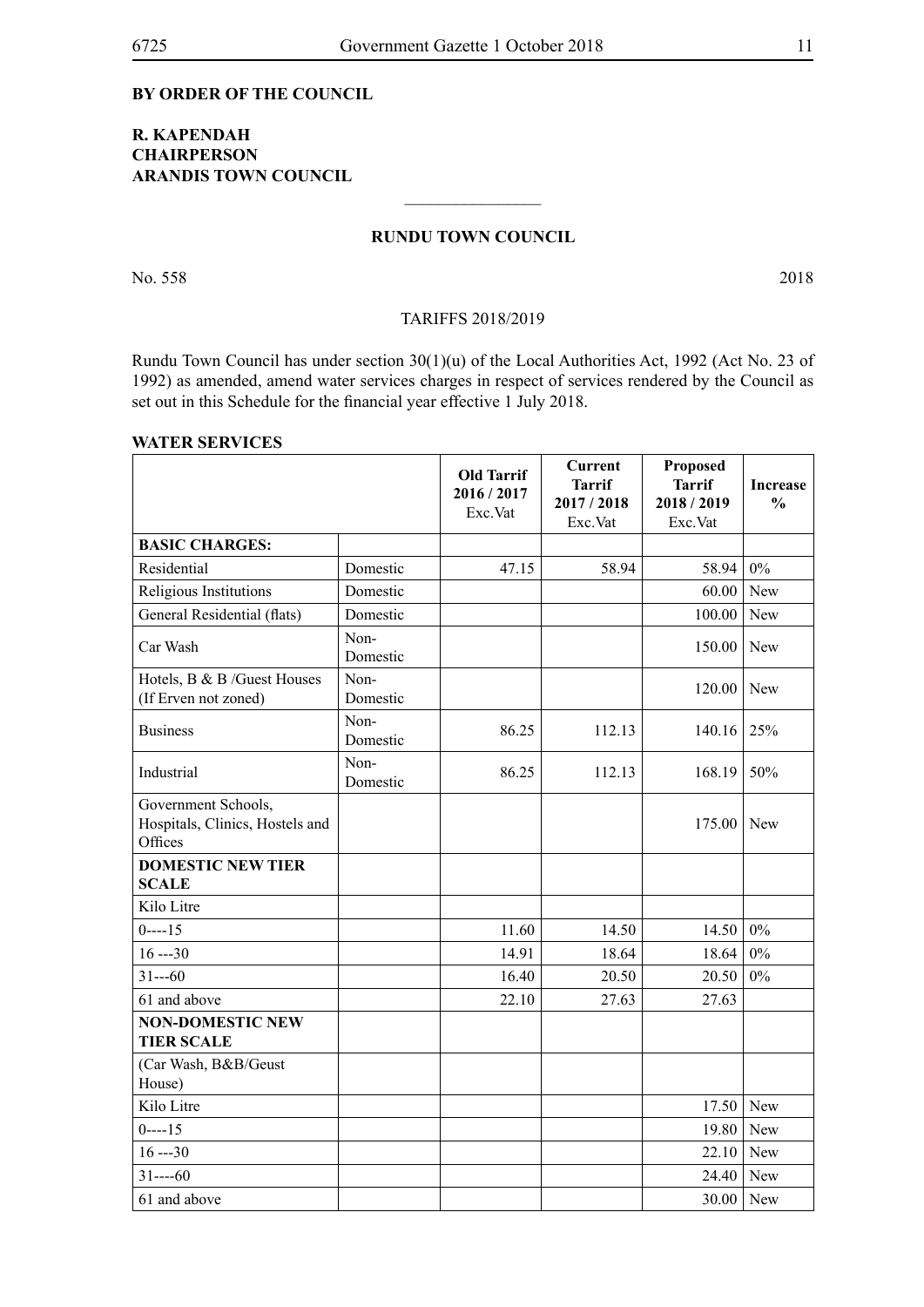| (Business & Industrial)                                               |                                |            |              |              |       |
|-----------------------------------------------------------------------|--------------------------------|------------|--------------|--------------|-------|
| Kilo Litre                                                            |                                | 14.50      | 18.13        | 22.66        | 25%   |
| $0$ ----15                                                            |                                | 16.50      | 20.63        | 25.78        | 25%   |
| $16 - 30$                                                             |                                | 17.15      | 21.44        | 26.80        | 25%   |
| $31---60$                                                             |                                | 22.50      | 28.13        | 35.16        | 25%   |
| 61 and above                                                          |                                |            |              | 40.00        | New   |
| (Government Schools,<br>Hospitals, Clinics, Hostels and<br>Offices)   |                                |            |              |              |       |
| Kilo Litre                                                            |                                |            |              | 25.00        | New   |
| $0---15$                                                              |                                |            |              | 28.00        | New   |
| $16 - 30$                                                             |                                |            |              | 31.00        | New   |
| $31---60$                                                             |                                |            |              | 34.00        | New   |
| 61 and above                                                          |                                |            |              | 39.50        | New   |
| <b>Boreholes</b>                                                      | Per Cubic<br>Litare            |            |              |              |       |
| Kilo Litre                                                            |                                |            |              |              |       |
| $0$ -----15                                                           |                                |            | 18.13        | 18.13        |       |
| $16 - 30$                                                             |                                |            | 20.63        | 20.63        |       |
| $31---60$                                                             |                                |            | 21.44        | 21.44        |       |
| 61 and above                                                          |                                |            | 28.13        | 28.13        |       |
| Illegal drilling in the town<br>boundaries                            |                                |            | N\$ 2 000.00 | N\$ 2 000.00 |       |
| <b>COMMUNAL PREPAID</b><br><b>STAND</b>                               |                                |            |              |              |       |
| <b>Basic Charge</b>                                                   |                                | 18.38      | 22.98        | 22.98        | $0\%$ |
| Per Cubic Litre                                                       |                                | 8.63       | 10.79        | 10.79        | $0\%$ |
| Tag/Token                                                             |                                | 275.00     | 300.00       | 300.00       | $0\%$ |
| <b>Residential</b>                                                    |                                |            |              |              |       |
| New Connection (20mm)                                                 |                                | 1,638.60   | 2, 048.25    | 2, 048.25    | $0\%$ |
| Plus Deposit/Non-Refundable                                           |                                | 400.00     | 700.00       | 700.00       | $0\%$ |
| <b>Non Residential (Business,</b><br>Industrial & GRN<br>institution) |                                |            |              |              |       |
| Deposit/non-Refundable                                                |                                | 1,150.00   | 1,300.00     | 1,500.00     | 15%   |
|                                                                       |                                |            |              |              |       |
| Plus New Connection                                                   | Category<br>A: 15mm -<br>25mm  | 1,437.50   | 1,653.13     | 2,066.41     | 25%   |
|                                                                       | Category<br>B: 32mm -<br>50mm  | 7,107.00   | 8, 173.05    | 8, 173.05    | $0\%$ |
|                                                                       | Category<br>C: 63mm -<br>110mm | 10,580.00  | 12, 167.00   | 12, 167.00   | $0\%$ |
|                                                                       | Category D:<br>$>160$ mm       | 14, 200.00 | 16, 330.00   | 16, 330.00   | $0\%$ |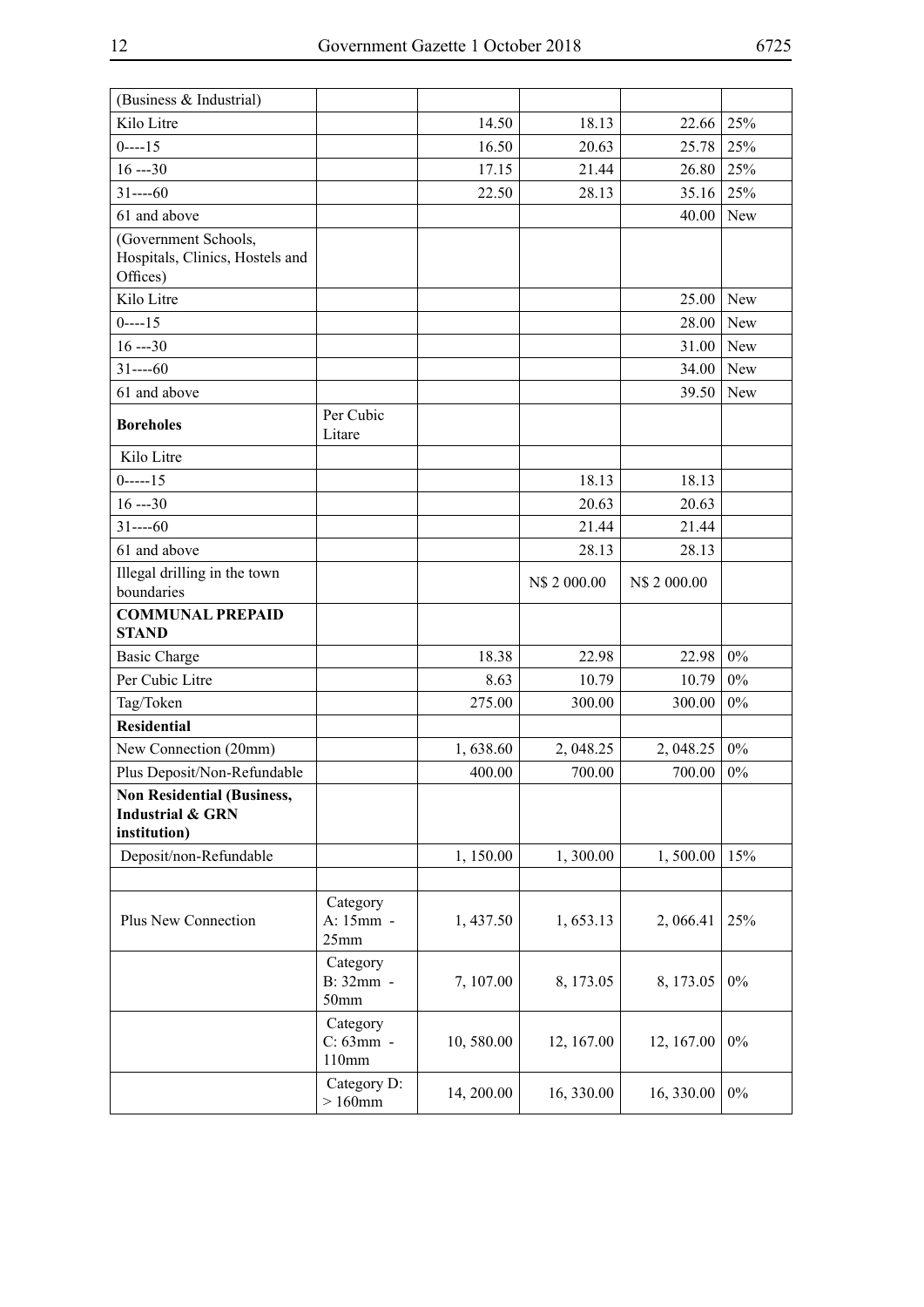| <b>MISCELLANEOUS</b><br><b>CHARGES</b>                                                                               |                |         |            |            |       |
|----------------------------------------------------------------------------------------------------------------------|----------------|---------|------------|------------|-------|
| <b>FOR CONNECTION /</b><br><b>DISCONNECTION OF</b><br><b>SUPPLY</b>                                                  |                |         |            |            |       |
| Disconnection and<br>Reconnection on request                                                                         |                | 230.00  | 350.00     | 350.00     | $0\%$ |
| <b>Residential</b>                                                                                                   |                |         |            |            |       |
| Disconnection and<br>reconnection due to none<br>payment of account or breach<br>of contract                         |                | 345.00  | 500.00     | 500.00     | 0%    |
| <b>Non Residential</b>                                                                                               |                |         |            |            |       |
| Disconnection and<br>reconnection due to none<br>payment of account or breach<br>of contract                         |                | 500.00  | 1,300.00   | 1,300.00   | 0%    |
| Adminstartion fees (change of<br>consumer details)                                                                   |                | 165.00  | 200.00     | 200.00     | $0\%$ |
| <b>SPECIAL READING OF</b><br><b>METERS</b>                                                                           |                |         |            |            |       |
| A special reading taken<br>at request of a consumer<br>questioning the accuracy of a<br>reading and is found correct |                | 39.70   | 100.00     | 100.00     | 0%    |
| <b>CALL OUT FEES</b>                                                                                                 |                |         |            |            |       |
| Repairing of water reticulation<br>customer fault                                                                    |                |         | 500.00     | 500.00     |       |
| Replacement of water meter                                                                                           |                |         |            |            |       |
| 20 <sub>mm</sub>                                                                                                     |                | 604.95  | 907.00     | 907.00     | $0\%$ |
| 50 <sub>mm</sub>                                                                                                     |                | 2845.00 | 2845.00    | 2845.00    | $0\%$ |
| Shifting of a meter                                                                                                  |                | 832.50  | 832.50     | 957.38     | 15%   |
| Shifting of a Pipe:                                                                                                  |                |         |            |            |       |
| Category A                                                                                                           | $15mm-25mm$    | 590.00  | 590.00     | 590.00     | $0\%$ |
| Category B                                                                                                           | 32mm-50mm      | 1062.00 | 1,062.00   | 1,062.00   | $0\%$ |
| Category C                                                                                                           | 63mm-<br>110mm | 1912.00 | 1,912.00   | 1, 912.00  | $0\%$ |
| Category D                                                                                                           | $>110$ mm      | 3440.00 | 3,440.00   | 3,440.00   | $0\%$ |
| <b>HDPE</b> Pipes                                                                                                    | (20mm)         | 750.00  | 750.00     | 750.00     | $0\%$ |
| Replacement of stopcock                                                                                              |                | 147.00  | 161.70     | 161.70     | $0\%$ |
| <b>Water Estimations due to</b><br>non functioning (per month)<br>m <sup>3</sup>                                     |                |         |            |            |       |
| Last 3 Month average                                                                                                 |                |         |            |            |       |
| <b>Illegal Connection/Tempering</b><br>of Meter                                                                      |                | 2000.00 | 2,000.00   | 2,000.00   | $0\%$ |
| PENALTY FOR LATE<br><b>PAYMENTS</b>                                                                                  |                |         |            |            |       |
| Interest rate                                                                                                        |                | 20% p.a | $20\%$ p.a | $20\%$ p.a | $0\%$ |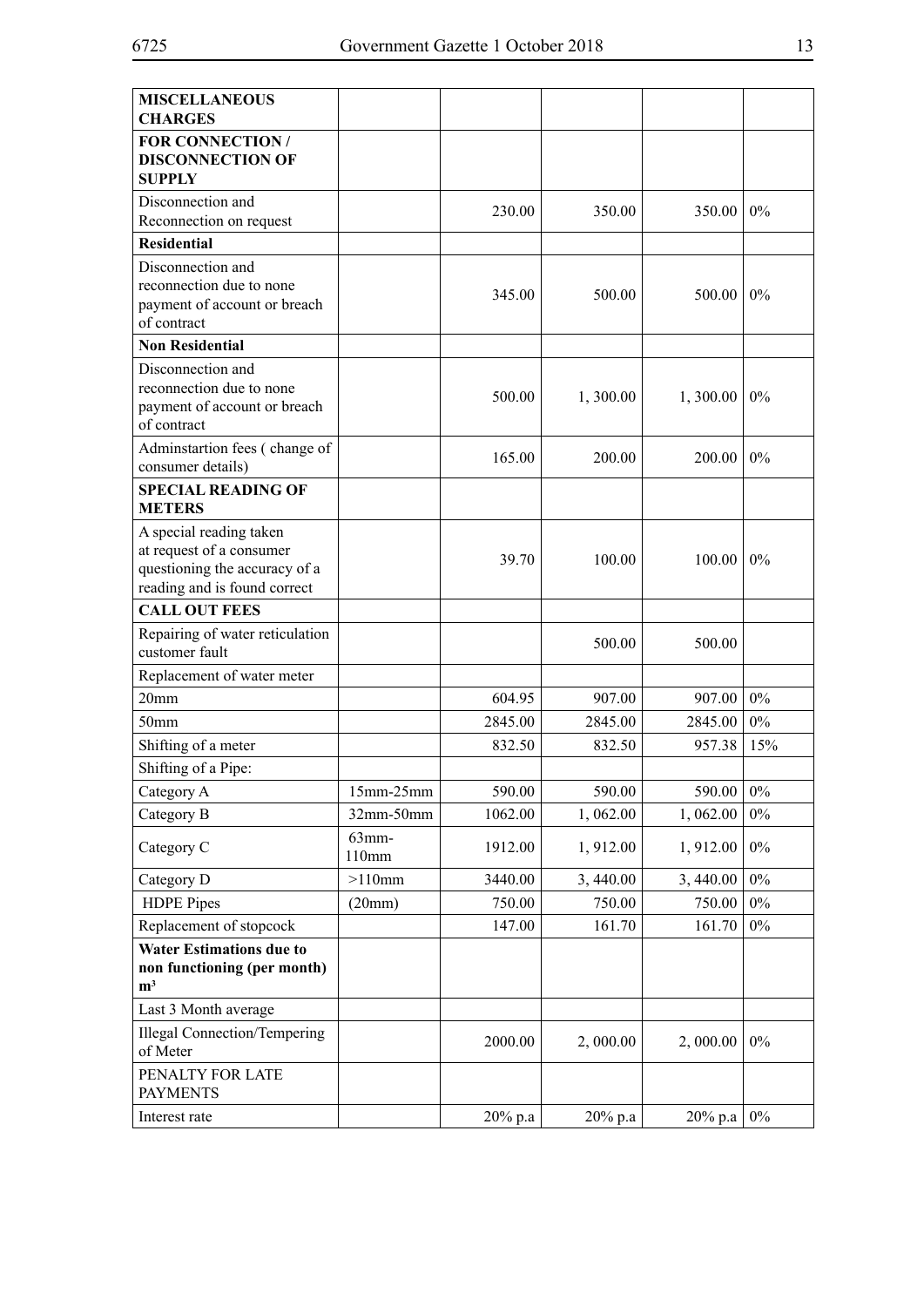## **SEWERAGE**

|                                                                                        |                                      | <b>Old Tarrif</b><br>2016 / 2017<br>Exc.Vat | Current<br><b>Tarrif</b><br>2017/2018<br>Exc.Vat | <b>Proposed</b><br><b>Tarrif</b><br>2018/2019<br>Exc.Vat | <b>Increase</b><br>$\frac{0}{0}$ |
|----------------------------------------------------------------------------------------|--------------------------------------|---------------------------------------------|--------------------------------------------------|----------------------------------------------------------|----------------------------------|
| <b>Basic Charges:</b>                                                                  |                                      |                                             |                                                  |                                                          |                                  |
| Residential & Churches                                                                 |                                      | 40.00                                       | 46.00                                            | 50.00                                                    | 9%                               |
| Small & Medium Business                                                                |                                      | 119.00                                      | 136.85                                           | 150.00                                                   | 10%                              |
| Large Business & Industrial                                                            |                                      | 211.00                                      | 242.65                                           | 250.00                                                   | 3%                               |
| Institutional                                                                          |                                      | 119.00                                      | 136.85                                           | 140.00                                                   | $2\%$                            |
| Government Schools,<br>Hospitals, Clinics, Hostels and<br>Offices                      |                                      |                                             |                                                  | 265.00                                                   | New                              |
| Charges Per (Toilet)                                                                   | Residential &<br>Churches            | 21.00                                       | 24.15                                            | 24.15                                                    | $0\%$                            |
| Enfluent                                                                               | Small &<br>Medium<br><b>Business</b> | 33.00                                       | 37.95                                            | 40.00                                                    | $5\%$                            |
|                                                                                        | Large<br>Business &<br>Industrial    | 33.00                                       | 37.95                                            | 40.00                                                    | $5\%$                            |
|                                                                                        | Institutional                        | 33.00                                       | 37.95                                            | 37.95                                                    | $0\%$                            |
| Illegal connection                                                                     |                                      | 2,000.00                                    | 2000                                             | 2,000.00                                                 | $0\%$                            |
| Sewerage Connection                                                                    |                                      |                                             |                                                  |                                                          |                                  |
|                                                                                        | Residential &<br>Churches            | 727.10                                      | 836.165                                          | 836.17                                                   | $0\%$                            |
|                                                                                        | Small &<br>Medium<br><b>Business</b> | 946.00                                      | 1,087.90                                         | 1,087.90                                                 | $0\%$                            |
|                                                                                        | Large<br>Business &<br>Industrial    | 1, 105.50                                   | 1, 271.33                                        | 1, 271.33                                                | $0\%$                            |
|                                                                                        | Institutional                        | 1,309.00                                    | 1,505.35                                         | 1,505.35                                                 | $0\%$                            |
| <b>SUNDRY CHARGES</b>                                                                  |                                      |                                             |                                                  |                                                          |                                  |
| Removal of Sewerage Water<br>(per load 1000 L)                                         |                                      | 303.00                                      | 348.45                                           | 348.45                                                   | $0\%$                            |
| <b>Unblocking of</b><br>sewereage(private)                                             |                                      |                                             |                                                  |                                                          |                                  |
| Weekdays                                                                               |                                      | 500.00                                      | 575                                              | 575.00                                                   | $0\%$                            |
| After Hours/Weekends/Public<br>Holidays:                                               |                                      | 750.00                                      | 975                                              | 975.00                                                   | $0\%$                            |
| Repair on sewerage<br>system(private)                                                  |                                      |                                             |                                                  |                                                          |                                  |
| Repair on sewerage system(on<br>private) if any material is<br>needed to repair        |                                      | Actual cost<br>plus $15%$                   |                                                  |                                                          |                                  |
| the problem, the cost is<br>calculated on a basis of actual<br>costs plus 15% charges. |                                      | Plus 15%                                    |                                                  |                                                          |                                  |
| Penalty for dumping flamable<br>contents in the sewerage.                              |                                      | 2,000.00                                    |                                                  |                                                          |                                  |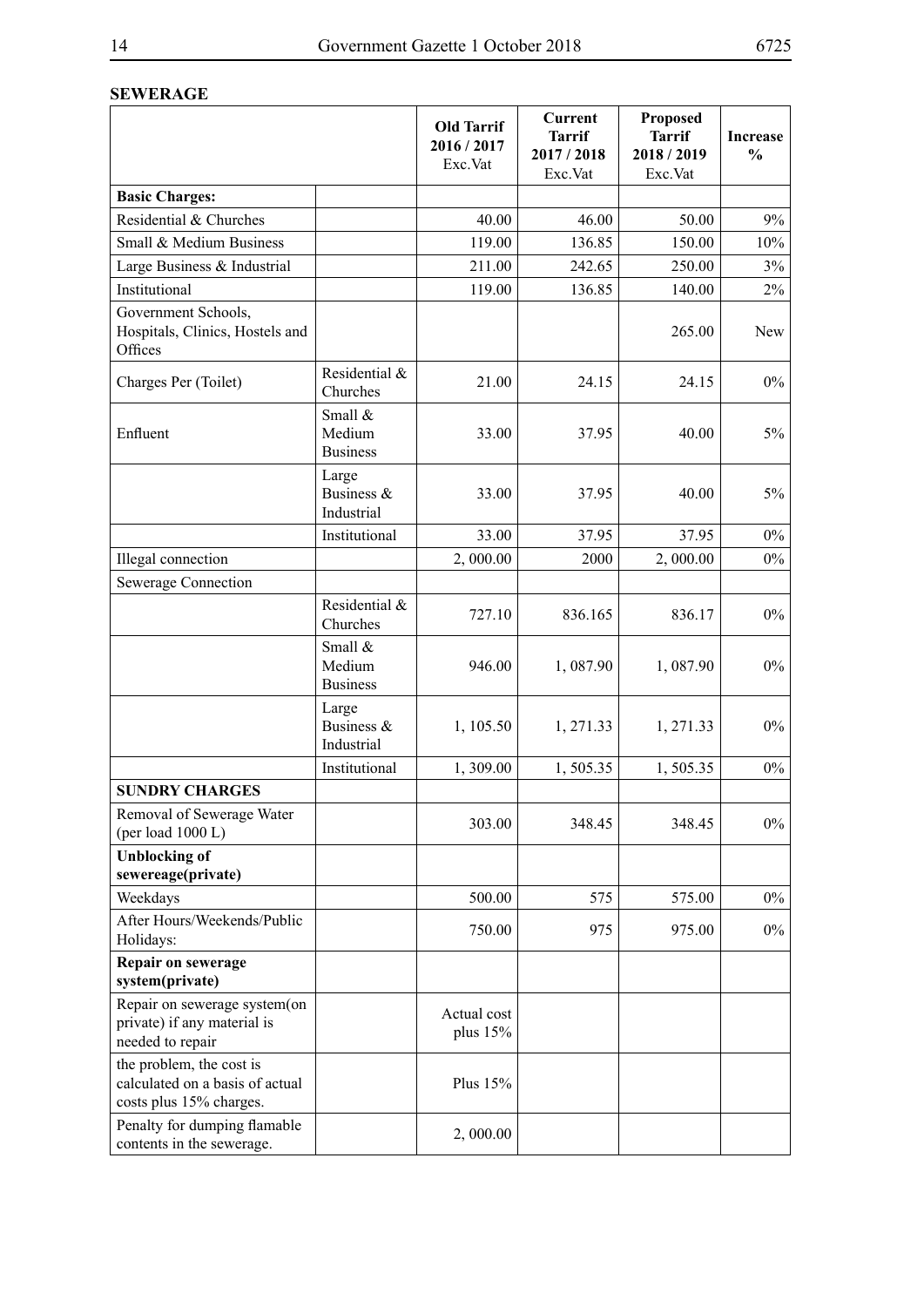## **CLEANING SERVICES**

|                                                                 | <b>Old Tariffs</b><br>2016/2017<br>N\$ | <b>Current</b><br><b>Tarrif</b><br>2017/2018<br>N\$ | <b>Proposed</b><br><b>Tariff</b><br>2018/2019<br>N\$ | $\frac{0}{0}$<br>Change |
|-----------------------------------------------------------------|----------------------------------------|-----------------------------------------------------|------------------------------------------------------|-------------------------|
| Removal of domestic refuse at residential &<br>churches.        |                                        |                                                     |                                                      |                         |
| Per Month                                                       | 56.36                                  | 64.81                                               | 64.81                                                | $0\%$                   |
| Removal of refuse at Small & Medium<br>Business.                |                                        |                                                     |                                                      |                         |
| Per Month                                                       | 512.16                                 | 588.98                                              | 588.98                                               | $0\%$                   |
| Removal of refuse at Large Business &<br><b>Industrial Area</b> |                                        |                                                     |                                                      |                         |
| 4 x per month                                                   | 3,200.00                               | 3680.00                                             | 3,680.00                                             | $0\%$                   |
| Refuse removal from informal settlement                         | 45.00                                  | 45.00                                               | 45.00                                                | $0\%$                   |
| Additional Refuse removal per load                              | 800.00                                 | 920.00                                              | 920.00                                               | $0\%$                   |
| <b>Removal of refuse at Institution</b>                         |                                        |                                                     |                                                      |                         |
| Schools                                                         | 500.00                                 | 575.00                                              | 575.00                                               | $0\%$                   |
| Hostel                                                          | 580.00                                 | 667.00                                              | 1,000.50                                             | 50%                     |
| Offices                                                         | 250.00                                 | 287.50                                              | 287.50                                               | $0\%$                   |
| Clinics                                                         | 805.00                                 | 925.75                                              | 925.75                                               | $0\%$                   |
| Hospital                                                        | 2,530.00                               | 2909.50                                             | 3,636.88                                             | 25%                     |
| Parastatals                                                     | 350.00                                 | 402.50                                              | 603.75                                               | 50%                     |
| <b>Garden Refuse / Disposal (Unified)</b>                       |                                        |                                                     |                                                      |                         |
| Residential & Churches                                          | 220.00                                 | 253.00                                              | 253.00                                               | $0\%$                   |
| Business & Industrial Area                                      | 400.00                                 | 460.00                                              | 460.00                                               | $0\%$                   |
| Cutting of tree (normal)                                        | 250.00                                 | 287.50                                              | 287.50                                               | $0\%$                   |
| Cutting of tree (camelthorn)                                    | 350.00                                 | 402.50                                              | 402.50                                               | $0\%$                   |
| Prunning of tree                                                | 150.00                                 | 172.50                                              | 172.50                                               | $0\%$                   |
| Removal of tree remains (per load)                              | 270.00                                 | 310.50                                              | 310.50                                               | $0\%$                   |
| <b>Leasing of Dustbin &amp; Skip Container</b>                  |                                        |                                                     |                                                      |                         |
| Residential                                                     | 35.00                                  | 35.00                                               | 49.00                                                | 40%                     |
| Business and Industrial                                         | 60.00                                  | 60.00                                               | 150.00                                               | 150%                    |
| Institution                                                     | 60.00                                  | 60.00                                               | 105.00                                               | 75%                     |
| <b>Sale of Refuse bins</b>                                      |                                        |                                                     |                                                      |                         |
| Residential                                                     | 400.00                                 | 460.00                                              | 460.00                                               | $0\%$                   |
| Business & Industrial Area                                      | 600.00                                 | 690.00                                              | 690.00                                               | $0\%$                   |
| Institution                                                     | 600.00                                 | 690.00                                              | 690.00                                               | $0\%$                   |
| Illegal Dumping of Refuse as per Act 23 of<br>1992              | 2,000.00                               | 2000.00                                             | 2,000.00                                             | $0\%$                   |
| Destruction of goods( per hour / part there of)                 | 960.00                                 | 1104.00                                             | 1,104.00                                             | $0\%$                   |
| PENALTIES AND FINES                                             |                                        |                                                     |                                                      |                         |
| General                                                         |                                        |                                                     |                                                      |                         |
| Nuisance                                                        | 200                                    |                                                     |                                                      |                         |
| Littering                                                       | 200                                    |                                                     |                                                      |                         |
| Street fundraising (Without permission from<br>Council)         | 250                                    |                                                     |                                                      |                         |
| Illegal dumping - Residential                                   | 500                                    |                                                     |                                                      |                         |
| <b>Illegal dumping-Business</b>                                 | 1000                                   |                                                     |                                                      |                         |
| Illegal dumping - Harzadous or heavy material                   | 2000                                   |                                                     |                                                      |                         |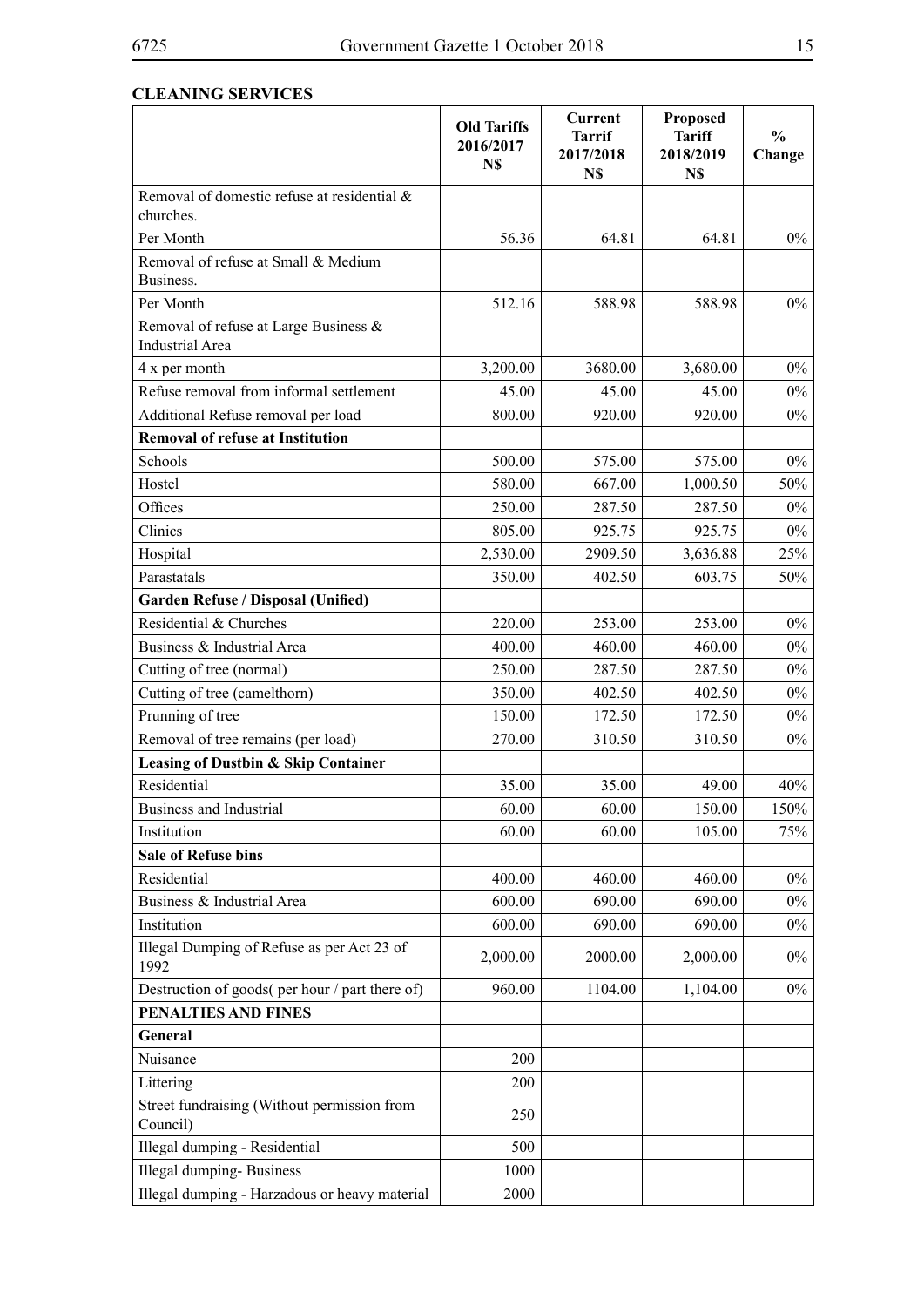| Illegal dumping of building rubble -<br>Residential                                                                              | 800  |  |  |
|----------------------------------------------------------------------------------------------------------------------------------|------|--|--|
| Illegal dumping of building rubble-Business                                                                                      | 1500 |  |  |
| Impounding of dogs (daily custody fee)                                                                                           | 25   |  |  |
| <b>Fines as per General Health Regulations</b><br>GN121 of 1969 (Charged per day)                                                |      |  |  |
| 1. Premises and dwelling                                                                                                         |      |  |  |
| 1.1 Person overcrowding his/her premises                                                                                         | 200  |  |  |
| 1.2 Sanitary accommodation for workmen                                                                                           |      |  |  |
| 1.2.1 Person erecting any building without<br>sufficient sanitary accommodation for his/her<br>workmen                           | 200  |  |  |
| 1.3 Keeping of animals/birds/poultry                                                                                             |      |  |  |
| 1.3.1 Person keeping/allowing to keep animals/<br>game/poultry causing a nuisance                                                | 200  |  |  |
| 1.3.2 Person keeping/allowing to keep animals/<br>game/poultry without permission from the<br>Council                            | 200  |  |  |
| 2. Other businesses                                                                                                              |      |  |  |
| 2.1Barber/hairdresser failing to keep apparatus<br>and other equipment in clean and sanitary<br>condition                        | 200  |  |  |
| 2.2 Barber/hairdresser operating without the<br>necessary disinfecting box/apparatus                                             | 200  |  |  |
| 2.3 Person selling food through a food vending<br>machine not approved by a Health officer                                       | 200  |  |  |
| 2.4 Person conducting business without the<br>registration certificate                                                           | 300  |  |  |
| 2.5 Person who hinders/obstructs a Health<br>Officer in execution of any duty or refuses to<br>furnish information required      | 350  |  |  |
| 2.6 Person selling certain canned food stuffs<br>which are blown/rusted/damaged                                                  | 300  |  |  |
| 2.7 Person selling confectionary and other<br>processed meat products without the necessary<br>protection against flies and dust | 300  |  |  |
| 2.8 Person selling meal/similar products or<br>spices infested with weavles or insects                                           | 200  |  |  |
| 2.9 Person engaged in food business who fails<br>to maintain his/her premises/containers/vehicle<br>in good condition            | 200  |  |  |
| 2.10 Person engaged in food business who fails<br>to provide clean overalls/uniforms to his/her<br>employees                     | 200  |  |  |

## **PROPERTY MANAGEMENT**

|               | <b>Old Tariffs</b><br>2016 / 2017<br>N\$ | Current<br><b>Tarrifs</b><br>2017/2018<br>N\$ | <b>Proposed</b><br><b>Tariff</b><br>2018/2019<br>N\$ | $\frac{0}{0}$<br>Increase |
|---------------|------------------------------------------|-----------------------------------------------|------------------------------------------------------|---------------------------|
| Map on demand |                                          |                                               |                                                      |                           |
| Line Drawing  | 34.50                                    | 50.00                                         | 50.00                                                | $0\%$                     |
| A4, A3        | 51.75                                    | 60.00                                         | 60.00                                                | $0\%$                     |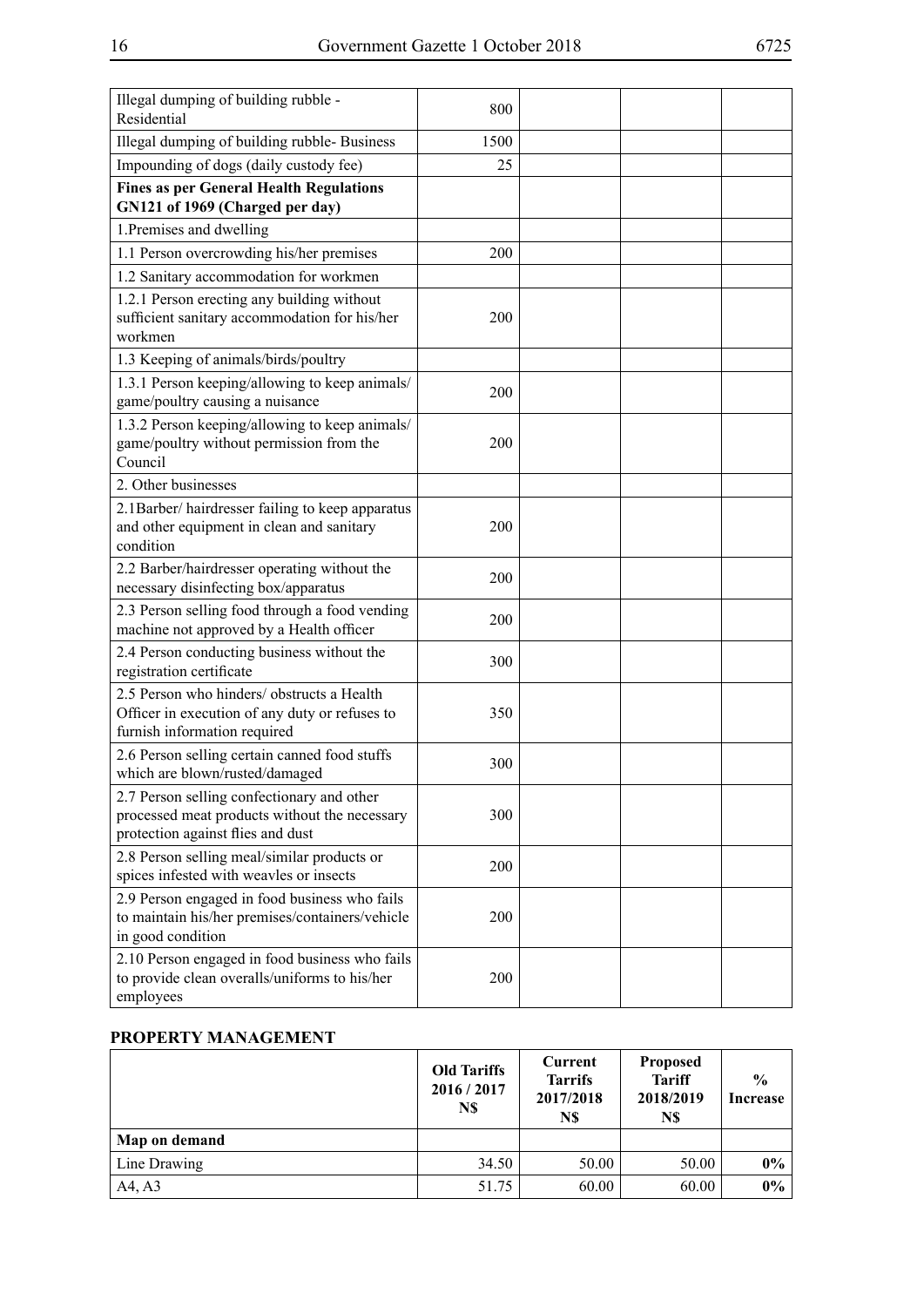| Coated A3                                                                  | 60.38  | 90.00  | 90.00  | $0\%$      |
|----------------------------------------------------------------------------|--------|--------|--------|------------|
| A2                                                                         | 86.25  | 150.00 | 150.00 | $0\%$      |
| A1                                                                         | 112.13 | 155.00 | 155.00 | $0\%$      |
| A <sub>0</sub>                                                             |        |        |        |            |
| Color Drawing, Images & Aeria Photos                                       |        |        |        |            |
| A4, A3                                                                     | 52.50  | 75.00  | 75.00  | $0\%$      |
| Coated A3                                                                  | 82.50  | 105.00 | 105.00 | $0\%$      |
| A2                                                                         | 97.50  | 120.00 | 120.00 | $0\%$      |
| A1                                                                         | 135.00 | 200.00 | 200.00 | $0\%$      |
| A <sub>0</sub>                                                             | 270.60 | 300.00 | 300.00 | $0\%$      |
| <b>Rental of Land:</b>                                                     |        |        |        |            |
| Rental of Unplanned Land/P.T.O. (Per                                       |        |        |        |            |
| Month):                                                                    |        |        |        |            |
| <b>Residential &amp; Churches sites:</b>                                   |        |        |        |            |
| Up to $1000 \text{ m}^2$                                                   | 36.00  | 36.00  | 50.00  | 39%        |
| Above 1000 - 2000 m <sup>2</sup>                                           | 48.00  | 48.00  | 100.00 | 108%       |
| Above 2000 - 3000 m <sup>2</sup>                                           | 64.00  | 64.00  | 150.00 | 134%       |
| Above 3001-4000m <sup>2</sup>                                              | 124.00 | 124.00 | 200.00 | 61%        |
| an additional rental of N\$50.00 per every<br>$1000m^2$                    |        |        |        |            |
| <b>Business &amp; Industrial sites:</b>                                    |        |        |        |            |
| Up to $1000 \text{ m}^2$                                                   | 110.00 | 110.00 | 250.00 | 127%       |
| Above 1000 - 2000 m <sup>2</sup>                                           | 164.00 | 164.00 | 500.00 | 205%       |
| Above 2001-3000m <sup>2</sup>                                              | 205.00 | 205.00 | 750.00 | 266%       |
| For every 1000 m <sup>2</sup> or part thereof above 3000<br>m <sup>2</sup> |        |        |        |            |
| <b>Agricultural Sites:</b>                                                 |        |        |        |            |
| an additional rental of N\$250.00.00 per every<br>$1000m^2$                |        |        |        |            |
| Up to $1000 \text{ m}^2$                                                   |        |        | 150.00 | <b>New</b> |
| Above 1000 - 2000 m <sup>2</sup>                                           |        |        | 300.00 | <b>New</b> |
| Above 2001-3000m <sup>2</sup>                                              |        |        | 450.00 | <b>New</b> |
| For every $1000 \text{ m}^2$ or part thereof above 3000<br>$\rm m^2$       |        |        |        |            |
| an additional rental of N\$150.00 per every<br>$1000m^2$                   |        |        |        |            |
| Rental of open space per day                                               | 251.15 | 300.00 | 300.00 | $0\%$      |
| <b>Rental of planned land (Occupational Rent):</b>                         |        |        |        |            |
| Residental                                                                 |        | 50.00  | 50.00  |            |
| Institution                                                                |        | 80.00  | 80.00  |            |
| <b>Business</b>                                                            |        | 120.00 | 120.00 |            |
| <b>HOUSING</b>                                                             |        |        |        |            |
| <b>House Rents:</b>                                                        |        |        |        |            |
| Type A                                                                     | 125.00 | 125.00 | 125.00 | $0\%$      |
| Type B                                                                     | 160.00 | 160.00 | 160.00 | $0\%$      |
| Type C                                                                     | 195.00 | 195.00 | 195.00 | $0\%$      |
| Type D                                                                     | 305.00 | 305.00 | 305.00 | $0\%$      |
| Type E                                                                     | 370.00 | 370.00 | 370.00 | $0\%$      |
| Type F<br>(single quarters & caravan park)                                 | 55.00  | 55.00  | 55.00  | $0\%$      |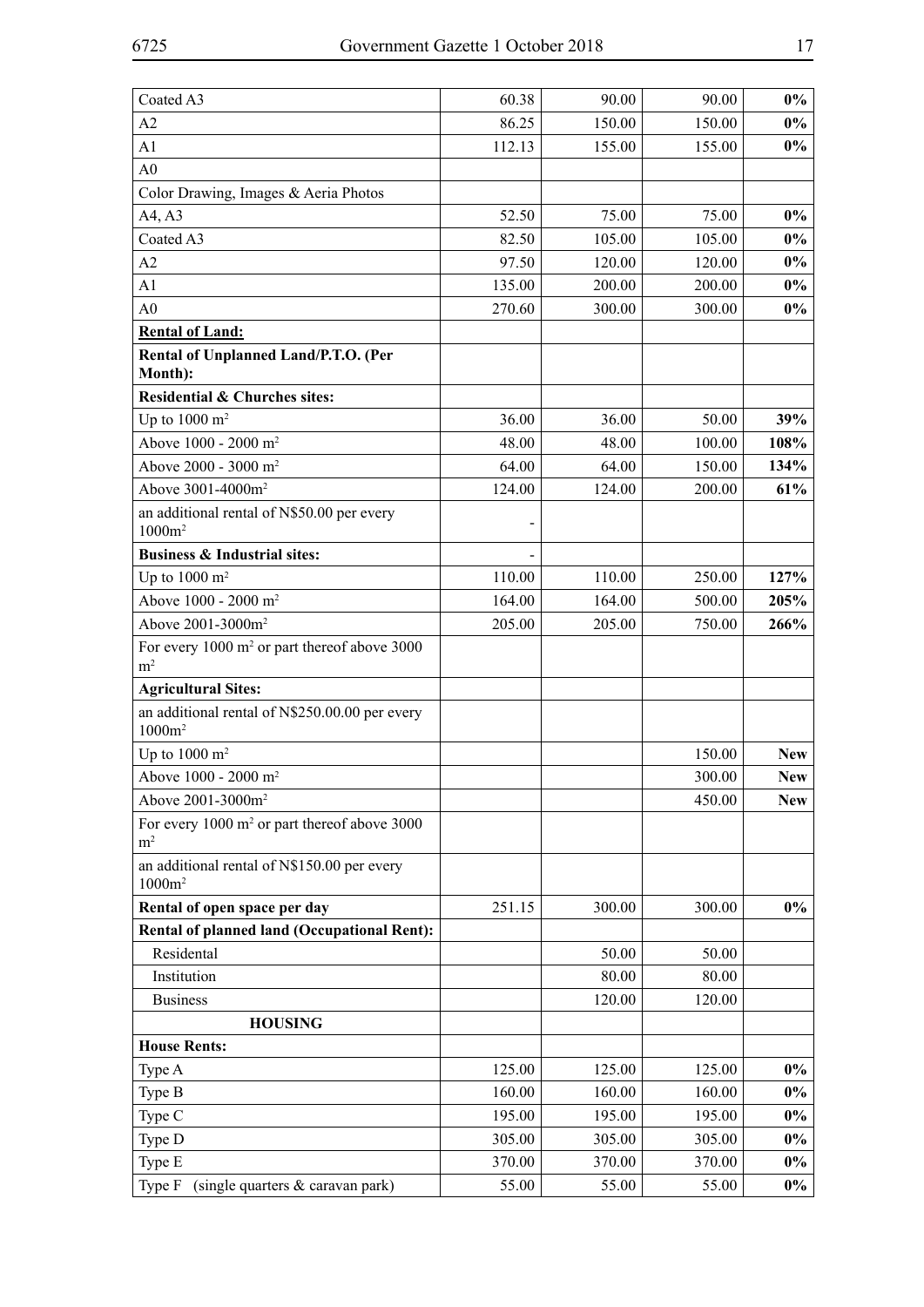| <b>SELLING PRICES FOR IMMOVABLE</b><br><b>PROPERTY</b> (Per m <sup>2</sup> ) |                 |         |         |  |
|------------------------------------------------------------------------------|-----------------|---------|---------|--|
| <b>Rundu Proper (Safari)</b>                                                 |                 |         |         |  |
| Residential                                                                  | 20, 00 / $m2$   | 45,00   | 45,00   |  |
| Institutional                                                                | 40, 00 $/m^2$   | 90,00   | 90,00   |  |
| Rundu Ext 1 (Nkarapamwe and                                                  |                 |         |         |  |
| Donkerhoek Ext. 3)                                                           |                 |         |         |  |
| Residential                                                                  | $20,00/m^2$     | 45,00   | 45,00   |  |
| Institutional                                                                | 40, 00 $/m^2$   | 90,00   | 90,00   |  |
| Rundu Ext 2 (Tutungeni A)                                                    |                 |         |         |  |
| Residential                                                                  | 20, 00 / $m2$   | 45,00   | 45,00   |  |
| General Residential                                                          | 40, 00 / $m2$   | 90,00   | 90,00   |  |
| Institutional                                                                | 40, 00 $/m^2$   | 90,00   | 90,00   |  |
| Rundu Ext 3 (Business, Tutungeni)                                            |                 |         |         |  |
| Residential                                                                  | 50, 00 / $m^2$  | 55,00   | 55,00   |  |
| General Residential                                                          | 100, 00 / $m^2$ | 110,00  | 110,00  |  |
| <b>Business</b>                                                              | 60, 00 / $m^2$  | 66,00   | 66,00   |  |
| Offices                                                                      | 60, 00 / $m^2$  | 66,00   | 66,00   |  |
| Civic                                                                        | 100, 00 / $m^2$ | 110,00  | 110,00  |  |
| Civic Reserve                                                                | 100, 00 / $m^2$ | 110,00  | 110,00  |  |
| Institutional                                                                | 40, 00 / $m^2$  | 44,00   | 44,00   |  |
| Service Station                                                              | 120, 00 / $m^2$ | 132,00  | 132,00  |  |
| Rundu Ext 4 (Industrial Area)                                                |                 |         |         |  |
| Heavy Industrial                                                             | 50, 00 / $m^2$  | 100, 00 | 100, 00 |  |
| Light Industrial                                                             | 100, 00 / $m^2$ | 100,00  | 100,00  |  |
| <b>Business</b>                                                              | 60, 00 / $m^2$  | 80,00   | 80,00   |  |
| <b>Service Station</b>                                                       | 60, 00 / $m2$   | 80,00   | 80,00   |  |
| Rundu Ext 5 (Tutungeni B and Queenspark)                                     |                 |         |         |  |
| Residential                                                                  | 20, 00 / $m2$   | 45,00   | 45,00   |  |
| <b>General Residential</b>                                                   | 60, 00 / $m^2$  | 135,00  | 135,00  |  |
| <b>Business</b>                                                              | 100, 00 / $m^2$ | 225,00  | 225,00  |  |
| Institutional                                                                | 160, 00 $/m^2$  | 360,00  | 360,00  |  |
| Rundu Ext 6 (Business and Safari)                                            |                 |         |         |  |
| Residential                                                                  | 50, 00 $/m^2$   | 112, 50 | 112, 50 |  |
| <b>Business</b>                                                              | $100, 00/m^2$   | 225,00  | 225,00  |  |
| Civic                                                                        | $60, 00/m^2$    | 135,00  | 135,00  |  |
| Civic Reserve                                                                | 40, 00 $/m^2$   | 90,00   | 90,00   |  |
| Rundu Ext 7 Kehemu East)                                                     |                 |         |         |  |
| Residential                                                                  | 20, 00 / $m2$   | 45,00   | 45,00   |  |
| General Residential                                                          | 40, 00 / $m2$   | 90,00   | 90,00   |  |
| <b>Business</b>                                                              | 60, 00 / $m^2$  | 135,00  | 135,00  |  |
| Institutional                                                                | 40, 00 $/m^2$   | 90,00   | 90,00   |  |
| Rundu Ext 8 (Industrial Area)                                                |                 |         |         |  |
| Heavy Industrial                                                             | 50, 00 / $m^2$  | 100,00  | 100, 00 |  |
| Light Industrial                                                             | 100, 00 / $m^2$ | 100,00  | 100,00  |  |
| <b>Business</b>                                                              | 60, 00 / $m^2$  | 80,00   | 80,00   |  |
| <b>Service Station</b>                                                       | 60, 00 / $m2$   | 80,00   | 80,00   |  |
| Rundu Ext 9 (Rundu Bluff)                                                    |                 |         |         |  |
| Residential                                                                  |                 | 1500    | 150     |  |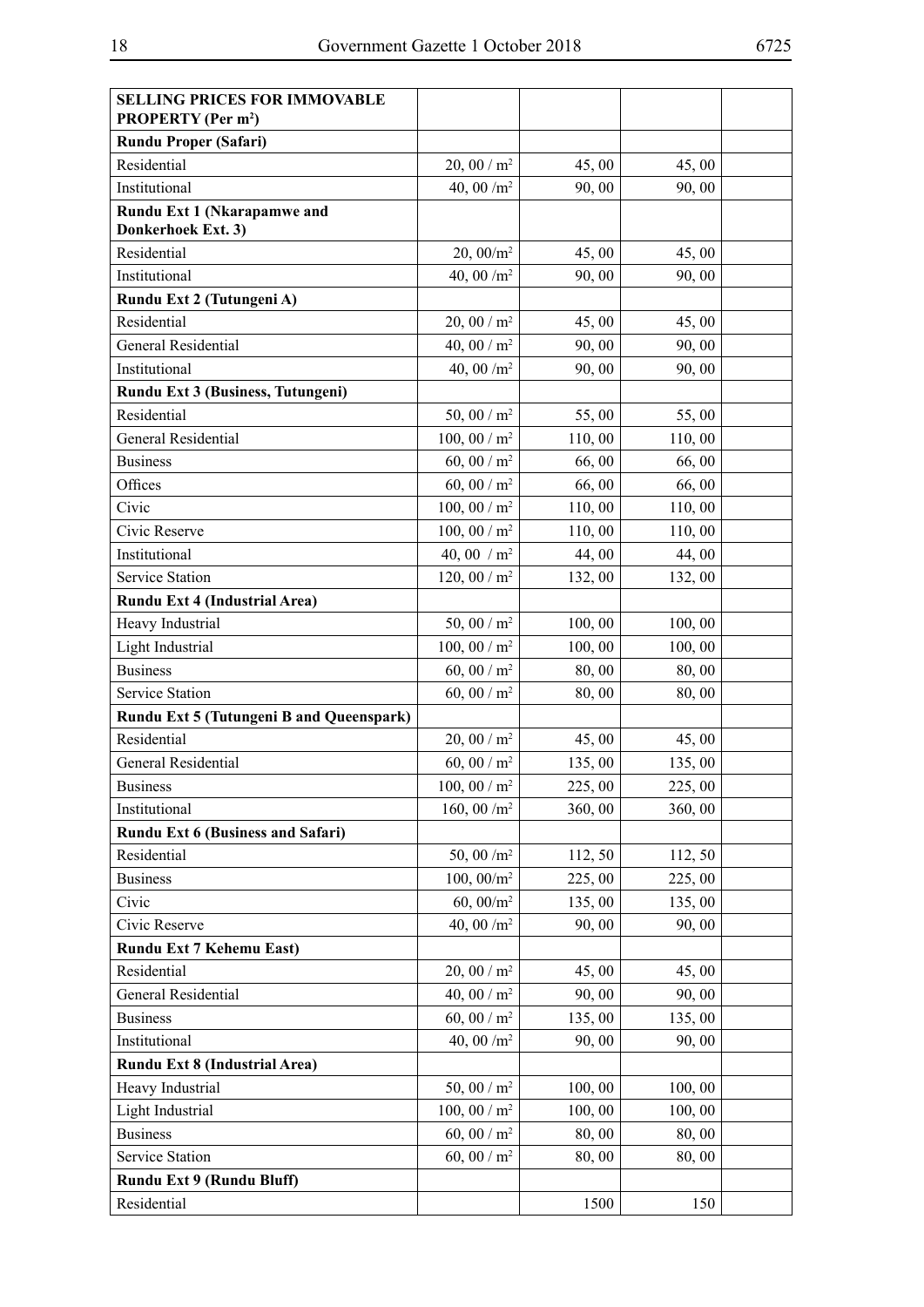| Rundu Ext 7 & 12-27<br>Residential<br>$20,00/m^2$<br>45,00<br>45,00<br>General Residential<br>40, 00 / $m^2$<br>90,00<br>90,00<br>60, 00 / $m2$<br><b>Business</b><br>135,00<br>135,00<br>40, 00 $/m^2$<br>Institutional<br>90,00<br>90,00<br><b>Rundu Ext 29</b><br>Residential<br>$20,00/m^2$<br>45,00<br>45,00<br>40, 00 / $m^2$<br>General Residential<br>90,00<br>90,00<br>60, 00 / $m^2$<br><b>Business</b><br>135,00<br>135,00<br>Institutional<br>40, 00 $/m^2$<br>90,00<br>90,00<br><b>Rundu Ext 30</b><br>Residential<br>$20,00/m^2$<br>45,00<br>45,00<br>40, 00 / $m^2$<br><b>General Residential</b><br>90,00<br>90,00<br>60, 00 / $m^2$<br><b>Business</b><br>135,00<br>135,00<br>40, 00 $/m^2$<br>Institutional<br>90,00<br>90,00<br>Donkerhoek A & B<br>20, 00 / $m^2$<br>Residential<br>35<br>35<br>40, 00 $/m^2$<br>Institutional<br>65<br>65<br>40, 00 / $m^2$<br><b>General Residential</b><br>70<br>70<br>60, 00 / $m2$<br><b>Business</b><br>120<br>120<br><b>Ndama Proper and Ndama Ext 1</b><br>Residential<br>$20,00/m^2$<br>50<br>50<br>General Residential<br>40, 00 / $m2$<br>90,00<br>90,00<br>60, 00 / $m^2$<br>135,00<br>135,00<br><b>Business</b><br>40, 00 $/m^2$<br>Institutional<br>90,00<br>90,00<br>Ndama Ext 2-12<br>Residential<br>$20,00/m^2$<br>35<br>35<br>40, 00 $/m^2$<br>Institutional<br>65<br>65<br>General Residential<br>40, 00 / $m2$<br>70<br>70<br>60, 00 / $m^2$<br><b>Business</b><br>120<br>120<br>Kaisosi Ext 1-8<br>20, 00 / $m^2$<br>Residential<br>35<br>35<br>Institutional<br>40, 00 $/m^2$<br>65<br>65<br>40, 00 / $m^2$<br>General Residential<br>70<br>70<br>60, 00 / $m^2$<br><b>Business</b><br>120<br>120<br>Sauyemwa Proper & Ext 1-9<br>Residential<br>$20,00/m^2$<br>35<br>35<br>Institutional<br>40, 00 $/m^2$<br>65<br>65<br>40, 00 / $m^2$<br>General Residential<br>70<br>70<br>60, 00 / $m^2$<br><b>Business</b><br>120<br>120<br>Kasote Proper & Ext 1-3<br>Residential<br>$20,00/m^2$<br>35<br>35<br>40, 00 $/m^2$<br>Institutional<br>65<br>65<br>40, 00 / $m^2$<br>General Residential<br>70<br>70<br><b>Business</b><br>60, 00 / M2<br>120<br>120<br>Unplanned Block for Township Development<br>35<br>35<br>Planned Block for Township Development<br>50<br>50 | General Residential | 2000 | 200 |  |
|------------------------------------------------------------------------------------------------------------------------------------------------------------------------------------------------------------------------------------------------------------------------------------------------------------------------------------------------------------------------------------------------------------------------------------------------------------------------------------------------------------------------------------------------------------------------------------------------------------------------------------------------------------------------------------------------------------------------------------------------------------------------------------------------------------------------------------------------------------------------------------------------------------------------------------------------------------------------------------------------------------------------------------------------------------------------------------------------------------------------------------------------------------------------------------------------------------------------------------------------------------------------------------------------------------------------------------------------------------------------------------------------------------------------------------------------------------------------------------------------------------------------------------------------------------------------------------------------------------------------------------------------------------------------------------------------------------------------------------------------------------------------------------------------------------------------------------------------------------------------------------------------------------------------------------------------------------------------------------------------------------------------------------------------------------------------------------------------------------------------------------------------------------------------------------------------------------------------------------------------|---------------------|------|-----|--|
|                                                                                                                                                                                                                                                                                                                                                                                                                                                                                                                                                                                                                                                                                                                                                                                                                                                                                                                                                                                                                                                                                                                                                                                                                                                                                                                                                                                                                                                                                                                                                                                                                                                                                                                                                                                                                                                                                                                                                                                                                                                                                                                                                                                                                                                |                     |      |     |  |
|                                                                                                                                                                                                                                                                                                                                                                                                                                                                                                                                                                                                                                                                                                                                                                                                                                                                                                                                                                                                                                                                                                                                                                                                                                                                                                                                                                                                                                                                                                                                                                                                                                                                                                                                                                                                                                                                                                                                                                                                                                                                                                                                                                                                                                                |                     |      |     |  |
|                                                                                                                                                                                                                                                                                                                                                                                                                                                                                                                                                                                                                                                                                                                                                                                                                                                                                                                                                                                                                                                                                                                                                                                                                                                                                                                                                                                                                                                                                                                                                                                                                                                                                                                                                                                                                                                                                                                                                                                                                                                                                                                                                                                                                                                |                     |      |     |  |
|                                                                                                                                                                                                                                                                                                                                                                                                                                                                                                                                                                                                                                                                                                                                                                                                                                                                                                                                                                                                                                                                                                                                                                                                                                                                                                                                                                                                                                                                                                                                                                                                                                                                                                                                                                                                                                                                                                                                                                                                                                                                                                                                                                                                                                                |                     |      |     |  |
|                                                                                                                                                                                                                                                                                                                                                                                                                                                                                                                                                                                                                                                                                                                                                                                                                                                                                                                                                                                                                                                                                                                                                                                                                                                                                                                                                                                                                                                                                                                                                                                                                                                                                                                                                                                                                                                                                                                                                                                                                                                                                                                                                                                                                                                |                     |      |     |  |
|                                                                                                                                                                                                                                                                                                                                                                                                                                                                                                                                                                                                                                                                                                                                                                                                                                                                                                                                                                                                                                                                                                                                                                                                                                                                                                                                                                                                                                                                                                                                                                                                                                                                                                                                                                                                                                                                                                                                                                                                                                                                                                                                                                                                                                                |                     |      |     |  |
|                                                                                                                                                                                                                                                                                                                                                                                                                                                                                                                                                                                                                                                                                                                                                                                                                                                                                                                                                                                                                                                                                                                                                                                                                                                                                                                                                                                                                                                                                                                                                                                                                                                                                                                                                                                                                                                                                                                                                                                                                                                                                                                                                                                                                                                |                     |      |     |  |
|                                                                                                                                                                                                                                                                                                                                                                                                                                                                                                                                                                                                                                                                                                                                                                                                                                                                                                                                                                                                                                                                                                                                                                                                                                                                                                                                                                                                                                                                                                                                                                                                                                                                                                                                                                                                                                                                                                                                                                                                                                                                                                                                                                                                                                                |                     |      |     |  |
|                                                                                                                                                                                                                                                                                                                                                                                                                                                                                                                                                                                                                                                                                                                                                                                                                                                                                                                                                                                                                                                                                                                                                                                                                                                                                                                                                                                                                                                                                                                                                                                                                                                                                                                                                                                                                                                                                                                                                                                                                                                                                                                                                                                                                                                |                     |      |     |  |
|                                                                                                                                                                                                                                                                                                                                                                                                                                                                                                                                                                                                                                                                                                                                                                                                                                                                                                                                                                                                                                                                                                                                                                                                                                                                                                                                                                                                                                                                                                                                                                                                                                                                                                                                                                                                                                                                                                                                                                                                                                                                                                                                                                                                                                                |                     |      |     |  |
|                                                                                                                                                                                                                                                                                                                                                                                                                                                                                                                                                                                                                                                                                                                                                                                                                                                                                                                                                                                                                                                                                                                                                                                                                                                                                                                                                                                                                                                                                                                                                                                                                                                                                                                                                                                                                                                                                                                                                                                                                                                                                                                                                                                                                                                |                     |      |     |  |
|                                                                                                                                                                                                                                                                                                                                                                                                                                                                                                                                                                                                                                                                                                                                                                                                                                                                                                                                                                                                                                                                                                                                                                                                                                                                                                                                                                                                                                                                                                                                                                                                                                                                                                                                                                                                                                                                                                                                                                                                                                                                                                                                                                                                                                                |                     |      |     |  |
|                                                                                                                                                                                                                                                                                                                                                                                                                                                                                                                                                                                                                                                                                                                                                                                                                                                                                                                                                                                                                                                                                                                                                                                                                                                                                                                                                                                                                                                                                                                                                                                                                                                                                                                                                                                                                                                                                                                                                                                                                                                                                                                                                                                                                                                |                     |      |     |  |
|                                                                                                                                                                                                                                                                                                                                                                                                                                                                                                                                                                                                                                                                                                                                                                                                                                                                                                                                                                                                                                                                                                                                                                                                                                                                                                                                                                                                                                                                                                                                                                                                                                                                                                                                                                                                                                                                                                                                                                                                                                                                                                                                                                                                                                                |                     |      |     |  |
|                                                                                                                                                                                                                                                                                                                                                                                                                                                                                                                                                                                                                                                                                                                                                                                                                                                                                                                                                                                                                                                                                                                                                                                                                                                                                                                                                                                                                                                                                                                                                                                                                                                                                                                                                                                                                                                                                                                                                                                                                                                                                                                                                                                                                                                |                     |      |     |  |
|                                                                                                                                                                                                                                                                                                                                                                                                                                                                                                                                                                                                                                                                                                                                                                                                                                                                                                                                                                                                                                                                                                                                                                                                                                                                                                                                                                                                                                                                                                                                                                                                                                                                                                                                                                                                                                                                                                                                                                                                                                                                                                                                                                                                                                                |                     |      |     |  |
|                                                                                                                                                                                                                                                                                                                                                                                                                                                                                                                                                                                                                                                                                                                                                                                                                                                                                                                                                                                                                                                                                                                                                                                                                                                                                                                                                                                                                                                                                                                                                                                                                                                                                                                                                                                                                                                                                                                                                                                                                                                                                                                                                                                                                                                |                     |      |     |  |
|                                                                                                                                                                                                                                                                                                                                                                                                                                                                                                                                                                                                                                                                                                                                                                                                                                                                                                                                                                                                                                                                                                                                                                                                                                                                                                                                                                                                                                                                                                                                                                                                                                                                                                                                                                                                                                                                                                                                                                                                                                                                                                                                                                                                                                                |                     |      |     |  |
|                                                                                                                                                                                                                                                                                                                                                                                                                                                                                                                                                                                                                                                                                                                                                                                                                                                                                                                                                                                                                                                                                                                                                                                                                                                                                                                                                                                                                                                                                                                                                                                                                                                                                                                                                                                                                                                                                                                                                                                                                                                                                                                                                                                                                                                |                     |      |     |  |
|                                                                                                                                                                                                                                                                                                                                                                                                                                                                                                                                                                                                                                                                                                                                                                                                                                                                                                                                                                                                                                                                                                                                                                                                                                                                                                                                                                                                                                                                                                                                                                                                                                                                                                                                                                                                                                                                                                                                                                                                                                                                                                                                                                                                                                                |                     |      |     |  |
|                                                                                                                                                                                                                                                                                                                                                                                                                                                                                                                                                                                                                                                                                                                                                                                                                                                                                                                                                                                                                                                                                                                                                                                                                                                                                                                                                                                                                                                                                                                                                                                                                                                                                                                                                                                                                                                                                                                                                                                                                                                                                                                                                                                                                                                |                     |      |     |  |
|                                                                                                                                                                                                                                                                                                                                                                                                                                                                                                                                                                                                                                                                                                                                                                                                                                                                                                                                                                                                                                                                                                                                                                                                                                                                                                                                                                                                                                                                                                                                                                                                                                                                                                                                                                                                                                                                                                                                                                                                                                                                                                                                                                                                                                                |                     |      |     |  |
|                                                                                                                                                                                                                                                                                                                                                                                                                                                                                                                                                                                                                                                                                                                                                                                                                                                                                                                                                                                                                                                                                                                                                                                                                                                                                                                                                                                                                                                                                                                                                                                                                                                                                                                                                                                                                                                                                                                                                                                                                                                                                                                                                                                                                                                |                     |      |     |  |
|                                                                                                                                                                                                                                                                                                                                                                                                                                                                                                                                                                                                                                                                                                                                                                                                                                                                                                                                                                                                                                                                                                                                                                                                                                                                                                                                                                                                                                                                                                                                                                                                                                                                                                                                                                                                                                                                                                                                                                                                                                                                                                                                                                                                                                                |                     |      |     |  |
|                                                                                                                                                                                                                                                                                                                                                                                                                                                                                                                                                                                                                                                                                                                                                                                                                                                                                                                                                                                                                                                                                                                                                                                                                                                                                                                                                                                                                                                                                                                                                                                                                                                                                                                                                                                                                                                                                                                                                                                                                                                                                                                                                                                                                                                |                     |      |     |  |
|                                                                                                                                                                                                                                                                                                                                                                                                                                                                                                                                                                                                                                                                                                                                                                                                                                                                                                                                                                                                                                                                                                                                                                                                                                                                                                                                                                                                                                                                                                                                                                                                                                                                                                                                                                                                                                                                                                                                                                                                                                                                                                                                                                                                                                                |                     |      |     |  |
|                                                                                                                                                                                                                                                                                                                                                                                                                                                                                                                                                                                                                                                                                                                                                                                                                                                                                                                                                                                                                                                                                                                                                                                                                                                                                                                                                                                                                                                                                                                                                                                                                                                                                                                                                                                                                                                                                                                                                                                                                                                                                                                                                                                                                                                |                     |      |     |  |
|                                                                                                                                                                                                                                                                                                                                                                                                                                                                                                                                                                                                                                                                                                                                                                                                                                                                                                                                                                                                                                                                                                                                                                                                                                                                                                                                                                                                                                                                                                                                                                                                                                                                                                                                                                                                                                                                                                                                                                                                                                                                                                                                                                                                                                                |                     |      |     |  |
|                                                                                                                                                                                                                                                                                                                                                                                                                                                                                                                                                                                                                                                                                                                                                                                                                                                                                                                                                                                                                                                                                                                                                                                                                                                                                                                                                                                                                                                                                                                                                                                                                                                                                                                                                                                                                                                                                                                                                                                                                                                                                                                                                                                                                                                |                     |      |     |  |
|                                                                                                                                                                                                                                                                                                                                                                                                                                                                                                                                                                                                                                                                                                                                                                                                                                                                                                                                                                                                                                                                                                                                                                                                                                                                                                                                                                                                                                                                                                                                                                                                                                                                                                                                                                                                                                                                                                                                                                                                                                                                                                                                                                                                                                                |                     |      |     |  |
|                                                                                                                                                                                                                                                                                                                                                                                                                                                                                                                                                                                                                                                                                                                                                                                                                                                                                                                                                                                                                                                                                                                                                                                                                                                                                                                                                                                                                                                                                                                                                                                                                                                                                                                                                                                                                                                                                                                                                                                                                                                                                                                                                                                                                                                |                     |      |     |  |
|                                                                                                                                                                                                                                                                                                                                                                                                                                                                                                                                                                                                                                                                                                                                                                                                                                                                                                                                                                                                                                                                                                                                                                                                                                                                                                                                                                                                                                                                                                                                                                                                                                                                                                                                                                                                                                                                                                                                                                                                                                                                                                                                                                                                                                                |                     |      |     |  |
|                                                                                                                                                                                                                                                                                                                                                                                                                                                                                                                                                                                                                                                                                                                                                                                                                                                                                                                                                                                                                                                                                                                                                                                                                                                                                                                                                                                                                                                                                                                                                                                                                                                                                                                                                                                                                                                                                                                                                                                                                                                                                                                                                                                                                                                |                     |      |     |  |
|                                                                                                                                                                                                                                                                                                                                                                                                                                                                                                                                                                                                                                                                                                                                                                                                                                                                                                                                                                                                                                                                                                                                                                                                                                                                                                                                                                                                                                                                                                                                                                                                                                                                                                                                                                                                                                                                                                                                                                                                                                                                                                                                                                                                                                                |                     |      |     |  |
|                                                                                                                                                                                                                                                                                                                                                                                                                                                                                                                                                                                                                                                                                                                                                                                                                                                                                                                                                                                                                                                                                                                                                                                                                                                                                                                                                                                                                                                                                                                                                                                                                                                                                                                                                                                                                                                                                                                                                                                                                                                                                                                                                                                                                                                |                     |      |     |  |
|                                                                                                                                                                                                                                                                                                                                                                                                                                                                                                                                                                                                                                                                                                                                                                                                                                                                                                                                                                                                                                                                                                                                                                                                                                                                                                                                                                                                                                                                                                                                                                                                                                                                                                                                                                                                                                                                                                                                                                                                                                                                                                                                                                                                                                                |                     |      |     |  |
|                                                                                                                                                                                                                                                                                                                                                                                                                                                                                                                                                                                                                                                                                                                                                                                                                                                                                                                                                                                                                                                                                                                                                                                                                                                                                                                                                                                                                                                                                                                                                                                                                                                                                                                                                                                                                                                                                                                                                                                                                                                                                                                                                                                                                                                |                     |      |     |  |
|                                                                                                                                                                                                                                                                                                                                                                                                                                                                                                                                                                                                                                                                                                                                                                                                                                                                                                                                                                                                                                                                                                                                                                                                                                                                                                                                                                                                                                                                                                                                                                                                                                                                                                                                                                                                                                                                                                                                                                                                                                                                                                                                                                                                                                                |                     |      |     |  |
|                                                                                                                                                                                                                                                                                                                                                                                                                                                                                                                                                                                                                                                                                                                                                                                                                                                                                                                                                                                                                                                                                                                                                                                                                                                                                                                                                                                                                                                                                                                                                                                                                                                                                                                                                                                                                                                                                                                                                                                                                                                                                                                                                                                                                                                |                     |      |     |  |
|                                                                                                                                                                                                                                                                                                                                                                                                                                                                                                                                                                                                                                                                                                                                                                                                                                                                                                                                                                                                                                                                                                                                                                                                                                                                                                                                                                                                                                                                                                                                                                                                                                                                                                                                                                                                                                                                                                                                                                                                                                                                                                                                                                                                                                                |                     |      |     |  |
|                                                                                                                                                                                                                                                                                                                                                                                                                                                                                                                                                                                                                                                                                                                                                                                                                                                                                                                                                                                                                                                                                                                                                                                                                                                                                                                                                                                                                                                                                                                                                                                                                                                                                                                                                                                                                                                                                                                                                                                                                                                                                                                                                                                                                                                |                     |      |     |  |
|                                                                                                                                                                                                                                                                                                                                                                                                                                                                                                                                                                                                                                                                                                                                                                                                                                                                                                                                                                                                                                                                                                                                                                                                                                                                                                                                                                                                                                                                                                                                                                                                                                                                                                                                                                                                                                                                                                                                                                                                                                                                                                                                                                                                                                                |                     |      |     |  |
|                                                                                                                                                                                                                                                                                                                                                                                                                                                                                                                                                                                                                                                                                                                                                                                                                                                                                                                                                                                                                                                                                                                                                                                                                                                                                                                                                                                                                                                                                                                                                                                                                                                                                                                                                                                                                                                                                                                                                                                                                                                                                                                                                                                                                                                |                     |      |     |  |
|                                                                                                                                                                                                                                                                                                                                                                                                                                                                                                                                                                                                                                                                                                                                                                                                                                                                                                                                                                                                                                                                                                                                                                                                                                                                                                                                                                                                                                                                                                                                                                                                                                                                                                                                                                                                                                                                                                                                                                                                                                                                                                                                                                                                                                                |                     |      |     |  |
|                                                                                                                                                                                                                                                                                                                                                                                                                                                                                                                                                                                                                                                                                                                                                                                                                                                                                                                                                                                                                                                                                                                                                                                                                                                                                                                                                                                                                                                                                                                                                                                                                                                                                                                                                                                                                                                                                                                                                                                                                                                                                                                                                                                                                                                |                     |      |     |  |
|                                                                                                                                                                                                                                                                                                                                                                                                                                                                                                                                                                                                                                                                                                                                                                                                                                                                                                                                                                                                                                                                                                                                                                                                                                                                                                                                                                                                                                                                                                                                                                                                                                                                                                                                                                                                                                                                                                                                                                                                                                                                                                                                                                                                                                                |                     |      |     |  |
|                                                                                                                                                                                                                                                                                                                                                                                                                                                                                                                                                                                                                                                                                                                                                                                                                                                                                                                                                                                                                                                                                                                                                                                                                                                                                                                                                                                                                                                                                                                                                                                                                                                                                                                                                                                                                                                                                                                                                                                                                                                                                                                                                                                                                                                |                     |      |     |  |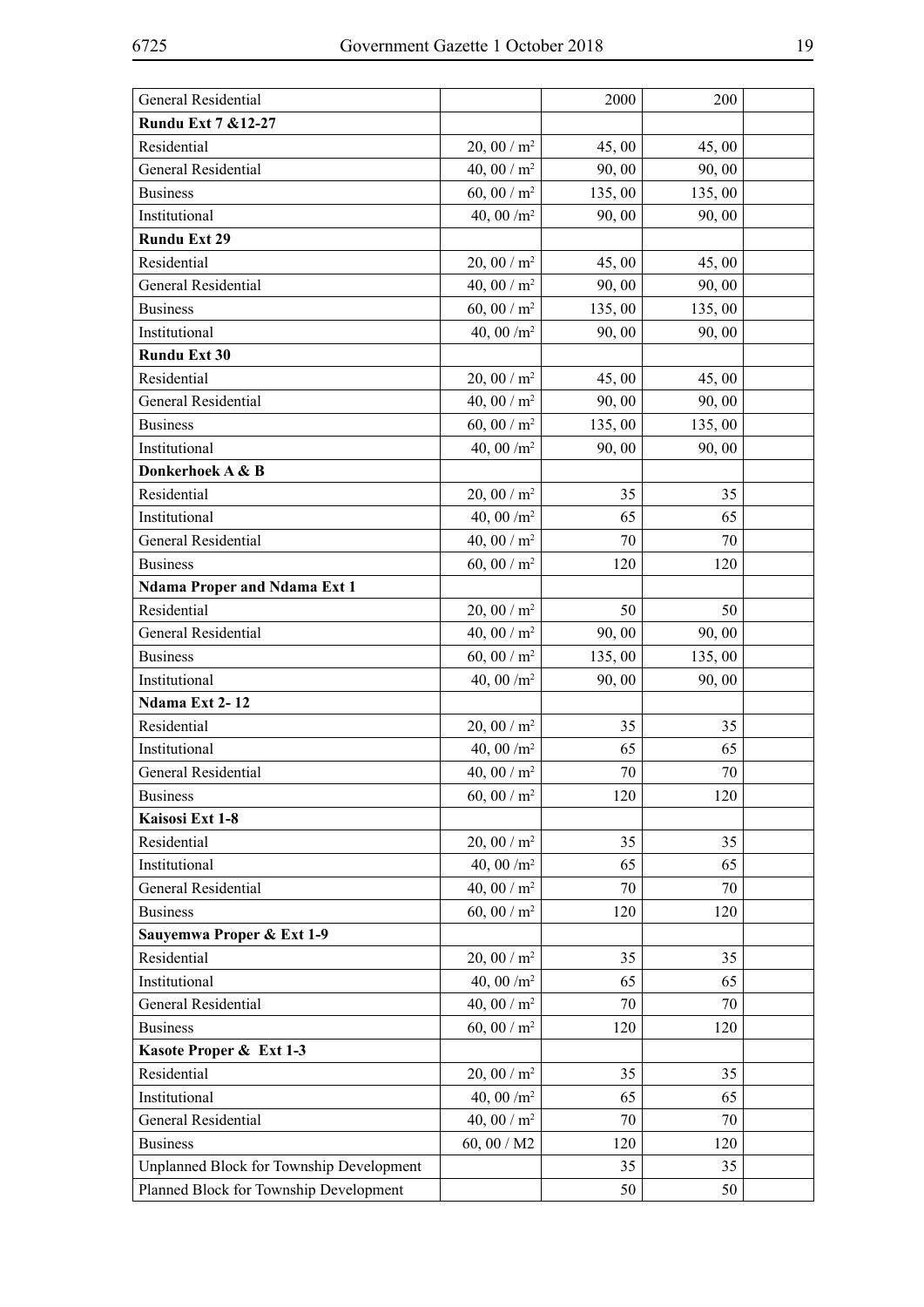| Valuation certificate (on demand)                                  | 75.00      | 100, 00 | 200, 00 |  |
|--------------------------------------------------------------------|------------|---------|---------|--|
| Clearance certificate (on demnd)                                   | 75         | 100, 00 | 200, 00 |  |
| Town planning Application                                          |            | 100, 00 | 200, 00 |  |
| Endowment Fee                                                      | $7.5\%$    |         |         |  |
| <b>Betterment Fee</b>                                              | <b>25%</b> |         |         |  |
| Rental of Space on Water Tower (per month)<br>$@12\%$ increase p.a |            |         | 5000.00 |  |

## **Advertisement Levies**

|                                                   | Old 2016/<br>2017<br>N\$ | <b>Existing</b><br><b>Tarrifs</b><br>2017/2018 | <b>Proposed</b><br><b>Tariff</b><br>2018/2019<br>N\$ | $\frac{0}{0}$<br><b>Increase</b> |
|---------------------------------------------------|--------------------------|------------------------------------------------|------------------------------------------------------|----------------------------------|
| Up to $3 \text{ M}^2$                             |                          |                                                |                                                      |                                  |
| Application Fee                                   |                          | 100.00                                         | 300.00                                               | 200%                             |
| Rate / $M^2$                                      | 82.50                    | 86.60                                          | 86.60                                                | $0\%$                            |
| Monthly Licence Fee<br>$2_{-}$                    | 173.50                   | 260.20                                         | 260.20                                               | $0\%$                            |
| 3. Annual Licence Fee                             | 2,062.50                 | 2,681.25                                       | 2,681.25                                             | $0\%$                            |
| From 3 M <sup>2</sup> Upwards                     |                          |                                                |                                                      |                                  |
| Application Fee                                   |                          | 100.00                                         | 300.00                                               | 200%                             |
| Rate / $M^2$                                      | 165.00                   | 173.25                                         | 173.25                                               | $0\%$                            |
| 2. Monthly Licence Fee                            | 412.50                   | 618.75                                         | 618.75                                               | $0\%$                            |
| 2. Annual Licence Fee                             | 4,950.00                 | 6,435.00                                       | 6,435.00                                             | $0\%$                            |
| Rotating boards                                   | 618.75                   | 649.70                                         | 649.70                                               | $0\%$                            |
| Banners per event / banner                        |                          |                                                | 100.00                                               | <b>New</b>                       |
| Vehicular Advertising per day                     |                          |                                                | 100.00                                               | <b>New</b>                       |
| Penalty fee for illegal adverts regardles of size |                          | 2,000.00                                       | 2,000.00                                             | $0\%$                            |
| Storage fees of illegal board advert / per day    | 247.50                   | 272.25                                         | 272.25                                               | $0\%$                            |

## **BUILDINGS REGULATIONS**

|                                                                                                                                                                                                                                                                                                                                | <b>Old Tarrifs</b><br>2016/2017<br>N\$ | <b>Existing</b><br>Tarrifs<br>2017/2018 | <b>Proposed</b><br><b>Tariff</b><br>2018/2019<br>N\$ | Increase<br><b>Decrease</b><br>$\frac{0}{0}$ |
|--------------------------------------------------------------------------------------------------------------------------------------------------------------------------------------------------------------------------------------------------------------------------------------------------------------------------------|----------------------------------------|-----------------------------------------|------------------------------------------------------|----------------------------------------------|
| 1. BUILDING PLAN                                                                                                                                                                                                                                                                                                               |                                        |                                         |                                                      |                                              |
| (A) Buildings:                                                                                                                                                                                                                                                                                                                 |                                        |                                         |                                                      |                                              |
| In respect of buildings, other than dwellings<br>under a development scheme referred to in<br>subparagraph (b) or dwellings under a self-<br>help scheme referred to in subparagraph $(C)$ :<br>Scrutinising of plans of any building, structure<br>or advertising sign submitted in terms of this<br>regulations of approval: |                                        |                                         |                                                      |                                              |
| <b>Residential</b>                                                                                                                                                                                                                                                                                                             |                                        |                                         |                                                      |                                              |
| Builidings not exceeding 40m <sup>2</sup>                                                                                                                                                                                                                                                                                      | 405.00                                 | 445.50                                  | 445.50                                               | $0\%$                                        |
| Builidings exceeding 40m <sup>2</sup> but not exceeding<br>60m <sup>2</sup>                                                                                                                                                                                                                                                    | 492.00                                 | 541.20                                  | 541.20                                               | $0\%$                                        |
| Builidings exceeding 60m <sup>2</sup> but not exceeding<br>90 <sup>m²</sup>                                                                                                                                                                                                                                                    | 623.00                                 | 685.30                                  | 685.30                                               | $0\%$                                        |
| Builidings exceeding 90m <sup>2</sup> but not exceeding<br>120m <sup>2</sup>                                                                                                                                                                                                                                                   | 754.00                                 | 829.40                                  | 829.40                                               | $0\%$                                        |
| Builidings exceeding 120m <sup>2</sup> but not exceeding<br>160m <sup>2</sup>                                                                                                                                                                                                                                                  | 928.00                                 | 1,020.80                                | 1,020.80                                             | $0\%$                                        |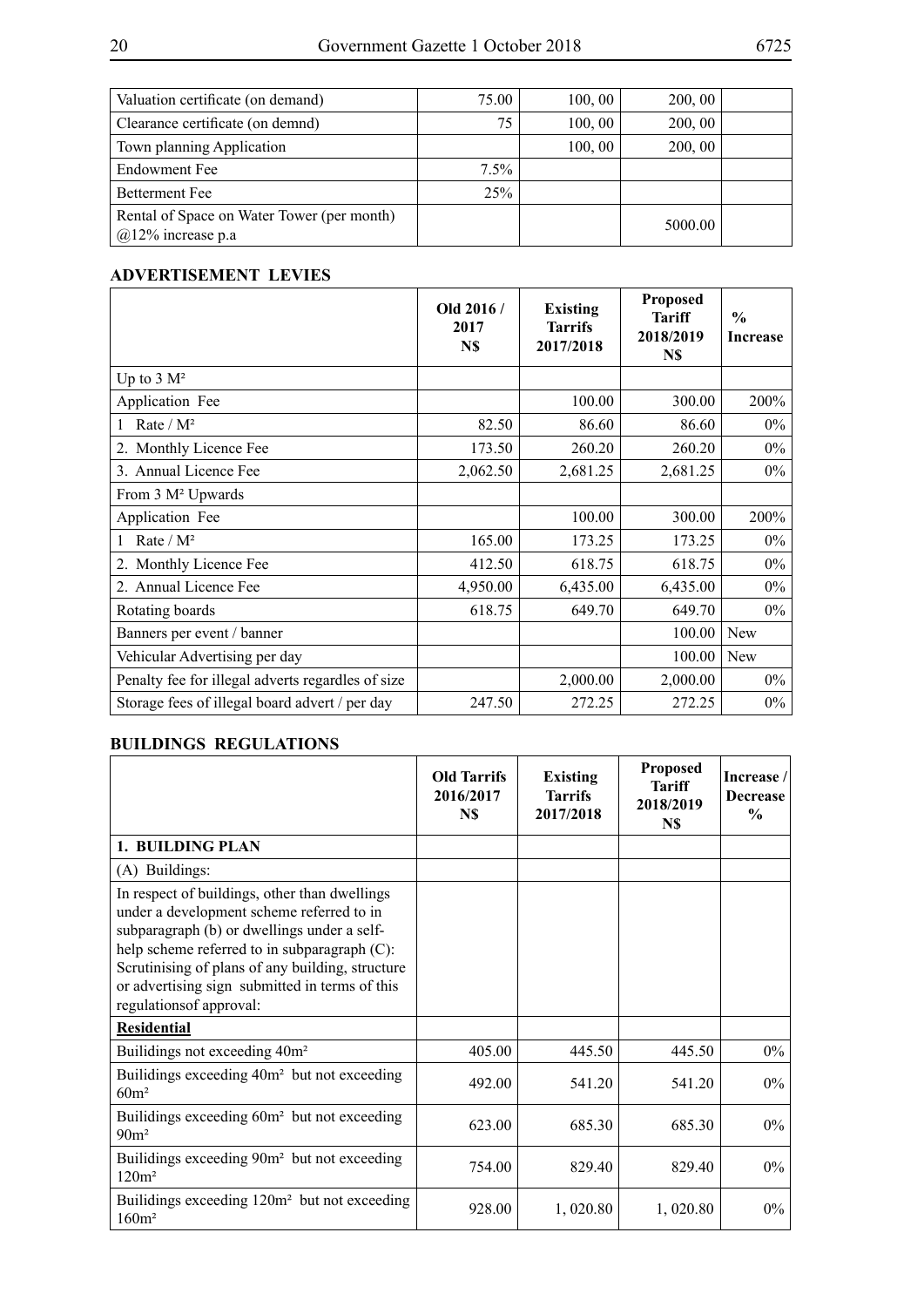| Builidings exceeding 160m <sup>2</sup> but not exceeding<br>200m <sup>2</sup>                                                                                                                                                                                                                                                                                                                                                                                                                                                                                                                                       | 1, 102.00  | 1, 212.20  | 1, 212.20  | $0\%$ |
|---------------------------------------------------------------------------------------------------------------------------------------------------------------------------------------------------------------------------------------------------------------------------------------------------------------------------------------------------------------------------------------------------------------------------------------------------------------------------------------------------------------------------------------------------------------------------------------------------------------------|------------|------------|------------|-------|
| Builidings exceeding 200m <sup>2</sup> but not exceeding<br>250m <sup>2</sup>                                                                                                                                                                                                                                                                                                                                                                                                                                                                                                                                       | 1, 162.00  | 1, 278.20  | 1, 278.20  | $0\%$ |
| Builidings exceeding 250m <sup>2</sup> but not exceeding<br>500m <sup>2</sup>                                                                                                                                                                                                                                                                                                                                                                                                                                                                                                                                       | 1,725.00   | 1,897.50   | 1,897.50   | $0\%$ |
| Builidings exceeding 500m <sup>2</sup> but not exceeding<br>$2000m^2$                                                                                                                                                                                                                                                                                                                                                                                                                                                                                                                                               | 2,409.00   | 2,649.90   | 2,649.90   | $0\%$ |
| Builidings exceeding 2000m <sup>2</sup> but comprising<br>less than three storeys                                                                                                                                                                                                                                                                                                                                                                                                                                                                                                                                   | 8, 943.00  | 9,837.30   | 9,837.30   | $0\%$ |
| Builidings exceeding 2000m <sup>2</sup> but comprising<br>three or more storeys                                                                                                                                                                                                                                                                                                                                                                                                                                                                                                                                     | 26, 450.00 | 26, 450.00 | 26, 450.00 | $0\%$ |
| In case of dwellings under a development<br>scheme in the same township comprosing<br>more than 30 dwellings, non of which exceeds<br>60m <sup>2</sup> , and to be erected exclusively on erven<br>zoned as "residential", with a density of not<br>less than 250m <sup>2</sup> area per dwelling and to which<br>no building value restriction is applicable:                                                                                                                                                                                                                                                      |            |            |            |       |
| Per dwelling                                                                                                                                                                                                                                                                                                                                                                                                                                                                                                                                                                                                        | 220.00     | 286.00     | 286.00     | $0\%$ |
| (C) Dwelling under a self-help scheme:<br>In the case of a dwelling not exceeding 60m <sup>2</sup><br>under a self-help scheme to be erected on an<br>erf zoned as "residential" with a density of not<br>less than 250m <sup>2</sup> area per dwelling and to which<br>no building value restriction is applicable:                                                                                                                                                                                                                                                                                                |            |            |            |       |
| For a dwelling not exceeding 40m <sup>2</sup>                                                                                                                                                                                                                                                                                                                                                                                                                                                                                                                                                                       | 84.00      | 109.20     | 109.20     | $0\%$ |
| For a dwelling exceeding 40m <sup>2</sup> but not<br>exceeding 60m <sup>2</sup>                                                                                                                                                                                                                                                                                                                                                                                                                                                                                                                                     | 108.00     | 140.40     | 140.40     | $0\%$ |
| In this subparagraph, "self-help scheme"<br>means a scheme provided by government or an<br>institution to assist people who do not qualify<br>for an ordinary housing loan from a bank or<br>building society.                                                                                                                                                                                                                                                                                                                                                                                                      |            |            |            |       |
| (D) Swimming pool: per m <sup>2</sup>                                                                                                                                                                                                                                                                                                                                                                                                                                                                                                                                                                               | 2.64       | 2.64       | 2.64       | $0\%$ |
| <b>Basic Charges</b>                                                                                                                                                                                                                                                                                                                                                                                                                                                                                                                                                                                                | 210.00     | 210.00     | 210.00     | $0\%$ |
| (E) Boundary wall/Fence, free standing wall<br>and garden wall per metre                                                                                                                                                                                                                                                                                                                                                                                                                                                                                                                                            | 2.64       | 3.96       | 3.96       | $0\%$ |
| <b>Basic Charges</b><br>2. INSPECTIONS:                                                                                                                                                                                                                                                                                                                                                                                                                                                                                                                                                                             | 210.00     | 262.50     | 262.50     | $0\%$ |
| (A) The fees prescribed under paragraph (1)<br>include fees for a first inspection of every stage<br>of the building operations required to be<br>inspected and for the final inspections upon<br>completion of the building: Provided that<br>where, in relation to dwellings under a<br>development scheme refered to in paragraph<br>$(1)b$ , any such inspection is called for, not<br>less than 10 dwellings are presented ready for<br>inspection per attendance of the stage required<br>to be inspected, failing which an inspection<br>fee of N\$200.00 shall be payable for the<br>inspection called for. |            |            |            |       |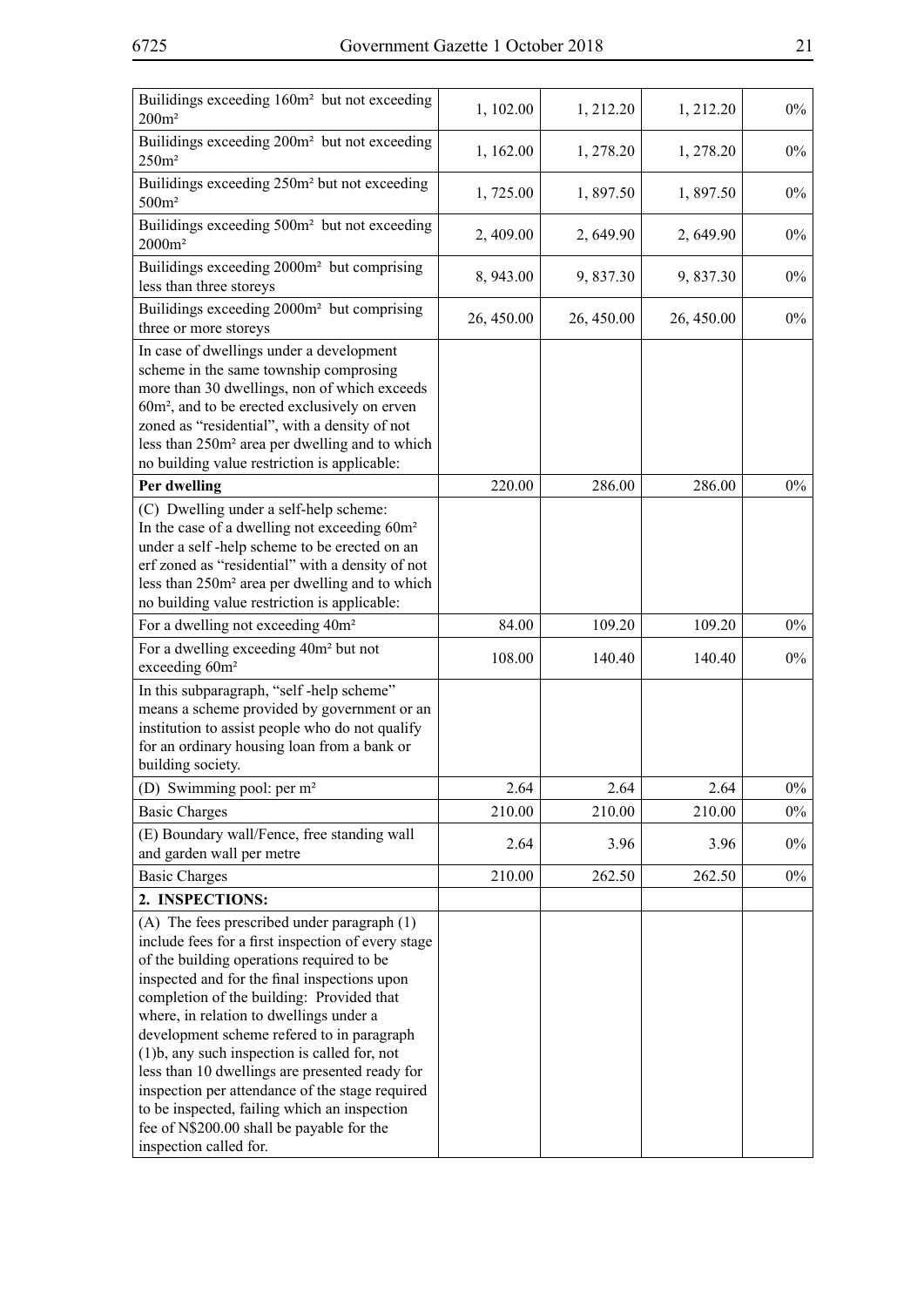| (B) If for any reason not attributable to<br>the employee of Council charged with the<br>functions of carrying out inspections, any<br>stage of building operations required to be<br>inspected for approval is not approved upon<br>the fist inspection, a fee of N\$200.00 shall be<br>payable for each subsequent occasion such<br>employee is required to adttend at the building<br>for inspecting that stage for approval. |          |          |           |        |
|----------------------------------------------------------------------------------------------------------------------------------------------------------------------------------------------------------------------------------------------------------------------------------------------------------------------------------------------------------------------------------------------------------------------------------|----------|----------|-----------|--------|
| (C) Building Rubble (Per day)                                                                                                                                                                                                                                                                                                                                                                                                    | 660.00   | 660.00   | 660.00    | $0\%$  |
| (D) Building Materials (Per day)                                                                                                                                                                                                                                                                                                                                                                                                 |          |          |           |        |
| (E) Illegal Construction                                                                                                                                                                                                                                                                                                                                                                                                         | 2,000.00 | 2,000.00 | 2,000.00  | $0\%$  |
| Building Plan Copies per page                                                                                                                                                                                                                                                                                                                                                                                                    | 10.00    | 12.50    | 12.50     | $0\%$  |
| Amendments to approved building plans<br>(Residential)                                                                                                                                                                                                                                                                                                                                                                           | 500.00   | 625.00   | 625.00    | $0\%$  |
| Amendments to approved building plans<br>(Business)                                                                                                                                                                                                                                                                                                                                                                              | 1,000.00 | 1,300.00 | 1,300.00  | $0\%$  |
| Renewal of Building Plans                                                                                                                                                                                                                                                                                                                                                                                                        | 200.00   | 200.00   | 200.00    | $0\%$  |
| <b>Business and Industrial:</b>                                                                                                                                                                                                                                                                                                                                                                                                  |          |          |           |        |
| Builidings not exceeding 40m <sup>2</sup>                                                                                                                                                                                                                                                                                                                                                                                        | 490.05   | 539.055  | 539.06    | $0\%$  |
| Builidings exceeding 40m <sup>2</sup> but not exceeding<br>$60m^2$                                                                                                                                                                                                                                                                                                                                                               | 595.32   | 654.852  | 654.85    | $0\%$  |
| Builidings exceeding 60m <sup>2</sup> but not exceeding<br>90 <sup>m²</sup>                                                                                                                                                                                                                                                                                                                                                      | 753.83   | 829.213  | 829.21    | $0\%$  |
| Builidings exceeding 90m <sup>2</sup> but not exceeding<br>120m <sup>2</sup>                                                                                                                                                                                                                                                                                                                                                     | 912.34   | 1003.574 | 1,003.57  | $0\%$  |
| Builidings exceeding 120m <sup>2</sup> but not exceeding<br>160m <sup>2</sup>                                                                                                                                                                                                                                                                                                                                                    | 1122.88  | 1235.168 | 1, 235.17 | $0\%$  |
| Builidings exceeding 160m <sup>2</sup> but not exceeding<br>200m <sup>2</sup>                                                                                                                                                                                                                                                                                                                                                    | 1333.42  | 1466.762 | 1,466.76  | $0\%$  |
| Builidings exceeding 200m <sup>2</sup> but not exceeding<br>250m <sup>2</sup>                                                                                                                                                                                                                                                                                                                                                    | 1406.02  | 1546.622 | 1,546.62  | $0\%$  |
| Builidings exceeding 250m <sup>2</sup> but not exceeding<br>500m <sup>2</sup>                                                                                                                                                                                                                                                                                                                                                    | 2087.25  | 2295.975 | 2, 295.98 | $0\%$  |
| Builidings exceeding 500m <sup>2</sup> but not exceeding<br>2000m <sup>2</sup>                                                                                                                                                                                                                                                                                                                                                   | 2914.89  | 3206.379 | 3, 206.38 | $-0\%$ |

## **MISCELLANEOS CHARGES**

|                                                  | <b>Old Tarrifs</b><br>2016/2017<br>$N$$ (Exc.Vat) | <b>Existing</b><br>Tariff 2017<br>/2018<br>$N$$ (Exc.Vat) | <b>Proposed</b><br>tarrif $2018/$<br>2019<br>$N\$ (Exc.Vat) | $\frac{0}{0}$<br><b>Increase</b> |
|--------------------------------------------------|---------------------------------------------------|-----------------------------------------------------------|-------------------------------------------------------------|----------------------------------|
| <b>Rental of Community Hall</b><br>(Kehemu):     |                                                   |                                                           |                                                             |                                  |
| Rent per occasion                                | 378.00                                            | 491.40                                                    | 491.40                                                      | $0\%$                            |
| Deposit                                          | 126.00                                            | 163.80                                                    | 163.80                                                      | $0\%$                            |
| Rental agreement per month                       | 600.00                                            | 780.00                                                    | 780.00                                                      | $0\%$                            |
| <b>Rental of Sports facilities:</b>              |                                                   |                                                           |                                                             |                                  |
| Per day                                          |                                                   | 150.00                                                    | 150.00                                                      | $0\%$                            |
| <b>Rental of the Convention</b><br>Centre:       |                                                   |                                                           |                                                             |                                  |
| <b>Main Hall:</b>                                |                                                   |                                                           |                                                             |                                  |
| Deposit (for all categories)<br>(Non-Refundable) |                                                   | 2,500.00                                                  | 1,500.00                                                    | (0.40)                           |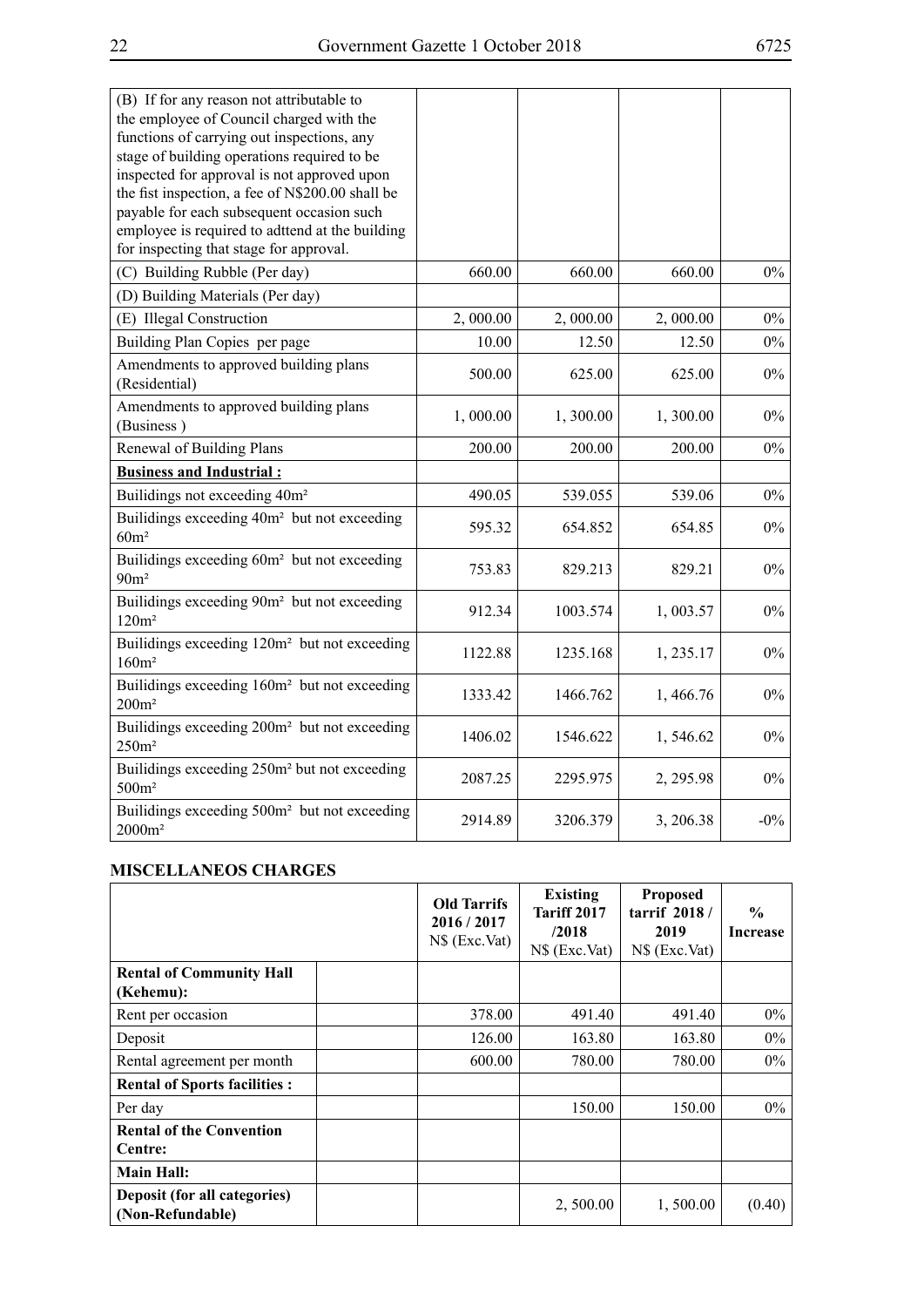| 1. Private Companies and                                  |  |          |           |                  |
|-----------------------------------------------------------|--|----------|-----------|------------------|
| <b>Parastatals (Per Day)</b>                              |  |          |           |                  |
| 1.1 Conferences, Seminars,                                |  |          |           |                  |
| Meetings, Business Dinners,<br>Press Conferences, Award   |  | 8,700.00 | 8,700.00  | $\boldsymbol{0}$ |
| Ceremonies and Shareholder                                |  |          |           |                  |
| Meetings                                                  |  |          |           |                  |
| 1.2 Team Building Events,                                 |  |          |           |                  |
| Trade Shows, Expo, Auctions,                              |  |          |           |                  |
| indoor sports, Product                                    |  | 9,000.00 | 9,000.00  | $\boldsymbol{0}$ |
| Launches and Executive<br>Retreats                        |  |          |           |                  |
| 1.3 Graduation Ceremony                                   |  |          | 15,000.00 | <b>New</b>       |
| 2. Government Institution                                 |  |          |           |                  |
| and NGO's (Per Day)                                       |  |          |           |                  |
| 2.1 Conferences, Seminars,                                |  |          |           |                  |
| Meetings, Breakfast & Dinners                             |  | 9,000.00 | 9,000.00  | $\mathbf{0}$     |
| meetings, Press Conferences,                              |  |          |           |                  |
| <b>Award Ceremonies</b>                                   |  |          |           |                  |
| 2.2 Team Building Events,<br>Trade Shows, Expo, Auctions, |  |          |           |                  |
| indoor sports, Product                                    |  | 8,800.00 | 8,800.00  | $\mathbf{0}$     |
| Launches and Executive                                    |  |          |           |                  |
| Retreats                                                  |  |          |           |                  |
| 3. Civic Organisation:                                    |  |          |           |                  |
| Unions, Political parties etc.                            |  |          |           |                  |
| (Per Day)                                                 |  |          |           |                  |
| 3.1 Meetings, Conferences,                                |  |          |           |                  |
| Fundraising and Press<br>Conferences                      |  | 7,500.00 | 7,500.00  | $0\%$            |
| <b>4. Communities Events and</b>                          |  |          |           |                  |
| <b>Parties Prices (Per Day)</b>                           |  |          |           |                  |
| 4.1 Weddings and All kind of                              |  |          |           |                  |
| parties                                                   |  | 6,500.00 | 6,500.00  | $\overline{0}$   |
| 4.2 General meetings, Church                              |  | 4,500.00 |           | $\boldsymbol{0}$ |
| conferences and seminars                                  |  |          | 4,500.00  |                  |
| 4.3 Youth conference and                                  |  | 2,500.00 | 2,500.00  | $\overline{0}$   |
| seminars                                                  |  |          |           |                  |
| 4.4 Memorial services                                     |  | 3,000.00 | 3,000.00  | $\boldsymbol{0}$ |
| 5. Schools Prices (Per Day)<br>5.1 Award Ceremonies,      |  |          |           |                  |
| Conference, Indoor sports and                             |  | 2,500.00 | 2,500.00  | $\overline{0}$   |
| General meetings                                          |  |          |           |                  |
| 6. Rental of Tables and                                   |  |          |           |                  |
| <b>Chairs</b>                                             |  |          |           |                  |
| 6.1 Tables (Per Table)                                    |  |          | 40.00     | New              |
| 6.2 Chairs (Per Chair):                                   |  |          |           |                  |
| 6.2.1 Cushion                                             |  |          | 10.00     | New              |
| 6.2.2 Plastic                                             |  |          | 3.00      | New              |
| <b>Entertainment Area:</b>                                |  |          |           |                  |
| 1. All Parties                                            |  |          | 3,800.00  | New              |
| 2. Music Shows:                                           |  |          |           |                  |
| 2.1 International                                         |  |          | 3,800.00  | New              |
| 2.2 National                                              |  |          | 3,000.00  | New              |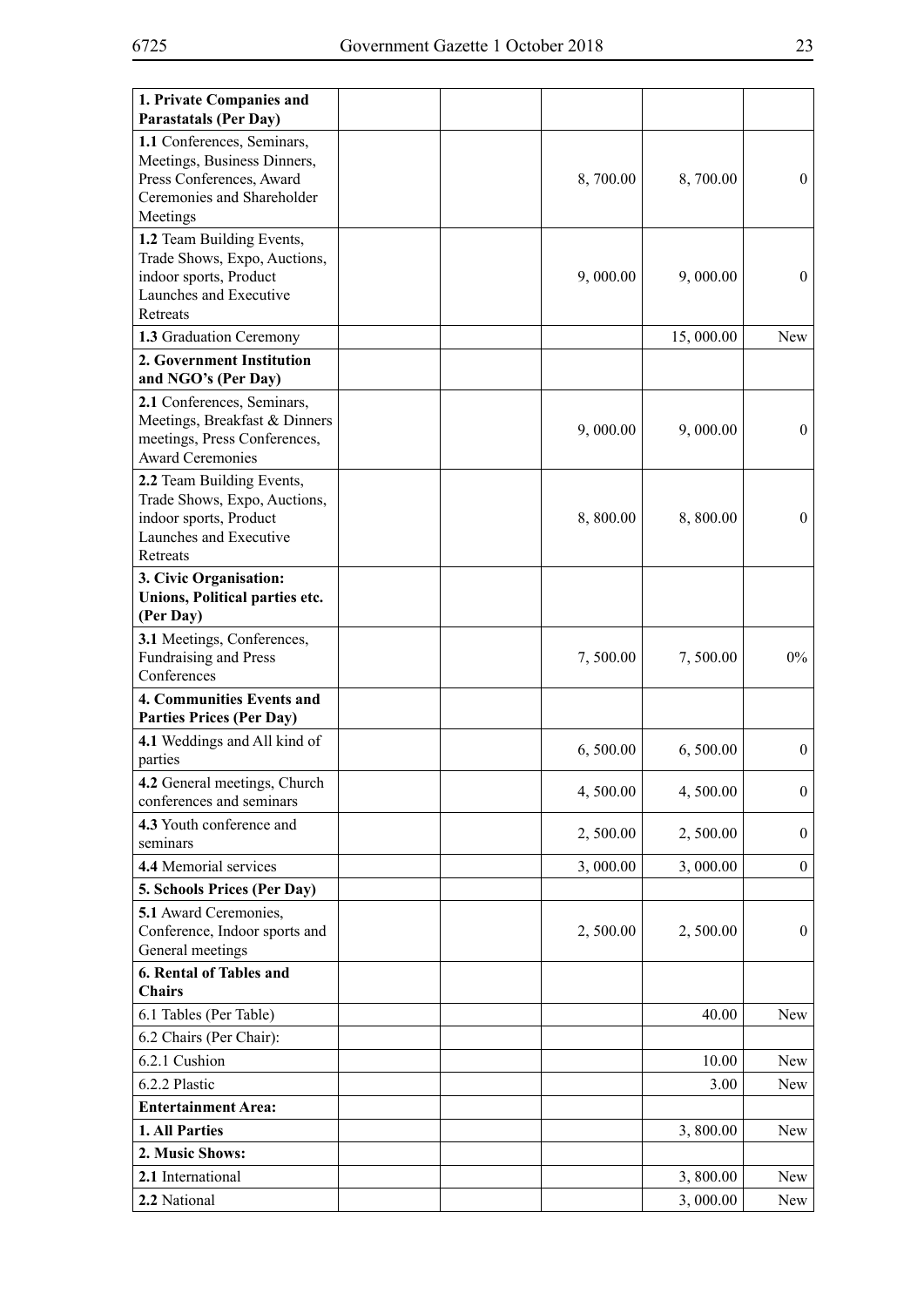| 2.3 Local                                                  |                                               |                        |                         | 2,500.00 | New   |
|------------------------------------------------------------|-----------------------------------------------|------------------------|-------------------------|----------|-------|
| 3. General Meetings                                        |                                               |                        |                         | 2,000.00 | New   |
| 4. Outdoor Sports                                          |                                               |                        |                         | 1,800.00 | New   |
| <b>Open Space</b>                                          |                                               |                        |                         | 3,000.00 | New   |
| <b>Livestock Kraal:</b>                                    |                                               |                        |                         |          |       |
| <b>Small</b>                                               |                                               |                        |                         | 65.00    | New   |
| Large                                                      |                                               |                        |                         | 120.00   | New   |
| <b>Cultural Village:</b>                                   |                                               |                        |                         |          |       |
| Picture Taking and Werah<br>Competition                    |                                               |                        |                         | 500.00   | New   |
| Water Tanker per load (8000L)                              |                                               | $450.00 +$<br>N\$10@KM | 585, $00 + NS$<br>10/KM |          | 30%   |
| <b>Council delivery:</b>                                   | <b>Building</b><br>Sand per<br>Load (4cubic)  | 400.00                 | 520.00                  | 520.00   | 30%   |
|                                                            | <b>Building Clay</b><br>per Load (4<br>cubic) | 350.00                 | 455.00                  | 455.00   | 30%   |
|                                                            | Supply of<br>Gravel per<br>Load (4cubic)      | 450.00                 | 585.00                  | 585.00   | 30%   |
| <b>Self delivery</b>                                       | Building<br>Sand per<br>Load (4cubic)         | 350.00                 | 455.00                  | 455.00   | 30%   |
|                                                            | <b>Building Clay</b><br>per Load (4<br>cubic) | 300.00                 | 390.00                  | 390.00   | 30%   |
|                                                            | Supply of<br>Gravel per<br>Load (4cubic)      | 400.00                 | 520.00                  | 520.00   | 30%   |
| Illegal sand, clay and gravel<br>mining/supply penalty     |                                               | 2,000.00               | 2,000.00                | 2,000.00 | $0\%$ |
| Sales of Bricks / Blocks                                   | (A) Bricks                                    | 6.75                   |                         |          |       |
|                                                            | (B) Blocks                                    | 11.25                  |                         |          |       |
| Interlocks                                                 |                                               | 8.00                   |                         |          |       |
| Installations of sleeves,                                  |                                               |                        | 350.00                  |          |       |
| <b>Rundu Beach</b>                                         |                                               |                        |                         |          |       |
| Rental fee - per day                                       |                                               |                        | 500.00                  |          | 30%   |
| Rental fee - per day (schools,<br>non-profit organisation) |                                               |                        | 250.00                  |          | 30%   |
| Any other undeveloped sites at<br>the beach                |                                               |                        | 150.00                  |          | 30%   |
| <b>DUPLICATE ACCOUNTS:</b>                                 |                                               |                        |                         |          |       |
| First page                                                 |                                               |                        | 20.00                   |          | 50%   |
| Additional page                                            |                                               |                        |                         |          | 30%   |
| Fax send (per page)                                        |                                               |                        |                         |          | 30%   |
| Land Aplication Form                                       |                                               |                        | 20.00                   | 20.00    | $0\%$ |
| <b>OPEN MARKETS:</b>                                       |                                               |                        |                         |          |       |
| <b>Renting of Stalls (Per</b><br>Month):                   |                                               |                        |                         |          |       |
| <b>Kehemu Open Market:</b>                                 |                                               |                        |                         |          |       |
| Large                                                      |                                               | 350.00                 | 350.00                  | 350.00   | $0\%$ |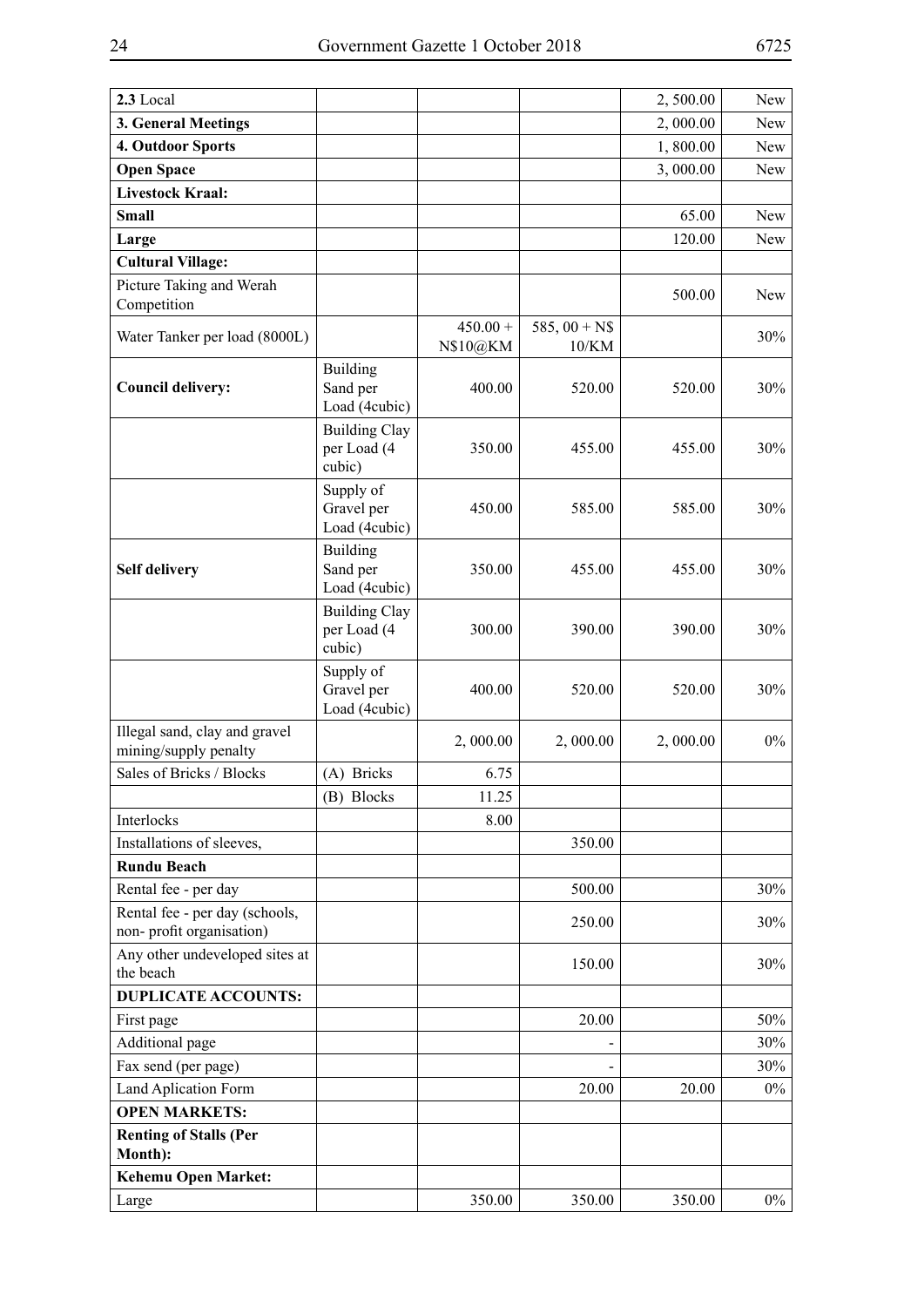| Medium                                                                                                                                                        |                        | 250.00 | 250.00 | 250.00 | $0\%$ |
|---------------------------------------------------------------------------------------------------------------------------------------------------------------|------------------------|--------|--------|--------|-------|
| Small                                                                                                                                                         |                        | 150.00 | 150.00 | 150.00 | $0\%$ |
| Sauyemwa Open Market:                                                                                                                                         |                        |        |        |        |       |
| Large                                                                                                                                                         |                        | 300.00 | 300.00 | 300.00 | $0\%$ |
| Medium                                                                                                                                                        |                        | 250.00 | 250.00 | 250.00 | $0\%$ |
| Small                                                                                                                                                         |                        | 100.00 | 100.00 | 100.00 | $0\%$ |
| <b>Rundu Open Market:</b>                                                                                                                                     |                        |        |        |        |       |
| Large                                                                                                                                                         |                        | 400.00 | 400.00 | 400.00 | $0\%$ |
| Medium                                                                                                                                                        |                        | 300.00 | 300.00 | 300.00 | $0\%$ |
| Small                                                                                                                                                         |                        | 200.00 | 200.00 | 200.00 | $0\%$ |
| <b>Cold Storage (Per Day)</b>                                                                                                                                 |                        | 50.00  | 100.00 | 100.00 | $0\%$ |
| <b>Street Vendors (Temporary):</b>                                                                                                                            |                        |        |        |        |       |
| <b>Per Month:</b>                                                                                                                                             |                        |        |        |        |       |
| Class A: Hawkers and Pedlars                                                                                                                                  |                        | 150.00 | 150.00 | 150.00 | $0\%$ |
| Class B: Cakes                                                                                                                                                |                        | 50.00  | 50.00  | 50.00  |       |
| Class C: Meat                                                                                                                                                 |                        | 100.00 | 100.00 | 100.00 |       |
| Per Day:                                                                                                                                                      |                        |        |        |        |       |
| Class A:                                                                                                                                                      | Hawkers and<br>Pedlars | 50.00  | 50.00  | 50.00  |       |
| Class B:                                                                                                                                                      | Cakes                  | 10.00  | 10.00  | 10.00  |       |
| Class C:                                                                                                                                                      | Meat                   | 50.00  | 50.00  | 50.00  |       |
| <b>Fire Levy:</b>                                                                                                                                             |                        |        |        |        |       |
| Residential:                                                                                                                                                  |                        |        |        | 7.50   | New   |
| Business:                                                                                                                                                     |                        |        |        | 14.00  | New   |
| Interest at 20% per annum<br>shall be charged monthly in<br>addition to the municipal<br>services if the account is not<br>paid on or before the due<br>date. |                        |        |        |        |       |

#### **Assessment Rates**

|                                           | Old Tariff<br>2014/2015 | Old Tariff<br>2015/2016 | Existing<br><b>Tariff</b><br>2016/2017 | <b>Proposed</b><br><b>Tariff</b><br>2017/2018 | <b>Proposed</b><br><b>Tariff</b><br>2018/2019 | <b>Increase</b><br>$\frac{1}{2}$ |
|-------------------------------------------|-------------------------|-------------------------|----------------------------------------|-----------------------------------------------|-----------------------------------------------|----------------------------------|
| Residential & Church<br>Properties:       |                         |                         |                                        |                                               |                                               |                                  |
| Land                                      | 0.034092608             | 0.034092608             | 0.034092608                            | 0.000511389                                   | 0.000511389                                   | $\theta$                         |
| Improvement                               | 0.0050085               | 0.0050085               | 0.0050085                              | 0.000751275                                   | 0.000751275                                   | $\theta$                         |
| <b>GRN</b> / Institutional<br>Properties  |                         |                         |                                        |                                               |                                               |                                  |
| Land                                      | $\Omega$                | $\Omega$                | 0                                      | $\theta$                                      | 0.000789600                                   | <b>New</b>                       |
| Improvement                               | 0.005264                | 0.005264                | 0.005264                               | 0.00007896                                    | 0.008512300                                   | $\mathbf{0}$                     |
| Commercial/Industrial/<br><b>Business</b> |                         |                         |                                        | $\Omega$                                      |                                               | $\Omega$                         |
| Land                                      | 0.045350078             | 0.045350078             | 0.045350078                            | 0.000680251                                   | 0.000680251                                   | $\theta$                         |
| Improvement                               | 0.0070035               | 0.0070035               | 0.0070035                              | 0.000105053                                   | 0.000105053                                   | $\theta$                         |
| Land zoned for<br>Agriculture             |                         |                         |                                        | 0                                             |                                               | $\theta$                         |
| Land                                      | 0.0204477               | 0.0204477               | 0.0204477                              | 0.000306716                                   | 0.000306716                                   | $\theta$                         |
| Improvement                               | 0.24255                 | 0.24255                 | 0.24255                                | 0.00363825                                    | 0.003638250                                   | $\mathbf{0}$                     |

 $\overline{\phantom{a}}$  , where  $\overline{\phantom{a}}$